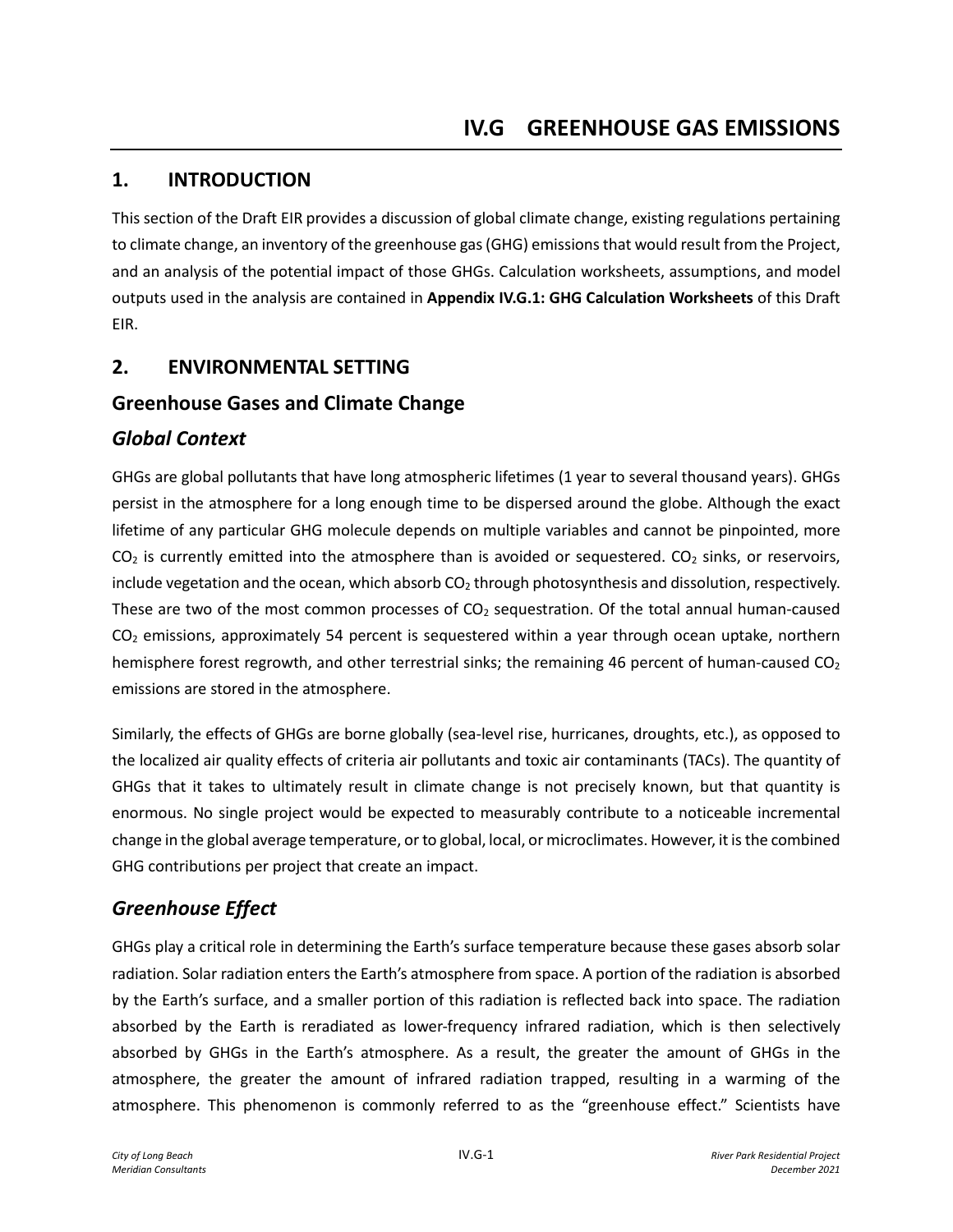speculated that increased GHG emissions from human activity (anthropogenic) could lead to a less habitable climate. Anthropogenic GHG emissions leading to atmospheric levels in excess of natural ambient concentrations are responsible for intensifying the greenhouse effect and have led to a trend of unnatural warming of the Earth's atmosphere and oceans, with corresponding effects on global air and water circulation patterns and climate.  $CO<sub>2</sub>$  emissions associated with fossil fuel combustion are the primary contributors to human-induced emissions.

## *Climate Change Effects for California*

Climate change could affect environmental conditions in California in a variety of ways. One effect of climate change is rising sea levels. Sea levels along the California coast rose approximately 7 inches during the last century, and they are predicted to rise an additional 7 to 22 inches by 2100, depending on the future levels of GHG emissions. The effects of a rise in sea level could include increased coastal flooding, saltwater intrusion (especially a concern in the low-lying Sacramento–San Joaquin Delta, where pumps delivering potable water to Southern California could be threatened), and disruption of wetlands.

As the State's climate changes over time, the range of various plant and wildlife species could shift or be reduced, depending on the favored temperature and moisture regimes of each species. In the worst cases, some species would become extinct or be extirpated from the State if suitable conditions are no longer available. Additional concerns associated with climate change include a reduction in the snowpack, leading to less overall water storage in the mountains (the largest "reservoir" in the State), and increased risk of wildfires caused by changes in rainfall patterns and plant communities. Changes in the climate can also impact California's weather patterns and rainfall, causing droughts in certain areas and flooding in others.

## *Sources of Greenhouse Gas Emissions*

GHGs are the result of both natural and anthropogenic activities. With respect to anthropogenic activities, motor vehicle travel, air travel, consumption of fossil fuels for power generation, industrial processes, heating and cooling, landfills, agriculture, and wildfire are the primary sources of GHG emissions. Additionally, land use decisions and future development projects pursuant to implementation of a general plan can affect the generation of GHG emissions from multiple sectors, resulting in direct or indirect GHG emissions. For example, electricity consumed in the lighting and heating of buildings is an indirect source of GHG emissions because it requires electricity from power plants, which emits GHG directly into the atmosphere. Conversely, tailpipe emissions from the use of vehicles generates direct GHG emissions.

GHGs are a group of emissions that include  $CO_2$ , CH<sub>4</sub>, N<sub>2</sub>O, HFCs, PFCs, SF<sub>6</sub>, and nitrogen trifluoride (NF<sub>3</sub>). Carbon dioxide is the most abundant GHG. As stated above, other GHGs are less abundant, but have higher global warming potential than  $CO<sub>2</sub>$ . Thus, emissions of other GHGs are frequently expressed in the equivalent mass of  $CO<sub>2</sub>$ ; denoted as  $CO<sub>2</sub>e$ . A general description of GHGs discussed is provided in **Table IV.G-1: Description of Identified Greenhouse Gases.**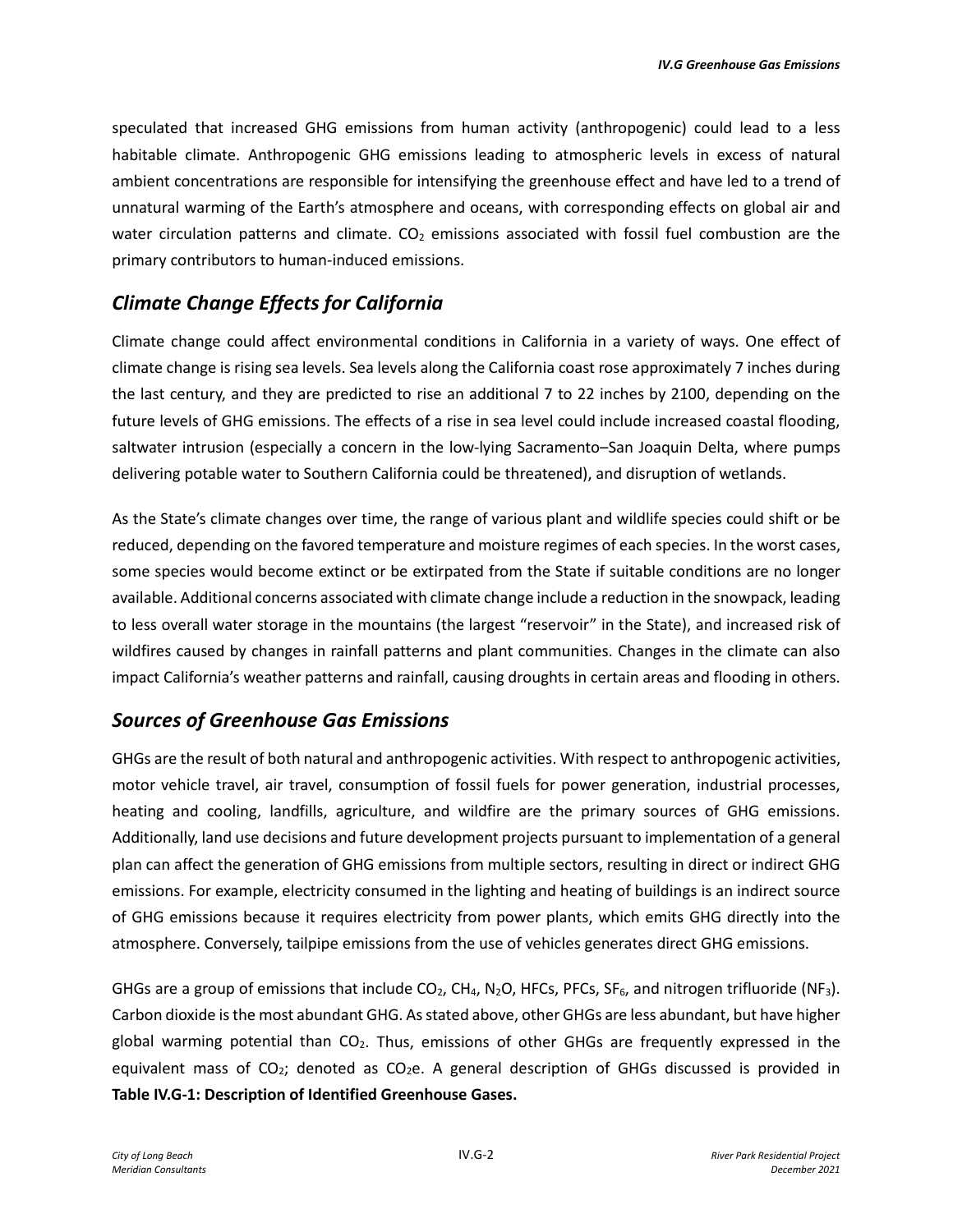### **Table IV.G-1 Description of Identified Greenhouse Gases**

| <b>GHG</b>                                       | <b>General Description</b>                                                                                                                                                                                                                                                                                                                                                                                                                                                                                                                                                                                                                                                                                           |
|--------------------------------------------------|----------------------------------------------------------------------------------------------------------------------------------------------------------------------------------------------------------------------------------------------------------------------------------------------------------------------------------------------------------------------------------------------------------------------------------------------------------------------------------------------------------------------------------------------------------------------------------------------------------------------------------------------------------------------------------------------------------------------|
| Carbon Dioxide (CO <sub>2</sub> )                | An odorless, colorless GHG that has both natural and anthropocentric sources. Natural<br>sources include the following: decomposition of dead organic matter; respiration of<br>bacteria plants, animals, and fungus; evaporation from oceans; and volcanic<br>outgassing. Anthropogenic (human caused) sources of CO2 are burning coal, oil, natural<br>gas, and wood.                                                                                                                                                                                                                                                                                                                                              |
| Methane (CH <sub>4</sub> )                       | A flammable gas and is the main component of natural gas. When one molecule of CH4<br>is burned in the presence of oxygen, one molecule of CO2 and two molecules of water<br>are released. A natural source of CH4 is the anaerobic decay of organic matter.<br>Geological deposits, known as natural gas fields, also contain CH4, which is extracted<br>for fuel. Other sources are from landfills, fermentation of manure, and cattle.                                                                                                                                                                                                                                                                            |
| <b>Nitrous Oxide (N2O)</b>                       | A colorless GHG. High concentrations can cause dizziness, euphoria, and sometimes<br>slight hallucinations. N2O is produced by microbial processes in soil and water,<br>including those reactions which occur in fertilizer containing nitrogen. In addition to<br>agricultural sources, some industrial processes (fossil fuel-fired power plants, nylon<br>production, nitric acid production, and vehicle emissions) also contribute to its<br>atmospheric load. It is used in rocket engines, race cars, and as an aerosol spray<br>propellant.                                                                                                                                                                 |
| Hydrofluorocarbons<br>(HFCs)                     | Chlorofluorocarbons (CFCs) are gases formed synthetically by replacing all hydrogen<br>atoms in CH4 or ethane (C2H6) with chlorine and/or fluorine atoms. CFCs are nontoxic,<br>nonflammable, insoluble, and chemically unreactive in the troposphere (the level of air<br>at Earth's surface). CFCs were first synthesized in 1928 for use as refrigerants, aerosol<br>propellants, and cleaning solvents. Because they destroy stratospheric ozone, the<br>production of CFCs was stopped as required by the Montreal Protocol in 1987. HFCs are<br>synthetic man-made chemicals that are used as substitute for CFCs as refrigerants. HFCs<br>deplete stratospheric ozone, but to a much lesser extent than CFCs. |
| Perfluorinated<br><b>Chemicals (PFCs)</b>        | PFCs have stable molecular structures and do not break down through the chemical<br>processes in the lower atmosphere. High-energy ultraviolet rays about 60 kilometers<br>above Earth's surface are able to destroy the compounds. PFCs have very long lifetimes,<br>between 10,000 and 50,000 years. Two common PFCs are tetrafluoromethane and<br>hexafluoroethane. The two main sources of PFCs are primary aluminum production and<br>semi-conduction manufacturing.                                                                                                                                                                                                                                            |
| <b>Sulfur Hexafluoride</b><br>(SF <sub>6</sub> ) | An inorganic, odorless, colorless, nontoxic, and nonflammable gas. SF6 is used for<br>insulation in electric power transmission and distribution equipment, in the<br>magnesium industry, in semi-conductor manufacturing, and as a tracer gas for leak<br>detection.                                                                                                                                                                                                                                                                                                                                                                                                                                                |
| Nitrogen Trifluoride<br>$(NF_3)$                 | An inorganic, nontoxic, odorless, nonflammable gas. NF3 is used in the manufacture of<br>semiconductors, as an oxidizer of high energy fuels, for the preparation of tetrafluoro<br>hydrazine, as an etchant gas in the electronic industry, and as a fluorine source in high<br>power chemical lasers.                                                                                                                                                                                                                                                                                                                                                                                                              |

*a GHGs identified in this table are ones identified in the Kyoto protocol and other synthetic gases recently added to the IPCC's Fifth Assessment Report.*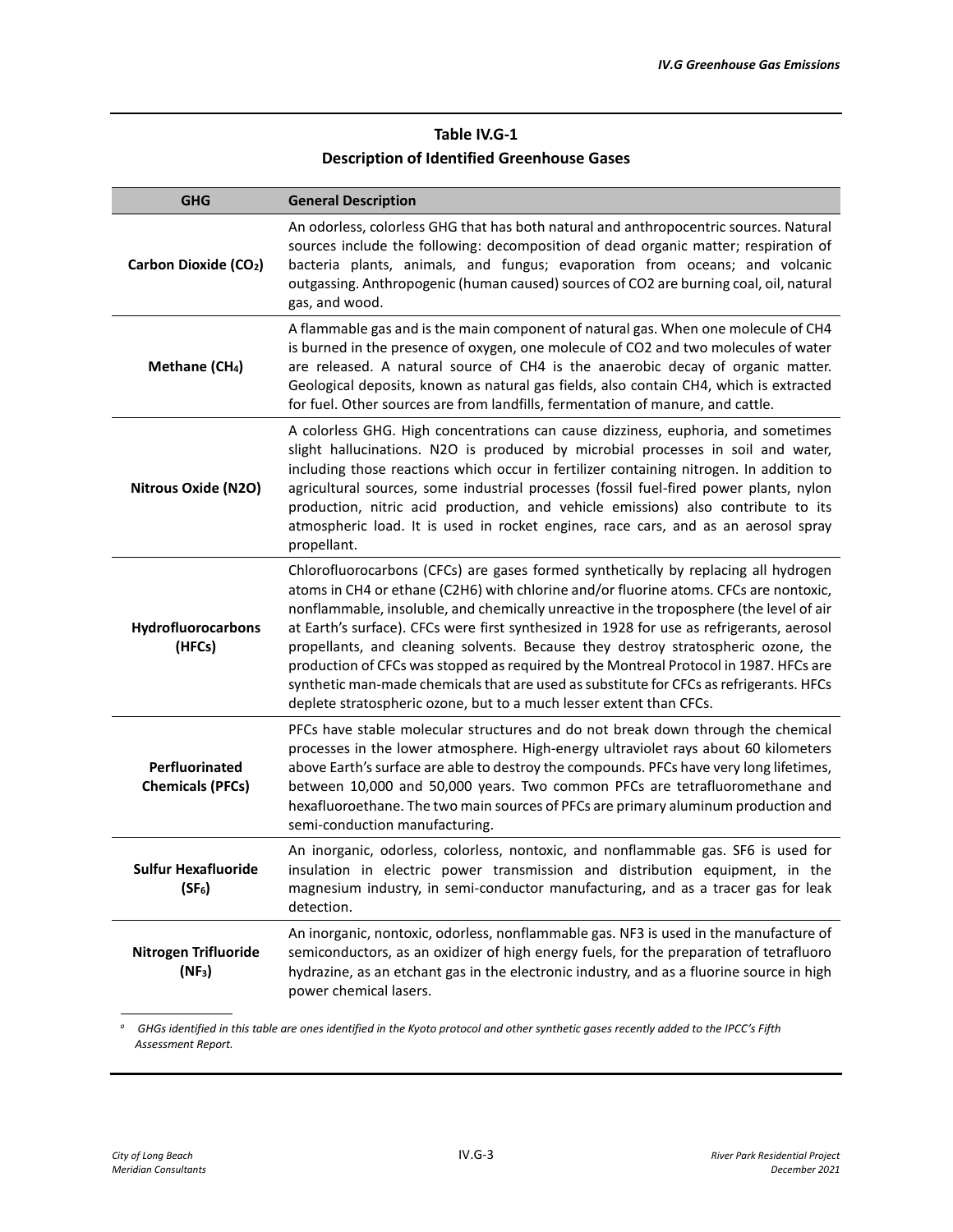## **Greenhouse Gas Emissions Inventory and Trends**

## *Existing Statewide GHG Emissions*

California is the second largest contributor of GHGs in the United States and the [1](#page-3-0)6th largest in the world.<sup>1</sup> In 2018, California produced 425.4 million metric tons of carbon dioxide equivalents (MMTCO<sub>2</sub>e), including imported electricity, and excluding combustion of international fuels and carbon sinks or storage. The major source of GHGs in California is transportation, contributing to 40 percent of the State's total GHG emissions. The Statewide inventory of GHGs by sector is shown in **Table IV.G-2: California GHG Inventory 2010-2018.** 

| California GHG Inventory 2010-2018 |       |                                       |       |       |       |       |       |       |       |
|------------------------------------|-------|---------------------------------------|-------|-------|-------|-------|-------|-------|-------|
|                                    |       | <b>Emissions (MMTCO<sub>2</sub>e)</b> |       |       |       |       |       |       |       |
| <b>Main Sector</b>                 | 2010  | 2011                                  | 2012  | 2013  | 2014  | 2015  | 2016  | 2017  | 2018  |
| Transportation <sup>a</sup>        | 165.1 | 161.8                                 | 161.4 | 161.2 | 162.6 | 166.2 | 169.8 | 171.0 | 169.5 |
| <b>Electric Power</b>              | 90.3  | 89.2                                  | 98.2  | 91.4  | 88.9  | 84.8  | 68.6  | 62.1  | 63.1  |
| Industrial <sup>b</sup>            | 91.0  | 89.3                                  | 88.9  | 91.6  | 92.4  | 90.1  | 88.9  | 88.7  | 89.2  |
| Commercial and<br>Residential      | 45.9  | 46.0                                  | 43.5  | 44.2  | 38.2  | 38.8  | 40.6  | 41.3  | 41.4  |
| Agriculture                        | 33.7  | 34.4                                  | 35.5  | 33.8  | 34.8  | 33.4  | 33.2  | 32.3  | 32.6  |
| High GWP <sup>c,d</sup>            | 13.5  | 14.5                                  | 15.5  | 16.8  | 17.7  | 18.6  | 19.3  | 20.0  | 20.5  |
| Recycled and waste                 | 8.7   | 8.7                                   | 8.7   | 8.7   | 8.8   | 8.8   | 8.9   | 9.0   | 9.1   |
| <b>Total Emissions</b>             | 448.2 | 443.9                                 | 451.7 | 447.7 | 443.4 | 440.7 | 429.3 | 424.4 | 425.4 |

# **Table IV.G-2**

Source: CARB, GHG Current California Emission Inventory Data, https://ww2.arb.ca.gov/ghg-inventory-data. Accessed April 2021.<br><sup>a</sup> Includes equipment used in construction, mining, oil drilling, industrial and airport ground

*<sup>b</sup> Reflects emissions from combustion of natural gas, diesel, and lease fuel plus fugitive emissions.*

*<sup>c</sup> These categories are listed in the Industrial sector of CARB's GHG Emission Inventory sectors.*

*<sup>d</sup> This category is listed in the Electric Power sector of CARB's GHG Emission Inventory sectors.*

*Note: MMTCO2e - million metric tons of carbon dioxide equivalent emissions*

## **3. REGULATORY SETTING**

#### **Federal**

## *Federal Clean Air Act*

The US Supreme Court ruled in *Massachusetts v. Environmental Protection Agency*[2](#page-3-1) that carbon dioxide (CO2) and other GHGs are pollutants under the federal Clean Air Act (CAA), which the US Environmental

<span id="page-3-0"></span><sup>1</sup> California Energy Commission, Inventory of California Greenhouse Gas Emissions and Sinks: 1990 to 2004, Staff Final Report, CEC-600-2006-013-SF (December 2006).

<span id="page-3-1"></span><sup>2</sup> Massachusetts v. Environmental Protection Agency, 127 S.Ct. 1438 (2007).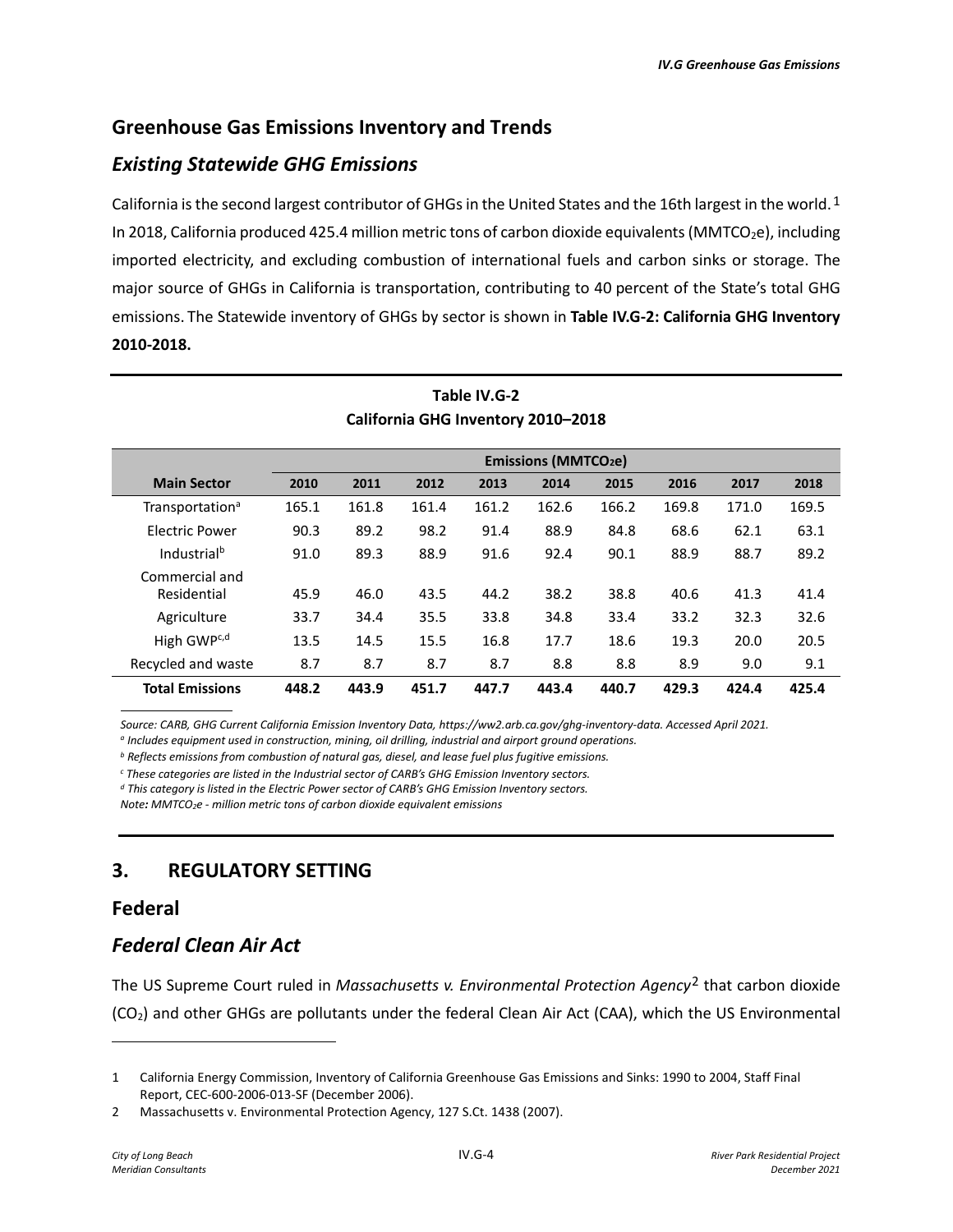Protection Agency (USEPA) must regulate if it determines they pose an endangerment to public health or welfare.<sup>[3](#page-4-0)</sup> The Court did not mandate that the USEPA enact regulations to reduce GHG emissions. Instead, the Court found that the USEPA could avoid taking action if it found that GHGs do not contribute to climate change or if it offered a "reasonable explanation" for not determining that GHGs contribute to climate change.

On April 17, 2009, the USEPA issued a proposed finding that GHGs contribute to air pollution that may endanger public health or welfare. On April 24, 2009, the proposed rule was published in the Federal Register under Docket ID No. EPA-HQ-OAR-2009-0171.[4](#page-4-1) The USEPA stated that high atmospheric levels of GHGs "are the unambiguous result of human emissions and are very likely the cause of the observed increase in average temperatures and other climatic changes." The USEPA further found that "atmospheric concentrations of greenhouse gases endanger public health and welfare within the meaning of Section 202 of the Clean Air Act." The final rule was effective on January 14, 2010.[5](#page-4-2) While these findings alone did not impose any requirements on industry or other entities, this action was a prerequisite to regulatory actions by the USEPA, including, but not limited to, GHG emissions standards for light-duty vehicles.

In response, the USEPA promulgated a regulation to require reporting of all GHG emissions from all sectors of the economy. The final rule applies to fossil fuel suppliers and industrial gas suppliers, direct greenhouse gas emitters and manufacturers of heavy-duty and off-road vehicles and engines. The rule does not require control of greenhouse gases; rather, it requires only that sources above certain threshold levels monitor and report emissions.[6](#page-4-3)

## *Corporate Average Fuel Economy (CAFE) Standards*

In response to the *Massachusetts v. Environmental Protection Agency* ruling, the George W. Bush administration issued Executive Order 13432 in 2007, directing the USEPA, the US Department of Transportation (USDOT), and the US Department of Energy (USDOE) to establish regulations that reduce

<span id="page-4-0"></span><sup>3</sup> Perry W. Payne and Sara Rosenbaum, Massachusetts et al. v Environmental Protection Agency: Implications for Public Health Policy and Practice, Public Health Reports 122 No. 6 (2007): 817–819, https://doi.org/10.1177/003335490712200614. Accessed April 2021.

<span id="page-4-1"></span><sup>4</sup> Federal Register, Endangerment and Cause or Contribute Findings for Greenhouse Gases Under Section 202(a) of the Clean Air Act (December 15, 2009), https://www.federalregister.gov/documents/2009/12/15/E9-29537/endangerment-andcause-or-contribute-findings-for-greenhouse-gases-under-section-202a-of-the-clean. Accessed April 2021.

<span id="page-4-2"></span><sup>5</sup> United States Environmental Protection Agency (USEPA), Endangerment and Cause or Contribute Findings for Greenhouse Gases under the Section 202(a) of the Clean Air Act, https://www.epa.gov/ghgemissions/endangerment-and-cause-orcontribute-findings-greenhouse-gases-under-section-202a-clean/. Accessed April 2021.

<span id="page-4-3"></span><sup>6</sup> Federal Register, Mandatory Reporting of Greenhouse Gases (October 30, 2009), https://www.gpo.gov/fdsys/pkg/FR-2009-10-30/pdf/E9-23315.pdf. Accessed April 2021.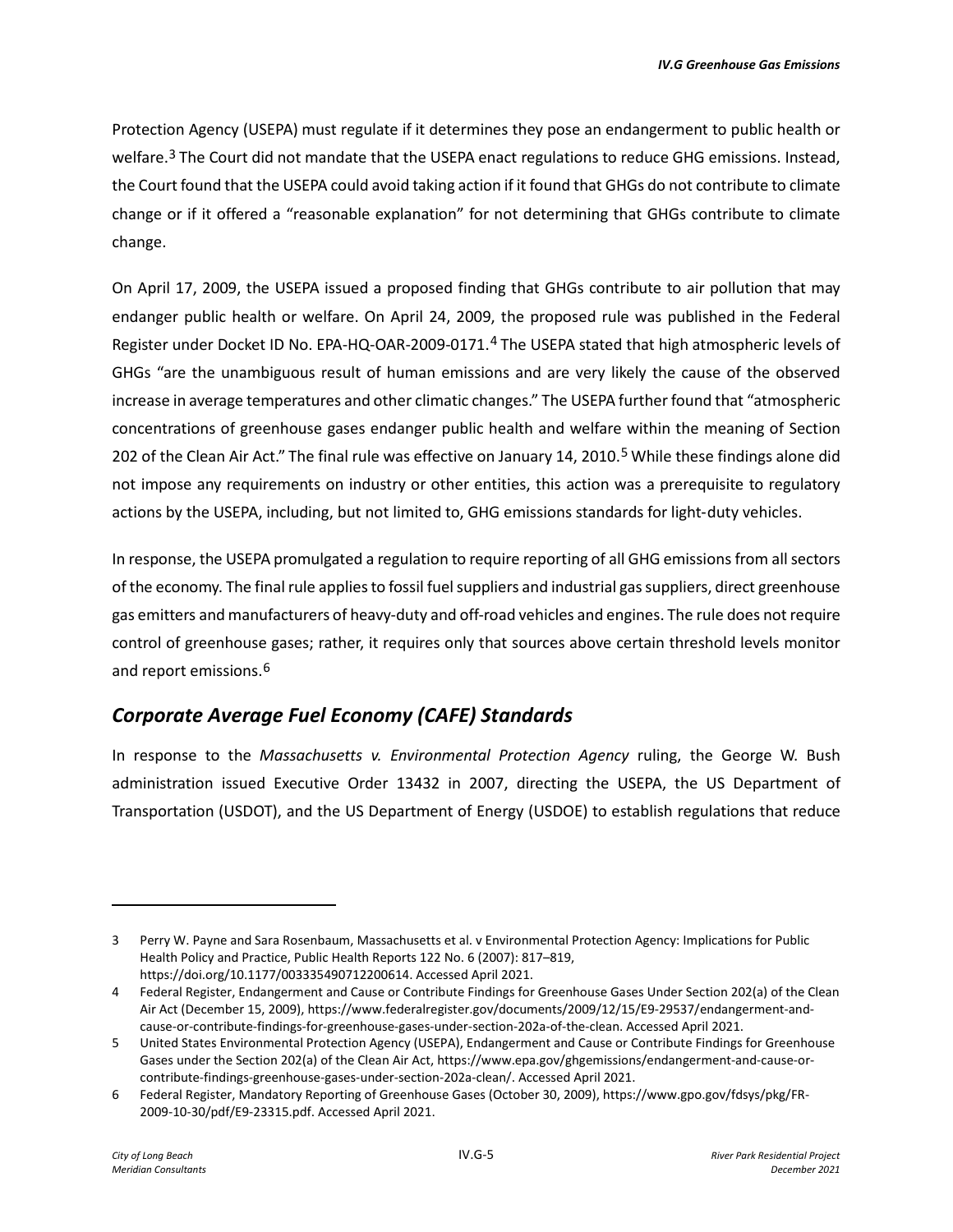GHG emissions from motor vehicles, nonroad vehicles, and nonroad engines by 2008 $^{7}$  $^{7}$  $^{7}$  In 2009, the National Highway Traffic Safety Administration (NHTSA) issued a final rule regulating fuel efficiency for and GHG emissions from cars and light-duty trucks for model year 2011; in 2010, the USEPA and NHTSA issued a final rule regulating cars and light-duty trucks for model years 2012–2016.[8](#page-5-1) 

In 2010, President Obama issued a memorandum directing the USEPA, USDOT, USDOE, and NHTSA to establish additional standards regarding fuel efficiency and GHG reduction, clean fuels, and advanced vehicle infrastructure. In response to this directive, the USEPA and NHTSA proposed stringent, coordinated federal GHG and fuel economy standards for model years 2017–2025 light-duty vehicles.<sup>[9](#page-5-2)</sup> The proposed standards projected to achieve 163 grams/mile of  $CO<sub>2</sub>$  in model year 2025, on an average industry fleetwide basis, which is equivalent to 54.5 miles per gallon (mpg) if this level were achieved solely through fuel efficiency. The final rule was adopted in 2012 for model years 2017–2021, and NHTSA intends to set standards for model years 2022 – 2025 in a future rulemaking. On April 2, 2018, the USEPA signed the Midterm Evaluation Final Determination, which finds that the model year 2022–2025 greenhouse gas standards are not appropriate and should be revised.<sup>[10](#page-5-3)</sup> The Final Determination serves to initiate a notice to further consider appropriate standards for model year 2022–2025 light duty vehicles. On August 24, 2018, the USEPA and NHTSA published a proposal to freeze the model year 2020 standards through model year 2026 and to revoke California's waiver under the Clean Air Act to establish more stringent standards.

In addition to the regulations applicable to cars and light-duty trucks described above, in 2016, the USEPA and NHTSA finalized Phase 2 standards for medium and heavy-duty vehicles through model year 2027 that will improve fuel efficiency and cut carbon pollution. If implemented, the Phase 2 standards would be expected to lower CO2 emissions by approximately 1.1 billion metric tons (MT), save vehicle owners fuels costs of about \$170 billion.[11](#page-5-4) But as discussed above, the USEPA and NHTSA have proposed to roll back

<span id="page-5-0"></span><sup>7</sup> US Government Publishing Office, Administration of George W. Bush, Executive Order 13432—Cooperation Among Agencies in Protecting the Environment With Respect to Greenhouse Gas Emissions From Motor Vehicles, Nonroad Vehicles, and Nonroad Engines, 631 (May 14, 2007), https://www.gpo.gov/fdsys/pkg/WCPD-2007-05-21/pdf/WCPD-2007-05-21- Pg631.pdf. Accessed April 2021.

<span id="page-5-1"></span><sup>8</sup> USEPA, Regulations for Greenhouse Gas Emissions from Commercial Trucks & Buses (December 27, 2017), https://www.epa.gov/regulations-emissions-vehicles-and-engines/regulations-greenhouse-gas-emissions-commercialtrucks. Accessed April 2021.

<span id="page-5-2"></span><sup>9</sup> USEPA, Presidential Announcements and Letters of Support related to Greenhouse Gas Emissions (August 28, 2017), https://www.epa.gov/regulations-emissions-vehicles-and-engines/presidential-announcements-and-letters-supportrelated. Accessed April 2021.

<span id="page-5-3"></span><sup>10</sup> Federal Register, Mid-Term Evaluation of Greenhouse Gas Emissions Standards for Model Year 2022 – 2025 Light-Duty Vehicles, April 13, 2018, https://www.federalregister.gov/documents/2018/04/13/2018-07364/mid-term-evaluation-ofgreenhouse-gas-emissions-standards-for-model-year-2022-2025-light-duty. Accessed April 2021.

<span id="page-5-4"></span><sup>11</sup> USEPA, EPA and NHTSA Adopt Standards to Reduce GHG and Improve Fuel Efficiency of Medium- and Heavy-Duty Vehicles for Model Year 2018 and Beyond, August 2016.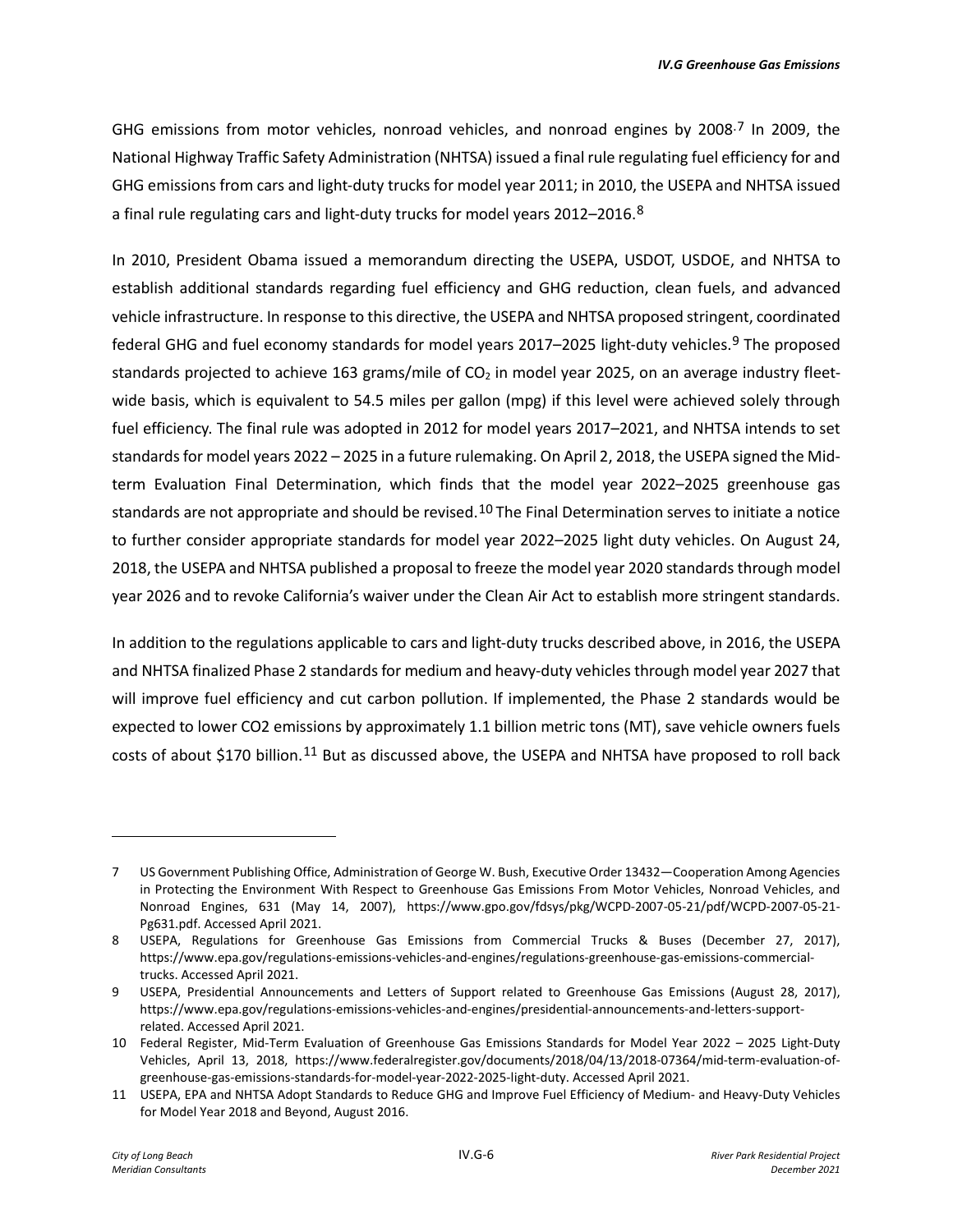GHG and fuel economy for cars and light-duty trucks, which suggest a similar rollback of Phase 2 standards for medium and heavy-duty vehicles may be pursued.

## *Energy Independence and Security Act*

The Energy Independence and Security Act of 2007 (EISA) facilitates the reduction of national GHG emissions by requiring the following: $12$ 

- Increasing the supply of alternative fuel sources by setting a mandatory Renewable Fuel Standard (RFS) that requires fuel producers to use at least 36 billion gallons of renewable fuel in 2022, with at least 16 billion gallons from cellulosic biofuels and a cap of 15 billion gallons for corn-starch ethanol;
- Prescribing or revising standards affecting regional efficiency for heating and cooling products, procedures for new or amended standards, energy conservation, energy efficiency labeling for consumer electronic products, residential boiler efficiency, electric motor efficiency, and home appliances;
- Requiring approximately 25 percent greater efficiency for light bulbs by phasing out incandescent light bulbs between 2012 and 2014; requiring approximately 200 percent greater efficiency for light bulbs, or similar energy savings, by 2020; and
- While superseded by USEPA and NHTSA actions described above, (i) establishing miles per gallon targets for cars and light trucks; and (ii) directing the NHTSA to establish a fuel economy program for medium- and heavy-duty trucks, and create a separate fuel economy standard for trucks.

Additional provisions of EISA address energy savings in government and public institutions, promote research for alternative energy, additional research in carbon capture, international energy programs, and the creation of "green jobs."<sup>[13](#page-6-1)</sup>

## **State**

## *Executive Orders*

#### **Executive Order S-3-05**

Executive Order S-3-05, signed by Governor Arnold Schwarzenegger and issued in June 2005, proclaimed that California is vulnerable to the impacts of climate change.<sup>[14](#page-6-2)</sup> It declared that increased temperatures could reduce the Sierra snowpack, further exacerbate California's air quality problems, and potentially

<span id="page-6-0"></span><sup>12</sup> USEPA, Summary of the Energy Independence and Security Act, https://www.epa.gov/laws-regulations/summary-energyindependence-and-security-act. Accessed April 2021.

<span id="page-6-1"></span><sup>13</sup> A green job, as defined by the United States Department of Labor, is a job in business that produce goods or provide services that benefit the environment or conserve natural resources.

<span id="page-6-2"></span><sup>14</sup> National Resources Conservation Service, Emerging Issues Committee Members, https://www.nrcs.usda.gov/Internet/FSE\_DOCUMENTS/nrcs143\_008701.pdf. Accessed April 2021.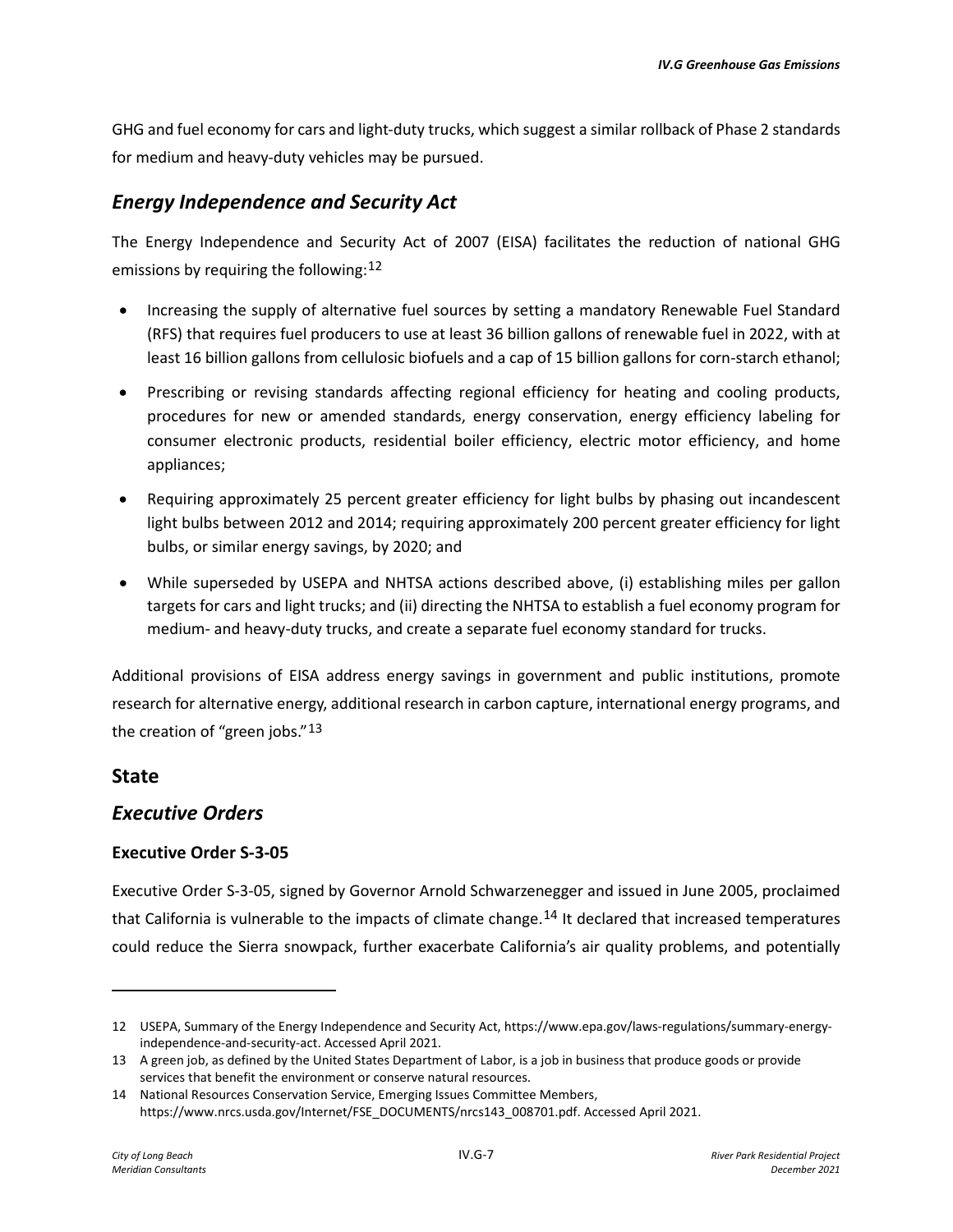cause a rise in sea levels. To combat those concerns, the Executive Order established the following total GHG emission targets:

- By 2010, reduce GHG emissions to 2000 levels;
- By 2020, reduce GHG emissions to 1990 levels; and
- By 2050, reduce GHG emissions to 80 percent below 1990 levels.

However, in adopting the California Global Warming Solutions Act of 2006, also known as Assembly Bill (AB) 32 (Pavley), discussed below, the Legislature did not adopt the 2050 horizon-year goal from Executive Order No. S-3-05 and, in the 2006 legislative session, rejected legislation to enact the Executive Order's 2050 goal.

#### **Executive Order S-01-07**

Executive Order S-1-07, the Low Carbon Fuel Standard (issued on January 18, 2007), requires a reduction of at least 10 percent in the carbon intensity of California's transportation fuels by 2020.<sup>[15](#page-7-0)</sup> Regulatory proceedings and implementation of the Low Carbon Fuel Standard have been directed to the California Air Resources Board (CARB). CARB has identified the Low Carbon Fuel Standard as a discrete early action item in the adopted Climate Change Scoping Plan (discussed below). CARB expects the Low Carbon Fuel Standard to achieve the minimum 10 percent reduction goal; however, many of the early action items outlined in the Climate Change Scoping Plan work in tandem with one another. Other specific emission reduction measures included are the Million Solar Roofs Program<sup>[16](#page-7-1)</sup> and Assembly Bill (AB) 1493 (Pavley I), Vehicle Emissions: Greenhouse Gases, which establishes motor vehicle GHG emissions standards.[17](#page-7-2) To avoid the potential for double-counting emission reductions associated with AB 1493, the Climate Change Scoping Plan has modified the aggregate reduction expected from the Low Carbon Fuel Standard to 9.1 percent. In accordance with the Climate Change Scoping Plan, this analysis incorporates the modified reduction potential for the Low Carbon Fuel Standard. CARB released a draft version of the Low Carbon Fuel Standard in October 2008. The final regulation was approved by the Office of Administrative Law and filed with the Secretary of State on January 12, 2010; the Low Carbon Fuel Standard became effective on the same day.

<span id="page-7-0"></span><sup>15</sup> Office of the Governor, Executive Order S-01-07 (January 18, 2007), https://www.arb.ca.gov/fuels/lcfs/eos0107.pdf. Accessed April 2021.

<span id="page-7-1"></span><sup>16</sup> US Department of Energy, Laying the Foundation for Solar America: The Million Solar Roofs Initiative, https://www.nrel.gov/docs/fy07osti/40483.pdf. Accessed April 2021.

<span id="page-7-2"></span><sup>17</sup> The standards enacted in Pavley I are the first GHG standards in the nation for passenger vehicles and took effect for model years starting in 2009 and going through 2016. Pavley I could potentially result in 27.7 million metric tons CO2e reduction in 2020. Pavley II will cover model years 2017 to 2025 and potentially result in an additional reduction of 4.1 million metric tons CO2e.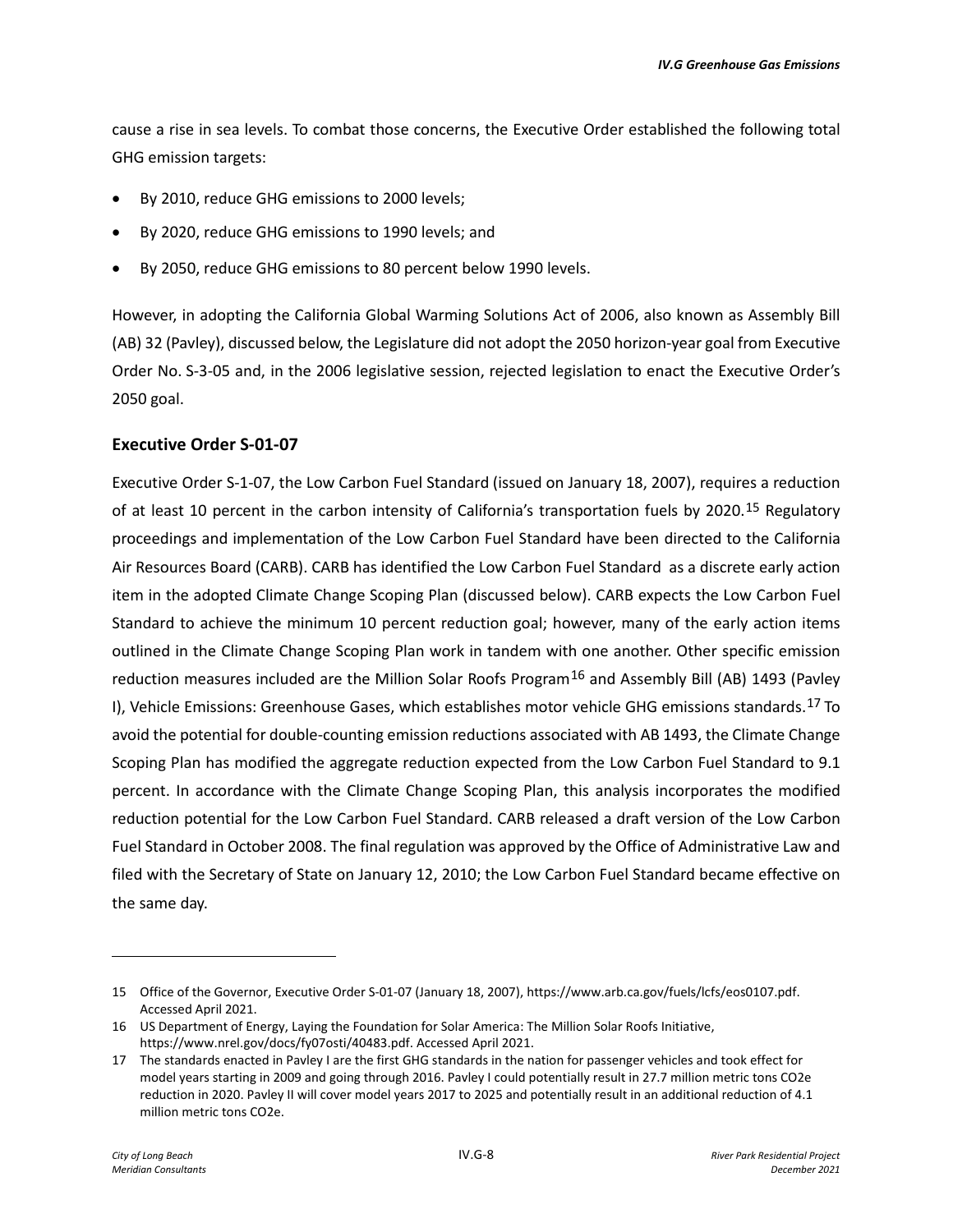#### **Executive Order B-30-15**

Executive Order B-30-15, signed by Governor Edmund Gerald "Jerry" Brown and issued in April 29, 2015, established a new Statewide policy goal to reduce GHG emissions to 40 percent below their 1990 levels by 2030. Reducing GHG emissions by 40 percent below 1990 levels in 2030, and by 80 percent below 1990 levels by 2050 (consistent with Executive Order S-3-05), aligns with scientifically established levels needed to limit global warming to less than 2 degrees Celsius.<sup>[18](#page-8-0)</sup>

## *Assembly Bill 32 and Related Legislation*

AB 32, the Global Warming Solutions Act of 2006, requires a sharp reduction of GHG emissions to 1990 levels by 2020. To achieve these goals, which are consistent with the California Climate Action Team, which works to coordinate statewide efforts to implement global warming emission reduction programs and the state's Climate Adaptation Strategy after the passing of AB 32, AB 32 mandates that CARB establish a quantified emissions cap and institute a schedule to meet the cap; implement regulations to reduce Statewide GHG emissions from stationary sources consistent with the California Climate Action Team strategies; and develop tracking, reporting, and enforcement mechanisms to ensure that reductions are achieved. To reach the reduction targets, AB 32 requires CARB to adopt—in an open, public process—rules and regulations that achieve the maximum technologically feasible and cost-effective GHG reductions.

## *Climate Change Scoping Plan*

CARB approved a Climate Change Scoping Plan (Scoping Plan) on December 11, 2008, as required by AB 32. The Scoping Plan proposed a "comprehensive set of actions designed to reduce overall carbon GHG emissions in California, improve our environment, reduce our dependence on oil, diversify our energy sources, save energy, create new jobs, and enhance public health." <sup>[19](#page-8-1)</sup> The Scoping Plan had a range of GHG reduction actions, including direct regulations; alternative compliance mechanisms; monetary and nonmonetary incentives; voluntary actions; market-based mechanisms, such as a cap-and-trade system; and an AB 32 implementation regulation to fund the program.

The Scoping Plan called for a "coordinated set of strategies" to address all major categories of GHG emissions.<sup>[20](#page-8-2)</sup> Transportation emissions were to be addressed through a combination of higher standards for vehicle fuel economy, implementation of the Low Carbon Fuel Standard,  $21$  and greater consideration

<span id="page-8-0"></span><sup>18</sup> Office of the Governor, Governor Brown Established Most Ambitious Greenhouse Gas Reduction Target in North America (April 29, 2015), https://www.ca.gov/archive/gov39/2015/04/29/news18938/index.html. Accessed April 2021.

<span id="page-8-1"></span><sup>19</sup> CARB, Climate Change Scoping Plan: A Framework for Change,

<span id="page-8-2"></span>https://www.arb.ca.gov/cc/scopingplan/document/adopted\_scoping\_plan.pdf. Accessed April 2021. 20 CARB, Climate Change Scoping Plan, p. ES-7.

<span id="page-8-3"></span><sup>21</sup> Office of the Governor, Executive Order S-01-07, (January 18, 2007), https://climateactionnetwork.ca/wpcontent/uploads/2011/06/eos0107.pdf. Accessed April 2021.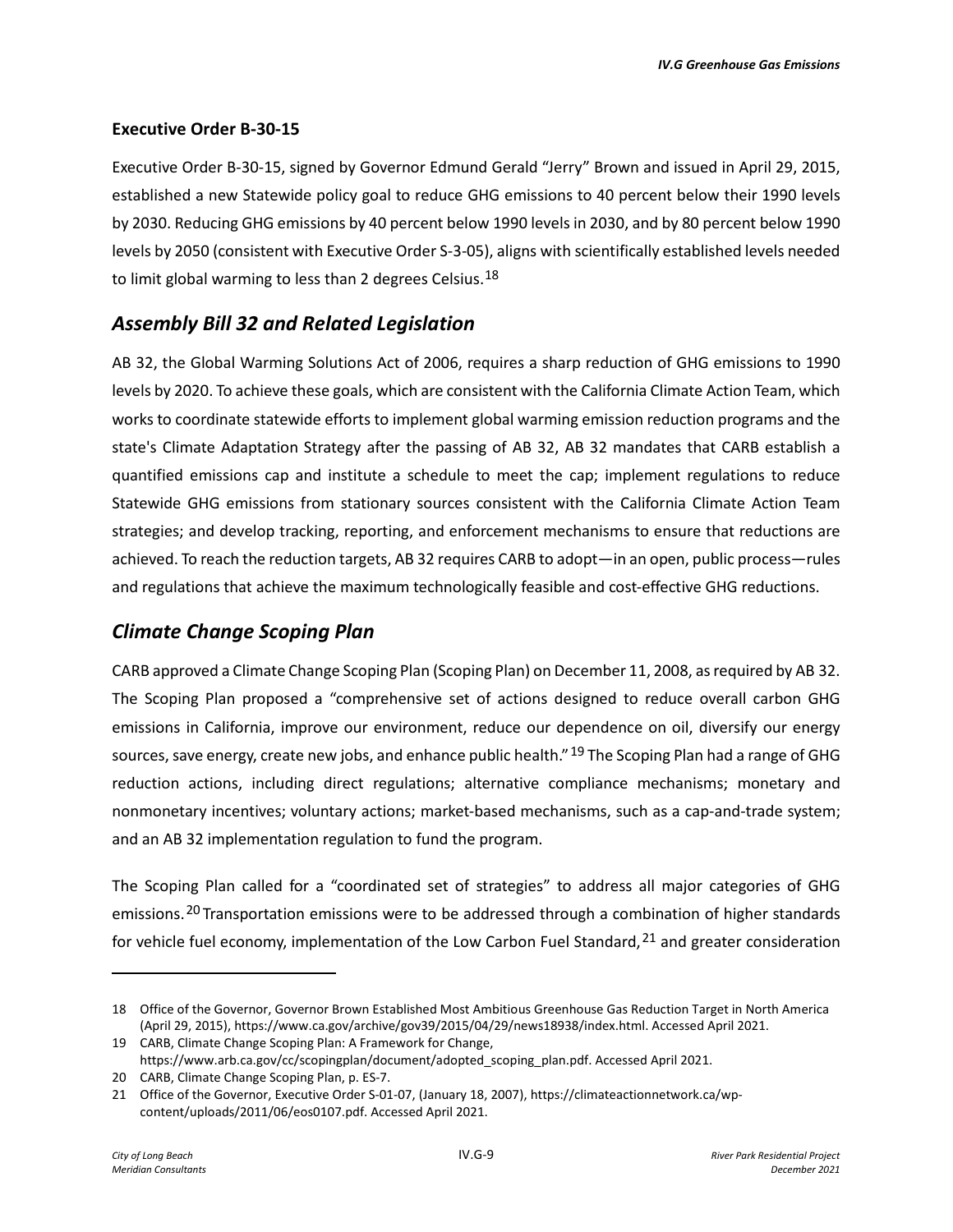to reducing trip length and generation through land use planning and transit-oriented development. Buildings, land use, and industrial operations were encouraged and, sometimes, required to implement energy efficiency practices. Utility energy supplies will change to include more renewable energy sources through implementation of the Renewables Portfolio Standard. This will be complemented with emphasis on local generation, including rooftop photovoltaics and solar hot water installations. Additionally, the Scoping Plan emphasized opportunities for households and businesses to save energy and money through increasing energy efficiency. It indicated that substantial savings of electricity and natural gas would be accomplished through improving energy efficiency.

CARB updated the Scoping Plan in May 2014 (2014 Scoping Plan). The 2014 Scoping Plan<sup>[22](#page-9-0)</sup> adjusted the 1990 GHG emissions levels to 431 million metric tons of carbon dioxide equivalents (MMTCO<sub>2</sub>e); the updated 2020 GHG emissions forecast is 509 MMTCO<sub>2</sub>e, which credited for certain GHG emission reduction measures already in place (e.g., the RPS). The 2014 Scoping Plan also recommended a 40 percent reduction in GHG emissions from 1990 levels by 2030, and a 60 percent reduction in GHG emissions from 1990 levels by 2040.

The 2017 Scoping Plan, <sup>[23](#page-9-1)</sup> approved on December 14, 2017, builds on previous programs and takes aim at the 2030 target established by the SB 32 (Pavley), which is further discussed below. The 2017 Scoping Plan outlines options to meet California's aggressive goals to reduce GHGs by 40 percent below 1990 levels by 2030. In addition, the plan incorporates the State's updated RPS requiring utilities to procure 50 percent of their electricity from renewable energy sources by 2030. It also raises the State's Low Carbon Fuel Standard<sup>[24](#page-9-2)</sup> and aims to reduce emissions of methane and hydrofluorocarbons by 40 percent from 2013 levels by 2030 and emissions of black carbon by 50 percent from 2013 levels.

The 2017 Scoping Plan<sup>[25](#page-9-3)</sup> advises that absent conformity with a qualified GHG reduction plan, projects should incorporate all feasible GHG reduction measures and that achieving "no net additional increase in GHG emissions, resulting in no contribution to GHG impacts, is an appropriate overall objective for new development."

<span id="page-9-1"></span><span id="page-9-0"></span><sup>22</sup> CARB, First Update to the Climate Change Scoping Plan: Building on the Framework (May 2014).

<sup>23</sup> CARB, California's 2017 Climate Change Scoping Plan, https://ww2.arb.ca.gov/sites/default/files/classic//cc/scopingplan/scoping\_plan\_2017.pdf. Accessed April 2021.

<span id="page-9-2"></span><sup>24</sup> Office of the Governor, Executive Order S-01-07, (January 18, 2007), https://climateactionnetwork.ca/wpcontent/uploads/2011/06/eos0107.pdf. Accessed April 2021.

<span id="page-9-3"></span><sup>25</sup> California Air Resources Board, 2017. California's 2017 Climate Change Scoping Plan. pp. 100-101.Available: https://ww2.arb.ca.gov/sites/default/files/classic//cc/scopingplan/scoping\_plan\_2017.pdf. Accessed April 2021.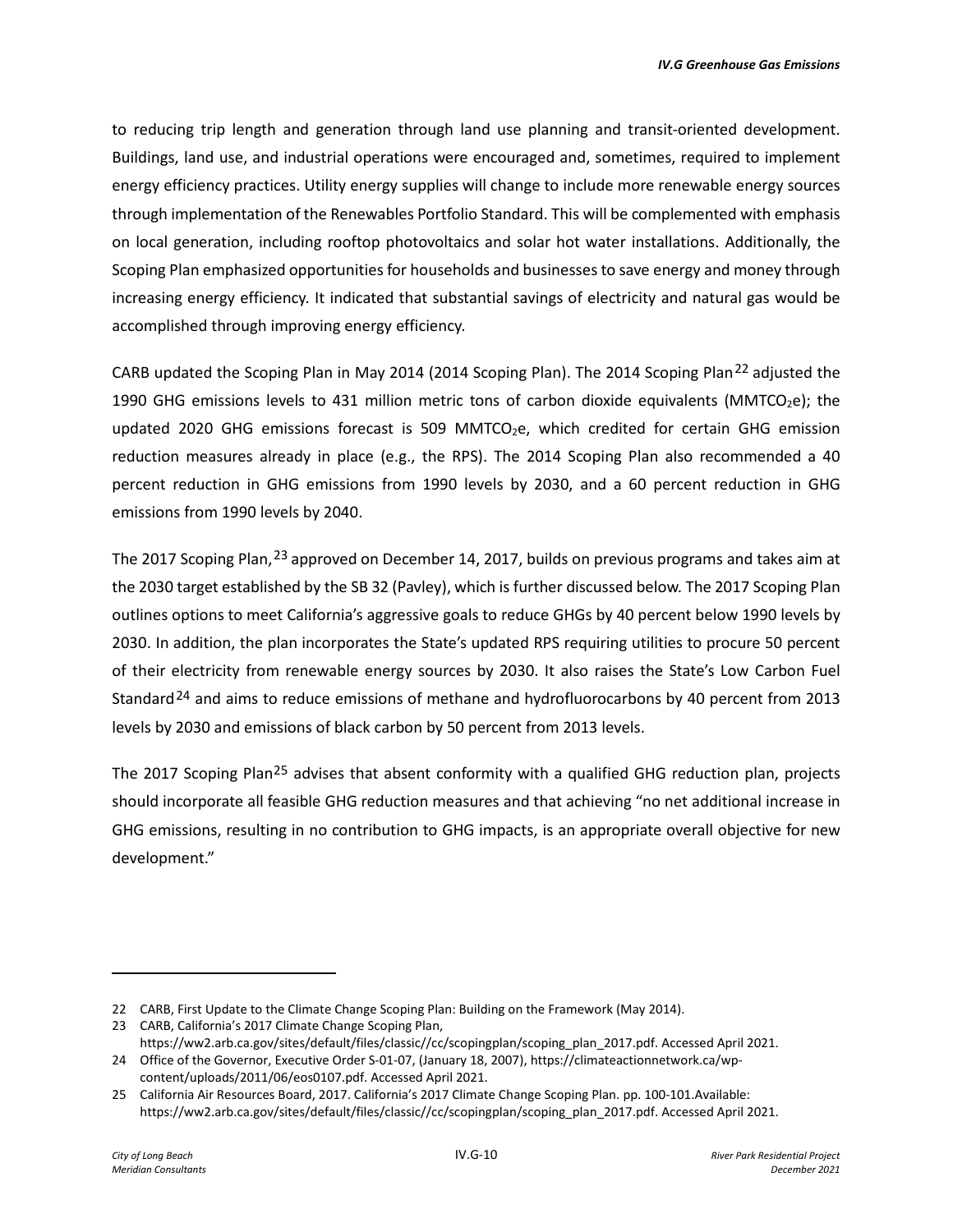## *Advanced Clean Cars Regulations*

In 2012, CARB approved the Advanced Clean Cars (ACC) program, a new emissions-control program for vehicle model years 2017–2025. The program combines the control of smog, soot, and GHGs with requirements for greater number of zero-emission vehicles. By 2025, when the rules will be fully implemented, automobiles will emit 34 percent fewer global warming gases and 75 percent fewer smogforming emissions.[26](#page-10-0)

## *AB 197: Statewide GHG Emissions Limit*

On September 8, 2016, Governor Brown signed AB 197, which requires CARB to approve a Statewide GHG emissions limit equivalent to the Statewide GHG emission level in 1990 to be achieved by 2020.<sup>[27](#page-10-1)</sup> AB 197 requires the CARB to prepare and approve a scoping plan for achieving the maximum technologically feasible and cost-effective reductions in GHG emissions. The bill became effective on January 1, 2017.

## *Senate Bills*

#### **Senate Bill 375**

SB 375, signed into law in September 2008, aligns regional transportation planning efforts, regional GHG reduction targets, and land use and housing allocations.<sup>[28](#page-10-2)</sup> The act requires metropolitan planning organizations (MPOs) to adopt a Sustainable Communities Strategy (SCS) or Alternative Planning Strategy (APS) that prescribes land use allocation in that MPO's regional transportation plan (RTP). CARB, in consultation with MPOs, provided regional reduction targets for GHGs for the years 2020 and 2035.

#### **Senate Bill X1-2: 2020 Renewable Portfolio Standard**

On April 12, 2011, California governor Jerry Brown signed SB X1-2.<sup>[29](#page-10-3)</sup> This bill supersedes the 33 percent by RPS created by Executive Order S-14-08, previously signed by Governor Schwarzenegger. The RPS required that all retail suppliers of electricity in California serve 33 percent of their load with renewable energy by 2020. A number of significant changes are made in SB X1-2. It extends application of the RPS to all electric retailers in the State, including municipal and public utilities, and community choice aggregators.

<span id="page-10-0"></span><sup>26</sup> CARB, The Advanced Clean Cars Program (January 18, 2018), https://ww2.arb.ca.gov/our-work/programs/advanced-cleancars-program. Accessed April 2021.

<span id="page-10-1"></span><sup>27</sup> California Legislative Information, Assembly Bill No. 197 (September 8, 2016), https://leginfo.legislature.ca.gov/faces/billNavClient.xhtml?bill\_id=201520160AB197. Accessed April 2021.

<span id="page-10-2"></span><sup>28</sup> California Legislative Information, Senate Bill No. 375 (September 30, 2008), https://leginfo.legislature.ca.gov/faces/billNavClient.xhtml?bill\_id=200720080SB375. Accessed April 2021.

<span id="page-10-3"></span><sup>29</sup> California Energy Commission, Renewable Portfolio, http://www.energy.ca.gov/portfolio. Accessed April 2021.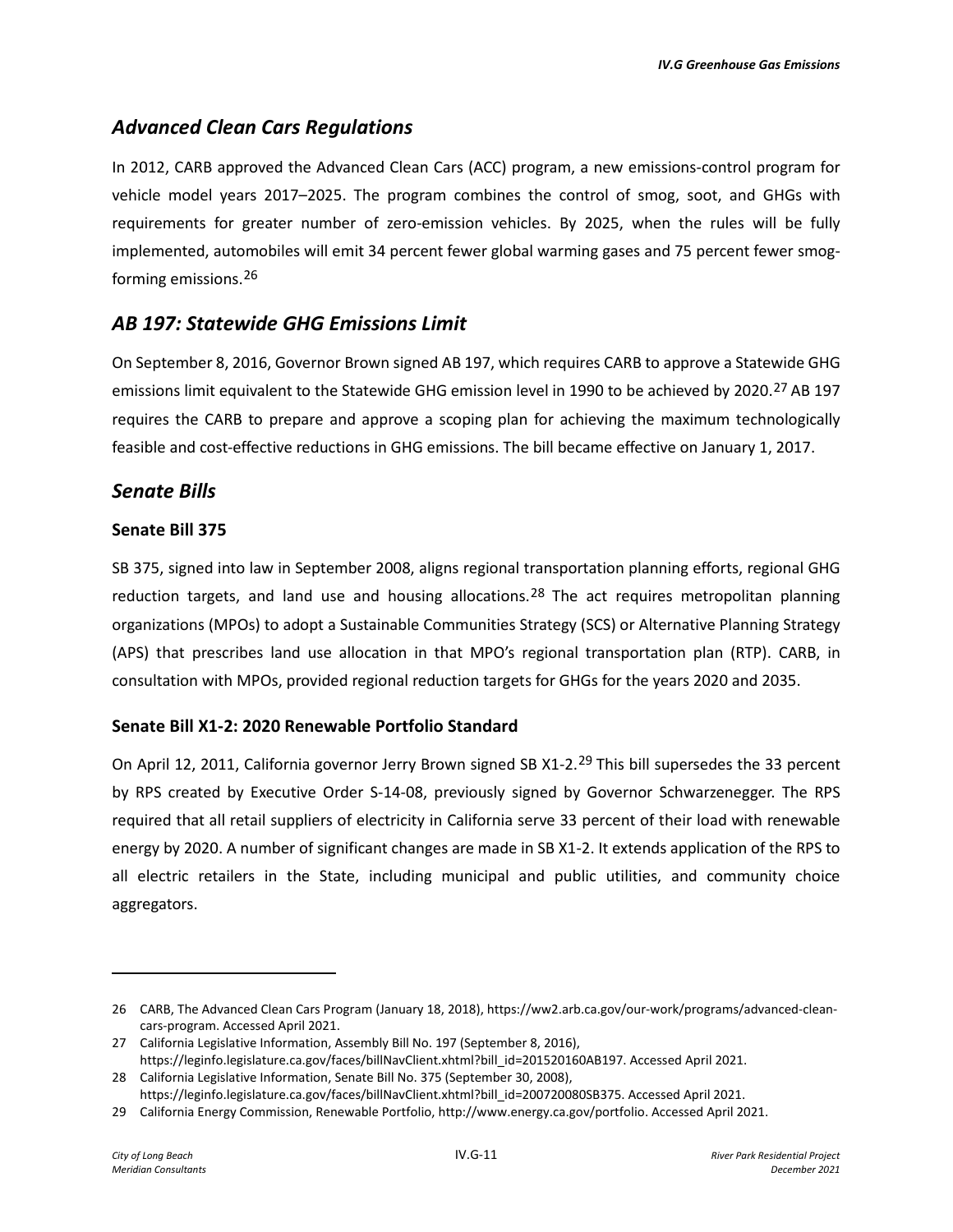SB X1-2 creates a three-stage compliance period for electricity providers to meet renewable energy goals: 20 percent of retail sales must be renewable energy products by 2013, 25 percent of retail sales must be renewable energy products by 2016, and 33 percent of retail sales must be renewable energy products by 2020. The 33 percent level must be maintained in the years that follow. This three-stage compliance period requires the RPS to be met increasingly with renewable energy that is supplied to the California grid and is located within or directly proximate to California. SB X1-2 mandates that renewables from this category make up:

- At least 50 percent for the 2011–2013 compliance period;
- At least 65 percent for the 2014–2016 compliance period; and
- At least 75 percent for 2016 and beyond.

SB X1-2 sets rules for the use of Renewable Energy Credits (RECs) as follows:

- Establishes a cap of no more than 25 percent unbundled RECs going toward the RPS between 2011 and 2013, 15 percent from 2014 to 2016, and 10 percent thereafter;
- Does not allow for the grandfathering of tradable REC contracts executed before 2010, unless the contract was (or is) approved by the California Public Utilities Commission (CPUC);
- Allows banking of RECs for 3 years only; and
- Allows energy service providers, community choice aggregators, and investor-owned utilities with 60,000 or fewer customers to use 100 percent RECs to meet the RPS.

SB X1-2 also eliminates the Market Price Referent, which was a benchmark to assess the above-market costs of RPS contracts based on the long-term ownership, operating, and fixed-price fuel costs for a new 500-megawatt (mW) natural-gas-fired, combined-cycle gas turbine.

#### **Senate Bill 350: Clean Energy and Pollution Reduction Act**

SB 350, the Clean Energy and Pollution Reduction Act of 2015, was signed on October 7 of that year.<sup>[30](#page-11-0)</sup> SB 350 implements some of the goals of Executive Order B-30-15 described above. The objectives of SB 350 are: (1) to increase the procurement of our electricity from renewable sources from 33 percent to 50 percent; and (2) to double the energy efficiency savings in electricity and natural gas final end uses of retail customers through energy efficiency and conservation.[31](#page-11-1)

<span id="page-11-0"></span><sup>30</sup> California Legislative Information, Senate Bill No. 350 (October 7, 2015), https://leginfo.legislature.ca.gov/faces/billNavClient.xhtml?bill\_id=201520160SB350. Accessed April 2021.

<span id="page-11-1"></span><sup>31</sup> Senate Bill 350 (2015–2016 Reg, Session) Stats 2015, ch. 547.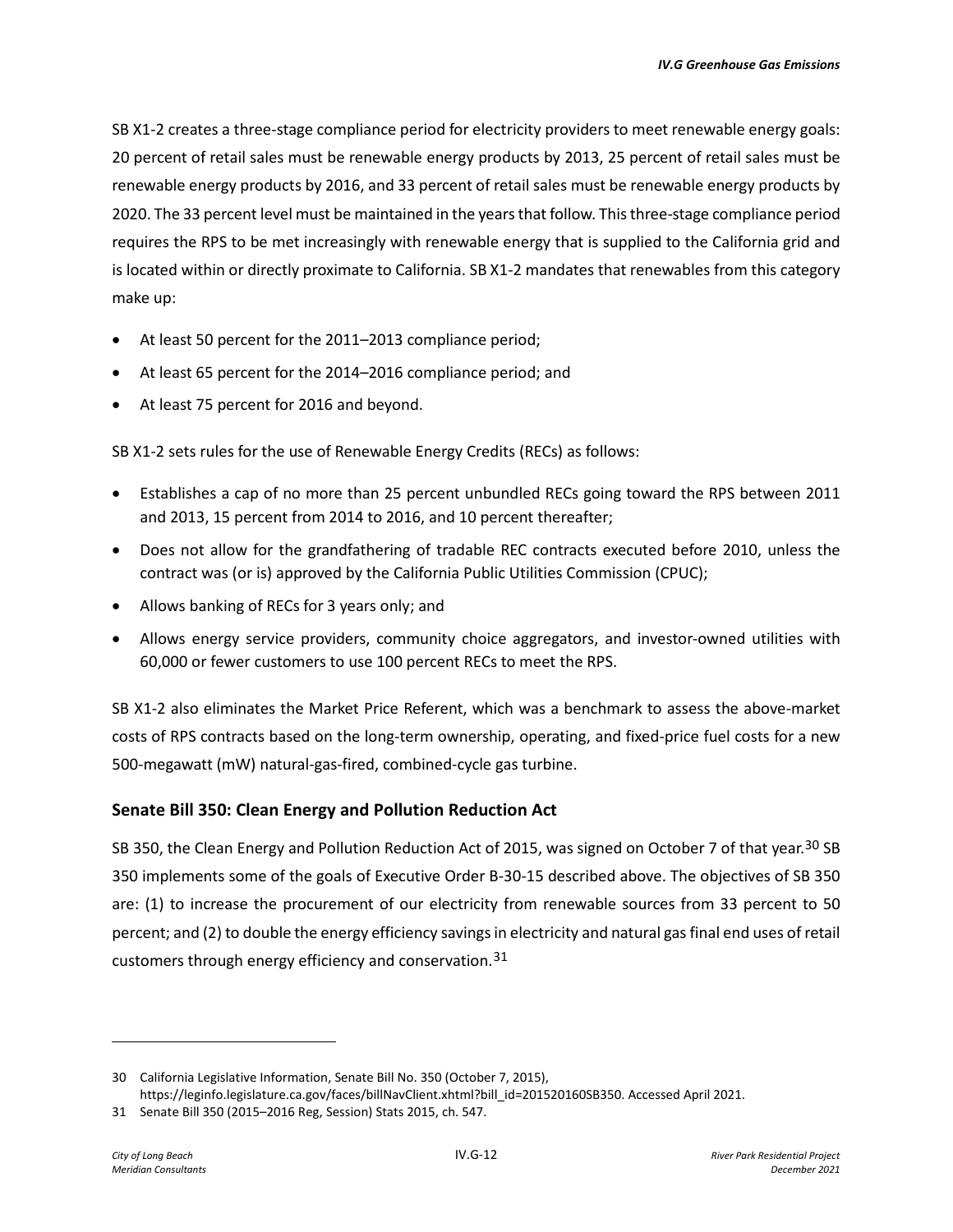#### **Senate Bill 32 and Assembly Bill 197**

Enacted in 2016, SB 32 codifies the 2030 emissions reduction goal of EO B-30-15 by requiring CARB to ensure that Statewide GHG emissions are reduced to 40 percent below 1990 levels by 2030. The reduction of GHG emissions is a priority for development projects throughout the State and is achieved through a combination of policies, planning, direct regulations, market approaches, incentives, and voluntary efforts. Generally speaking, the focus of GHG emission reductions is on energy production and motor vehicles.

SB 32 was coupled with a companion bill: AB 197. Designed to improve the transparency of CARB's regulatory and policy-oriented processes, AB 197 created the Joint Legislative Committee on Climate Change Policies, a committee with the responsibility to ascertain facts and make recommendations to the Legislature concerning Statewide programs, policies and investments related to climate change. AB 197 also requires CARB to make certain GHG emissions inventory data publicly available on its website; consider the social costs of GHG emissions when adopting rules and regulations designed to achieve GHG emission reductions; and include specified information in all Scoping Plan updates for the emission reduction measures contained therein.

## *Center for Biological Diversity v. California Department of Fish and Wildlife*

The California Supreme Court's decision published on November 30, 2015, in *Center for Biological Diversity v. California Department of Fish and Wildlife* (Case No. 217763; the Newhall Ranch case) reviewed the methodology used to analyze GHG emissions in an EIR prepared for a project that proposed 20,885 dwelling units with 58,000 residents on 12,000 acres of undeveloped land in a rural area of the City of Santa Clara.<sup>[32](#page-12-0)</sup> That EIR used the "business as usual" (BAU) methodology to determine whether the project would impede the State of California's compliance with statutory emissions reduction mandate established by the AB 32 Scoping Plan. The Court did not invalidate the BAU approach entirely, but did hold that:

*The Scoping Plan nowhere related that statewide level of reduction effort to the percentage of reduction that would or should be required from individual projects and nothing Department of Fish and Wildlife or Newhall have cited in the administrative record indicates the required percentage reduction from business as usual is the same for an individual project as for the entire state population and economy.*[33](#page-12-1)

<span id="page-12-0"></span><sup>32</sup> California Department of Fish and Wildlife, Newhall Ranch Resource Management and Development Plan and Spineflower Conservation Plan, https://www.wildlife.ca.gov/regions/5/newhall. Accessed April 2021.

<span id="page-12-1"></span><sup>33</sup> Center for Biological Diversity et al. v. California Department of Fish and Wildlife (2015) (62 Cal.4th 204, 195 Cal.Rptr.3d 247, 361 P.3d 342).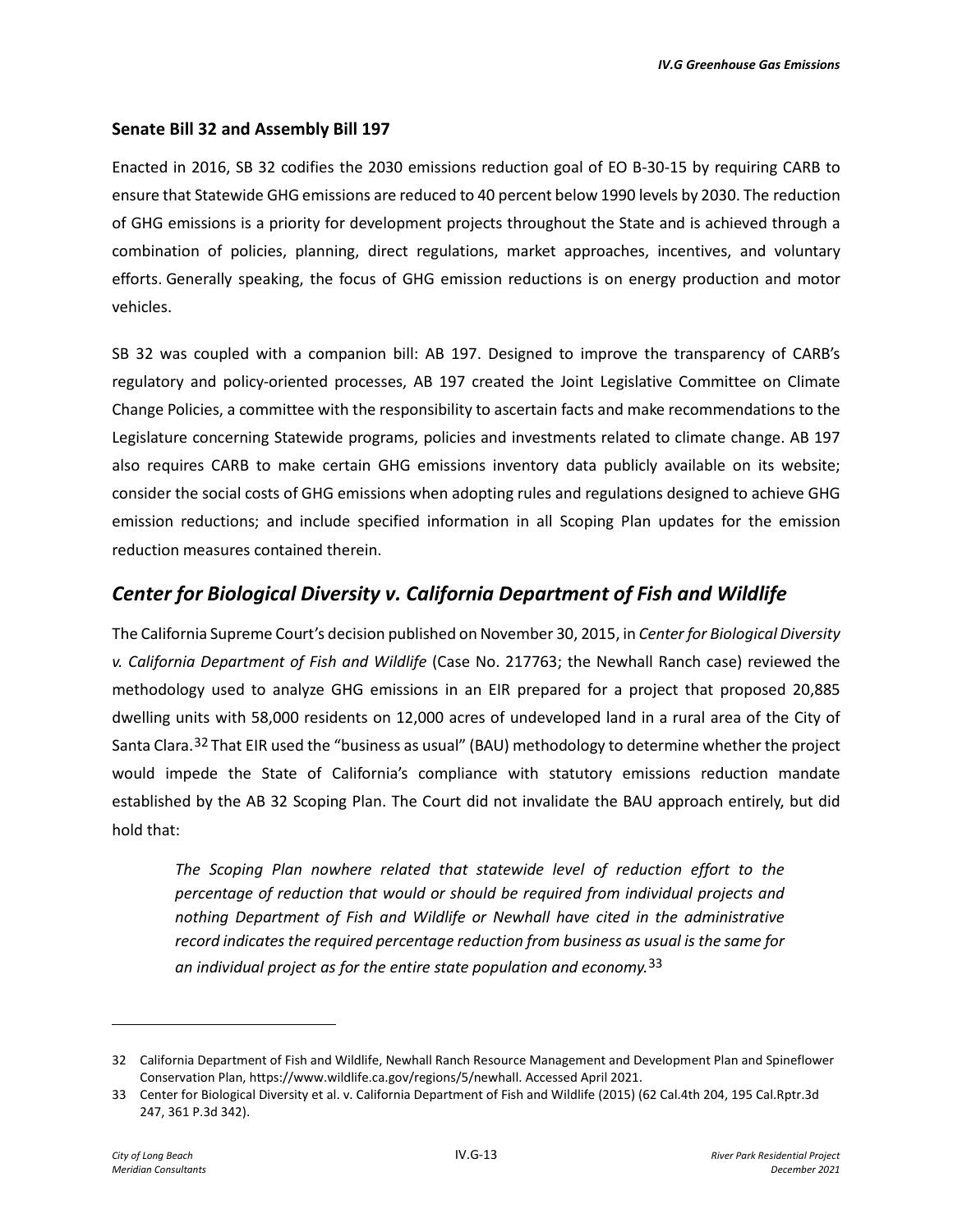The California Supreme Court suggested regulatory consistency as a pathway to compliance, stating that a Lead Agency might assess consistency with AB 32's goal in whole or part by looking to compliance with regulatory programs designed to reduce greenhouse gas emissions from particular activities. The Court recognized that to the extent a project's design features comply with or exceed the regulations outlined in the Scoping Plan, and adopted by CARB or other State agencies, a Lead Agency could appropriately rely on their use as showing compliance with performance-based standards adopted to fulfill a Statewide plan for the reduction or mitigation of greenhouse gas emissions. This approach is consistent with CEQA Guidelines Section 15064, which provides that a determination that an impact is not cumulatively considerable may rest on compliance with previously adopted plans or regulations, including plans or regulations for the reduction of greenhouse gas emissions. Importantly, the Supreme Court also suggested "a lead agency may rely on existing numerical thresholds of significance for greenhouse gas emissions (*brightline threshold approach*)."[34](#page-13-0)

## *California Energy Commission*

#### **Building Energy Efficiency Standards**

Title 24, Part 6 of the California Code of Regulations (CCR), regulates the design of building shells and building components. The standards are updated periodically to allow for consideration and possible incorporation of new energy efficiency technologies and methods. The CEC adopted the 2016 Building Energy Efficiency Standards (2016 Building Standards), effective January 1, 2017. The CEC adopted the 2019 Building Energy Efficiency Standards, and became effective January 1, 2020. Two key areas specific to nonresidential development in the 2019 standards focus on nonresidential ventilation requirements and nonresidential lighting requirements.<sup>[35](#page-13-1)</sup> Under the 2019 standards, nonresidential buildings will be 30 percent more energy efficient compared to the 2016 standards.

The CPUC, CEC, and CARB also have a shared, established goal of achieving Zero Net Energy (ZNE) for new construction in California. The key policy timelines include (1) all new residential construction in California will be ZNE by 2020, and (2) all new commercial construction in California will be ZNE by 2030.

The ZNE goal generally means that new buildings must use a combination of improved efficiency and renewable energy generation to meet 100 percent of their annual energy need, as specifically defined by the CEC:

<span id="page-13-0"></span><sup>34</sup> The South Coast Air Quality Management District (SCAQMD), Interim CEQA Greenhouse Gas (GHG) Significance Thresholds, draft guidance document (October 2008), Attachment E, http://www.aqmd.gov/docs/defaultsource/ceqa/handbook/greenhouse-gases-(ghg)-ceqa-significance-thresholds/ghgattachmente.pdf. Accessed April 2021.

<span id="page-13-1"></span><sup>35</sup> California Energy Commission (CEC), 2019 Building Energy Efficiency Standards for Residential and Nonresidential Buildings, https://www.energy.ca.gov/title24/2019standards/. Accessed April 2021.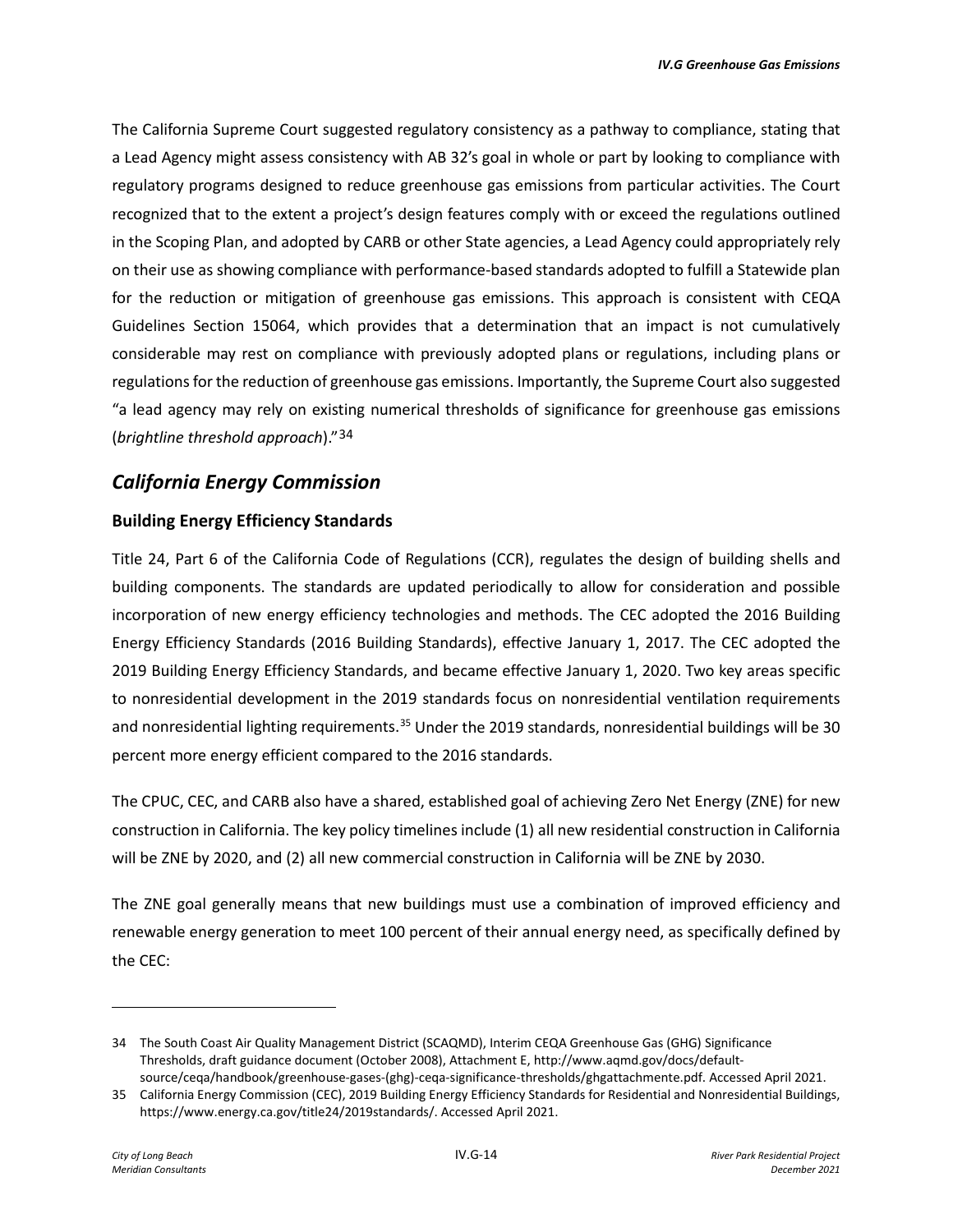*A ZNE Code Building is one where the value of the energy produced by on-site renewable energy resources is equal to the value of the energy consumed annually by the building, at the level of a single "project" seeking development entitlements and building code permits, measured using the [CEC]'s Time Dependent Valuation (TDV) metric. A ZNE Code Building meets an Energy Use Intensity value designated in the Building Energy Efficiency Standards by building type and climate zone that reflect best practices for highly efficient buildings.*[36](#page-14-0)

In addition to the CEC's efforts, in 2008, the California Building Standards Commission adopted the nation's first green building standards. The California Green Building Standards Code (Part 11 of Title 24), commonly referred to as CALGreen, establish voluntary and mandatory standards pertaining to the planning and design of sustainable site development, energy efficiency, water conservation, material conservation, and interior air quality. CALGreen is periodically amended; the most recent 2019 standards became effective on January 1, 2020.

#### *Appliance Standards*

The CEC periodically amends and enforces Appliance Efficiency Regulations contained in Title 20 of the CCR. The regulations establish water and energy efficiency standards for both federally regulated appliances and non–federally regulated appliances. The most current Appliance Efficiency Regulations, dated July 2015, cover 23 categories of appliances (e.g., refrigerators; plumbing fixtures; dishwashers; clothes washer and dryers; televisions) and apply to appliances offered for sale in California.

## *Regional*

#### **South Coast Air Quality Management District**

The South Coast Air Quality Management District (SCAQMD) adopted a "Policy on Global Warming and Stratospheric Ozone Depletion" on April 6, 1990.<sup>[37](#page-14-1)</sup> The policy commits the SCAQMD to consider global impacts in rulemaking and in drafting revisions to the Air Quality Management Plan (AQMP). In March 1992, the SCAQMD Governing Board reaffirmed this policy and adopted amendments to the policy to include the following directives:

- Phase out the use and corresponding emissions of chlorofluorocarbons, methyl chloroform (1,1,1trichloroethane or TCA), carbon tetrachloride, and halons by December 1995;
- Phase out the large quantity use and corresponding emissions of hydrochlorofluorocarbons by the year 2000;

<span id="page-14-0"></span><sup>36</sup> CEC, 2015 Integrated Energy Policy Report (2015), p. 41.

<span id="page-14-1"></span><sup>37</sup> SCAQMD, SCAQMD's Historical Activity on Climate Change, http://www.aqmd.gov/nav/about/initiatives/climate-change. Accessed April 2021.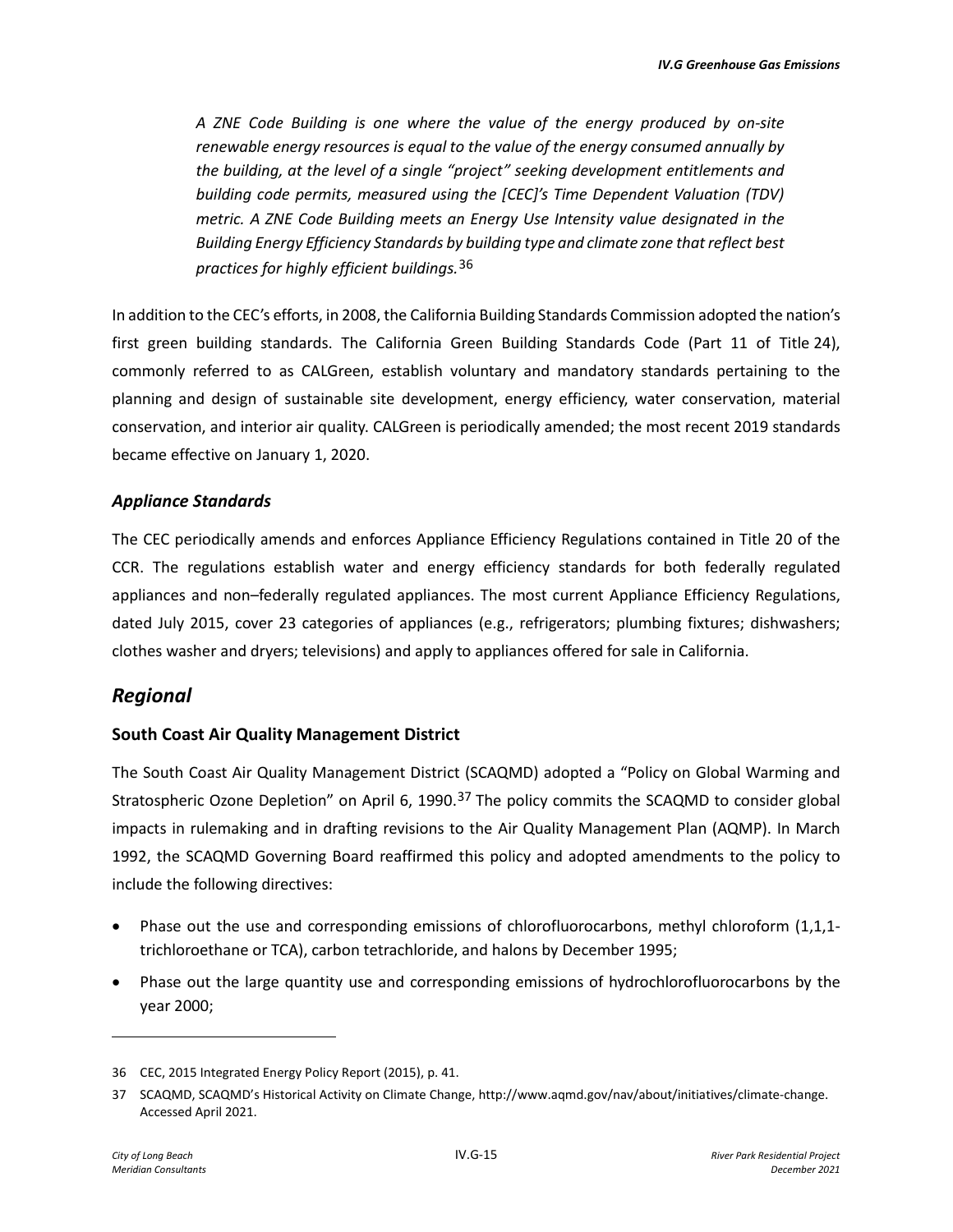- Develop recycling regulations for hydrochlorofluorocarbons (e.g., SCAQMD Rules 1411 and 1415);
- Develop an emissions inventory and control strategy for methyl bromide; and
- Support the adoption of a California GHG emission reduction goal.

In December 2008, SCAQMD adopted an interim 10,000 metric tons  $CO<sub>2</sub>e$  (MTCO<sub>2</sub>e) per year screening level threshold for stationary source/industrial projects for which SCAQMD is the lead agency. SCAQMD continues to consider adoption of significance thresholds for non-industrial development projects.<sup>[38](#page-15-0)</sup> Specifically, SCAQMD has proposed combining performance standards and screening thresholds for the residential and commercial sectors. The performance standards primarily focus on energy efficiency measures beyond Title 24 and a screening level of 3,000 MTCO<sub>2</sub>e per year based on the relative GHG emissions contribution between residential/commercial sectors and stationary source (industrial) sectors.<sup>[39](#page-15-1)</sup>

#### **Southern California Association of Governments**

The City of Long Beach (City) is a member agency of the Southern California Association of Governments (SCAG). SCAG is the MPO for Los Angeles, Orange, Ventura, Riverside, San Bernardino, and Imperial Counties and serves as a forum for the discussion of regional issues related to transportation, the economy, community development, and the environment. As the federally-designated MPO for the Southern California region, SCAG is mandated by the federal government to research and develop plans for transportation, hazardous waste management, and air quality. Pursuant to California Health and Safety Code Section [40](#page-15-2)460(b),  $40$  SCAG has the responsibility for preparing and approving the portions of the AQMP relating to regional demographic projections and integrated regional land use, housing, employment, and transportation programs, measures, and strategies. SCAG is also responsible under the CAA for determining conformity of transportation projects, plans, and programs with applicable air quality plans.

With regard to GHG emissions, SCAG has prepared and adopted the 2020–2045 RTP/SCS, <sup>[41](#page-15-3)</sup> which includes a Sustainable Communities Strategy that addresses regional development and growth forecasts. The SCAG

<span id="page-15-0"></span><sup>38</sup> SCAQMD, Greenhouse Gases: CEQA Significance Thresholds, http://www.aqmd.gov/home/rules-compliance/ceqa/airquality-analysis-handbook/ghg-significance-thresholds. Accessed April 2021.

<span id="page-15-1"></span><sup>39</sup> SCAQMD, Greenhouse Gases: CEQA Significance Thresholds, http://www.aqmd.gov/home/rules-compliance/ceqa/airquality-analysis-handbook/ghg-significance-thresholds. Accessed April 2021.

<span id="page-15-2"></span><sup>40</sup> California Health and Safety Code, Division 26. Air Resources, PART 3. Air Pollution Control Districts, Chapter 5.5. South Coast Air Quality Management District, ARTICLE 5. Plan, Section 40460(b). https://leginfo.legislature.ca.gov/faces/codes\_displaySection.xhtml?sectionNum=40460.&lawCode=HSC. Accessed April 2021.

<span id="page-15-3"></span><sup>41</sup> Southern California Association of Governments (SCAG), Connect SoCal: 2020-2045 Regional Transportation Plan/Sustainable Communities Strategies Draft, Chapter 1, https://www.connectsocal.org/Pages/Connect-SoCal-Draft-Plan.aspx. Accessed April 2021.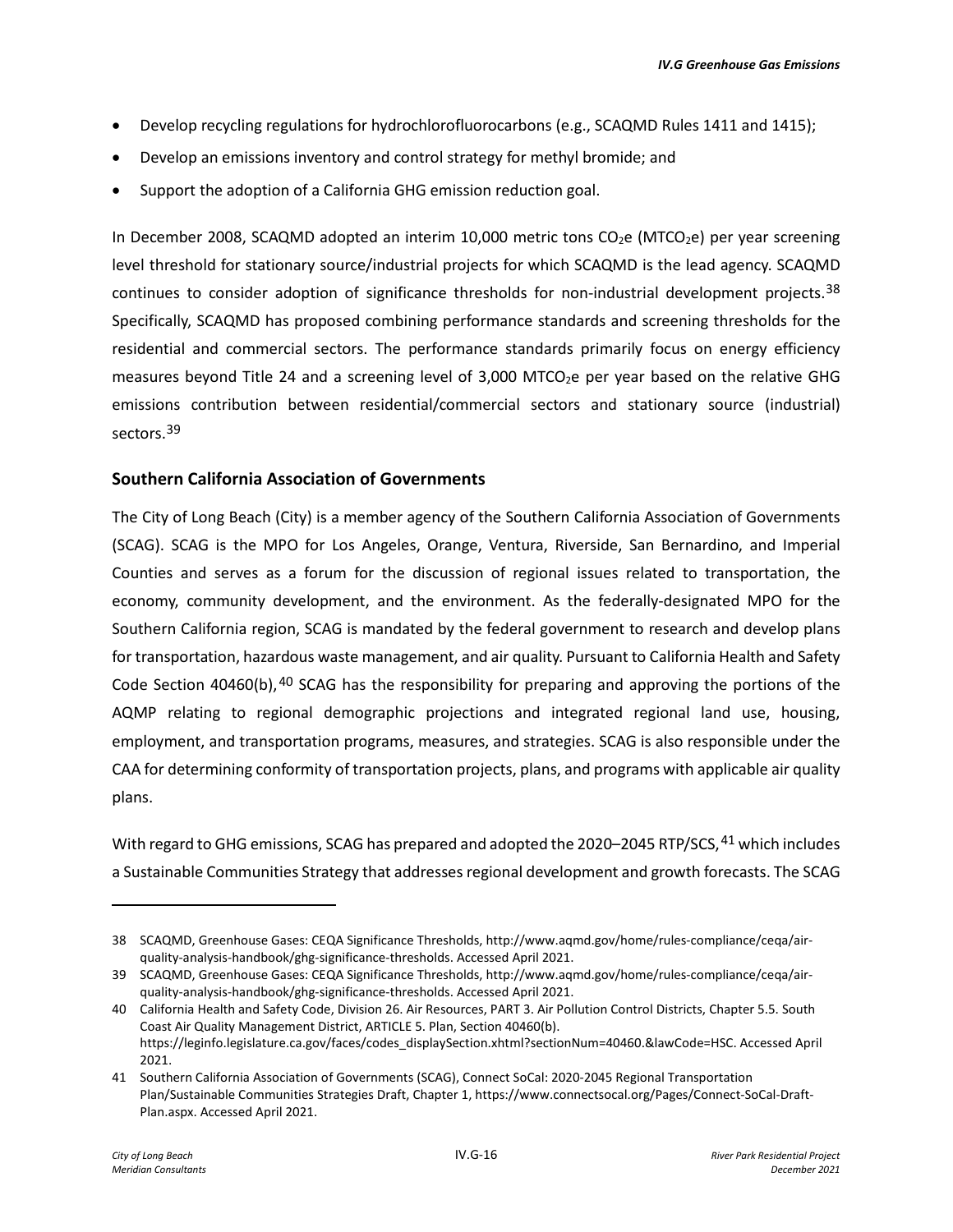2020–2045 RTP/SCS is a long-range visioning plan that balances future mobility and housing needs with economic, environmental, and public health goals, with a specific goal of achieving an 8 percent reduction in passenger vehicle GHG emissions on a per capita basis by 2020, 19 percent reduction by 2035, and 21 percent reduction by 2040 compared to the 2005 level.

#### *Local*

#### **City of Long Beach General Plan**

Local jurisdictions, such as the City of Long Beach, have the authority and responsibility to reduce greenhouse gas emissions through their police power and decision- making authority. Specifically, the City is responsible for the assessment and mitigation of greenhouse gas emissions resulting from its land use decisions.

The Air Quality Element of the City of Long Beach General Plan was adopted in 1996 and sets forth the goals, objectives, and policies that guide the City in the implementation of its air quality improvement programs and strategies. While the Air Quality Element does not specifically address climate change, reductions in other pollutants typically lead to a reduction in GHG emissions. This Element acknowledges the interrelationships among transportation and land use planning in meeting the City's goals. The following goals and policies are applicable to the Project.

**Goal 7:** Reduce emissions through reduced energy consumption.

| <b>Policy 7.1:</b> | Energy Conservation.                        | Reduce | energy | consumption through |  |
|--------------------|---------------------------------------------|--------|--------|---------------------|--|
|                    | conservation improvements and requirements. |        |        |                     |  |

- **Action 7.1.4**: Encourage the incorporation of energy conservation features in the design of all new construction.
- **Action 7.1.7**: Support efforts to reduce GHG emissions that diminish the stratospheric ozone layer.

#### **City of Long Beach Sustainable City Action Plan**

Per CEQA Guidelines Section 15183.5, the City adopted the Sustainable City Action Plan on February 2, 2010. The Sustainable City Action Plan is intended to guide operational, policy and financial decisions to create a more sustainable City. The Sustainable City Action Plan includes initiatives, goals and actions that will move the City toward becoming more sustainable. The Sustainable City Action Plan includes chapters related to buildings and neighborhoods, energy, green economy and lifestyle, transportation, urban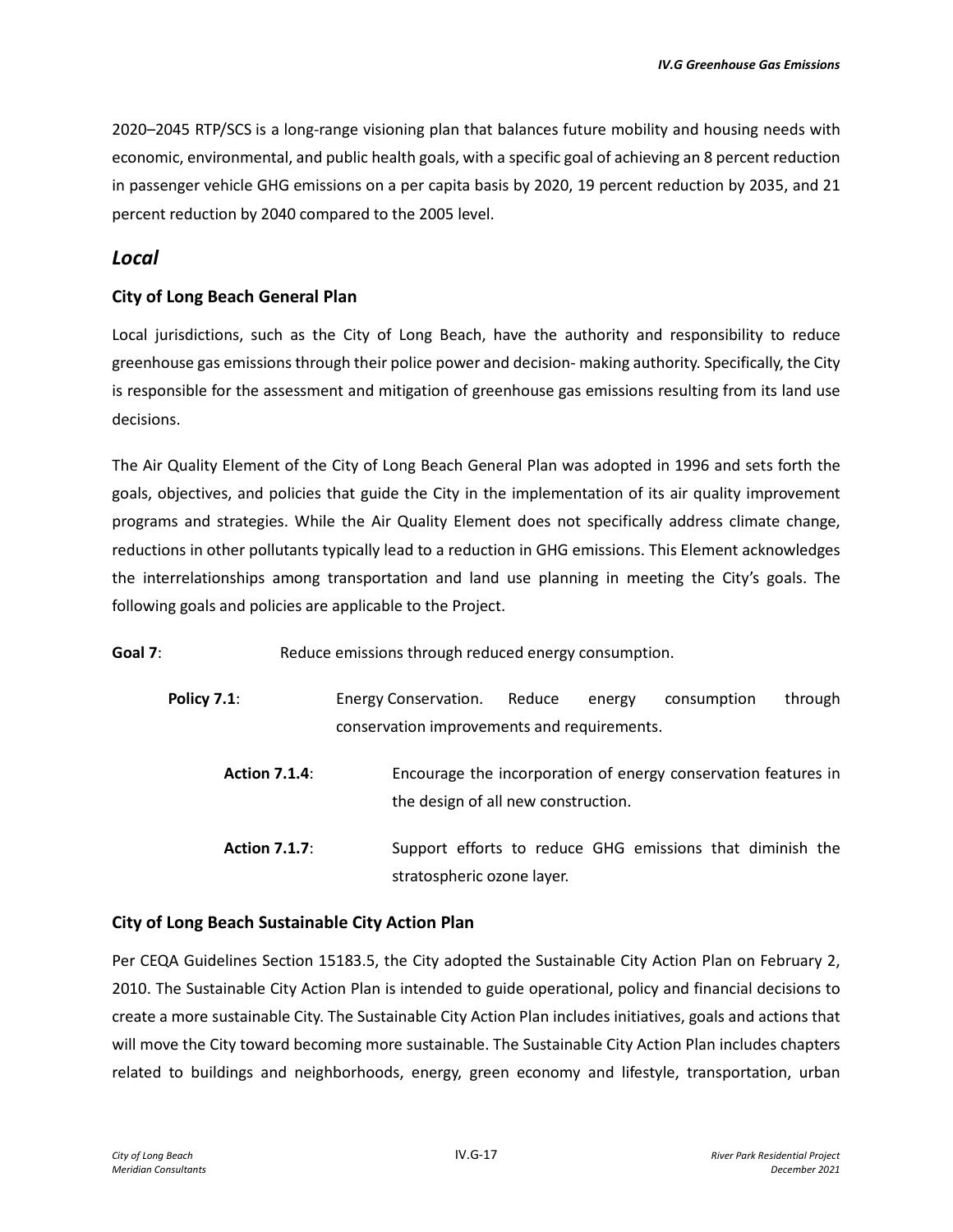nature, waste reduction, and water. Implementation of this plan would contribute to a reduction in the City's overall GHG emissions.

#### **City of Long Beach Climate Action and Adaption Plan**

Pursuant to California SB 379, all California cities and counties are required to include climate adaptation and resiliency strategies in their general plans to ensure safety and protection of their community in the future. Currently, the City of Long Beach is in a multi-year effort to develop a Climate Change Action and Adaptation Plan that will provide a framework for creating or updating policies, programs, practices, and incentives for Long Beach residents and businesses to reduce the City's GHG footprint, and ensure the community and physical assets are better protected from the impacts of climate change. The City has prepared a proposed plan and is preparing an EIR for that plan with the expectation that the plan could be adopted in 2022.

The climate action/mitigation element of the Climate Change Action and Adaptation Plan will include the following steps:

- A GHG inventory of emissions from various sectors in the Long Beach community, such as building energy, transportation, solid waste, and wastewater.
- A forecast of projected emissions based on anticipated city growth.
- Development of GHG reduction targets based on the latest climate science, and local, regional, State, and federal context and requirements.
- Analysis of existing sustainability and climate mitigation efforts.
- Development of additional GHG mitigation strategies to reduce future emissions from key sectors.
- Development of a framework for implementing mitigation strategies.
- A plan to monitor the performance of the mitigation strategies using performance metrics to track GHG reduction targets.

#### **City of Long Beach Municipal Code**

Section 21.45.400 of the Long Beach Municipal Code (LBMC) further regulates public and private development to include various standards that promote green buildings. A green building, also known as a sustainable building, is a structure that is designed, built, renovated, operated, or reused in an ecological and resource-efficient manner. Green buildings are designed to meet certain objectives such as protecting occupant health; improving employee productivity; using energy, water and other resources more efficiently; and reducing the overall impact on the environment. The City of Long Beach recognizes the benefit of green buildings and establishes a green building program.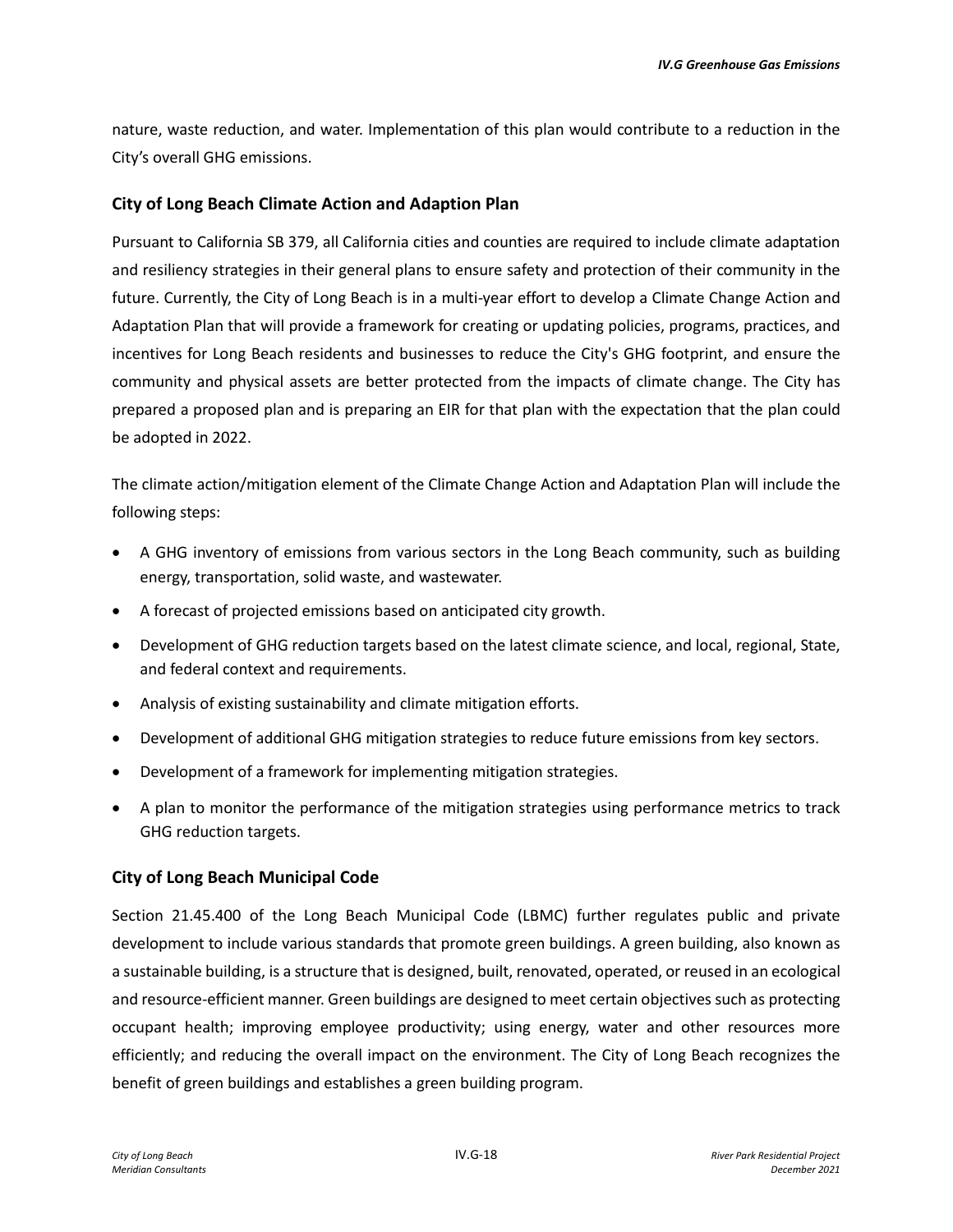## **City of Long Beach Green Building Ordinance**

On May 12, 2009, the Long Beach City Council approved Ordinance No. ORD- 09-0013 (Subsection 21.45.400—Green Building Standards for Public and Private Development). The following types of project shall meet the intent of the U.S. Green Building Council's Leadership in Energy and Environmental Design (LEED®) program at the Certified level:

- A new residential or mixed use building of 50 dwelling units and 50,000 gross square feet or more.
- A new mixed use, or non-residential building of 50,000 square feet or more of gross floor area;
- The alteration of an existing residential or mixed use building that results in the addition of 50 dwelling units and 50,000 gross square feet or more;
- The alteration of an existing mixed use, or non-residential building that results in the expansion of 50,000 gross square feet or more; and
- A new construction or substantial rehabilitation project for which the City provides any portion of funding.

## **4. ENVIRONMENTAL IMPACTS**

## *Thresholds* **of Significance**

To assist in determining whether the proposed Project would have a significant effect on the environment, the City finds the proposed Project may be deemed to have a significant impact related to greenhouse gas emissions if it would:

- **Threshold GRE-1: Generate greenhouse gas emissions, either directly or indirectly, that may have a significant impact on the environment.**
- **Threshold GRE-2: Conflict with any applicable plan, policy, or regulation of an agency adopted for the purpose of reducing the emissions of greenhouse gases.**

Pursuant to CEQA Guidelines Section 15064.4, the methods suitable for analysis of GHG emissions are:

- 1. Use a model or methodology to quantify greenhouse gas emissions resulting from a project. The Lead Agency has discretion to select the model it considers most appropriate provided it supports its decision with substantial evidence. The Lead Agency should explain the limitation of the particular model or methodology selected for use.
- 2. Rely on a qualitative analysis or performance-based standards.

The City has not adopted a numerical significance threshold for assessing impacts related to GHG emissions. Nor have SCAQMD, OPR, CARB, CAPCOA, or any other state or regional agency adopted a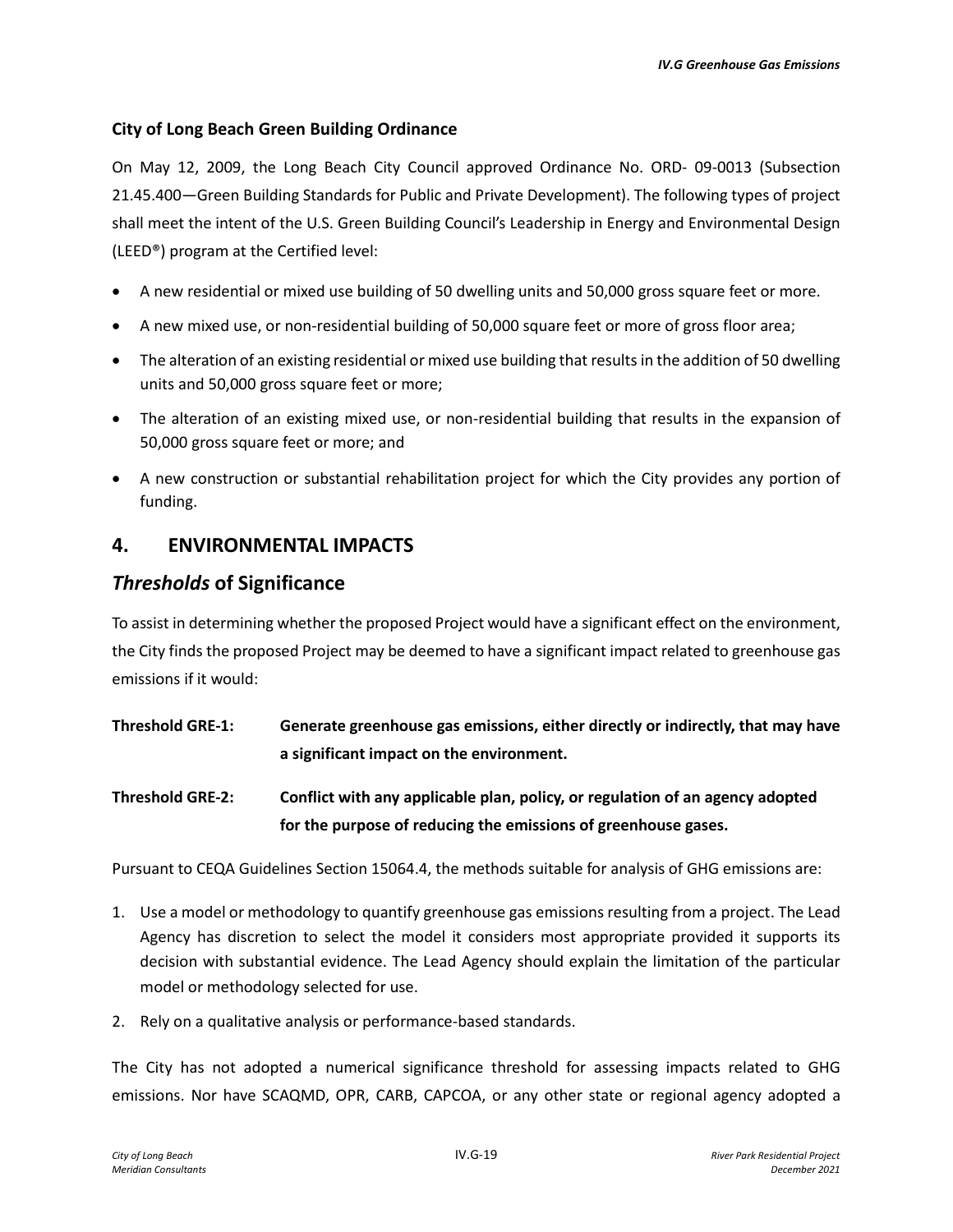numerical significance threshold for assessing GHG emissions that is applicable to the Project. However, the SCAQMD released a draft guidance document regarding interim CEQA GHG significance thresholds. The SCAQMD proposed a tiered approach which includes a screening level of  $3,000$  MTCO<sub>2</sub>e per year for commercial/residential projects. For the purpose of evaluating the GHG impacts associated with the proposed Project, this analysis utilizes the proposed 3,000 MTCO2e per year threshold for commercial/residential projects.

Assessing the significance of a project's contribution to cumulative global climate change involves: (1) developing pertinent inventories of GHG emissions, and (2) considering project consistency with applicable emission reduction strategies and goals. As discussed previously, the City adopted the Sustainable City Action Plan per CEQA Guidelines Section 15183.5. As such, the Project's GHG analysis may "tier off" the City's General Plan and Sustainable City Action Plan to meet project-level CEQA evaluation requirements for GHG emissions.

## **Consistency Analysis**

The Project's GHG impacts are evaluated by assessing the Project's consistency with applicable GHG reduction strategies and local actions adopted by the City. As discussed previously, the City has established goals and actions to reduce the generation and emission of GHGs from both public and private activities in the City's Sustainable City Action Plan.

OPR encourages lead agencies to make use of programmatic mitigation plans and programs from which to tier when they perform individual project analyses. The City does not have a programmatic mitigation plan to tier from, such as a Greenhouse Gas Emissions Reduction Plan, as recommended in the relevant amendments to the CEQA Guidelines. However, the City has adopted the City's Sustainable City Action Plan that encourages and requires applicable projects to implement energy efficiency measures. In addition, CARB's Climate Change Scoping Plan includes a range of GHG reduction actions, including direct regulations, alternative compliance mechanisms, monetary and nonmonetary incentives, voluntary actions, market-based mechanisms, and an AB 32 implementation regulation. Thus, if the proposed Project is designed in accordance with these policies and regulations, the proposed Project would result in a less-than-significant impact, because it would be consistent with the overarching State regulations on GHG reduction (AB 32).

A consistency analysis is provided below and describes the Project's compliance with or exceedance of performance-based standards included in the regulations outlined in the applicable portions of CARB's Climate Change Scoping Plan, SCAG's 2020-2045 RTP/SCS, the City's Sustainable City Action Plan, and the City's General Plan.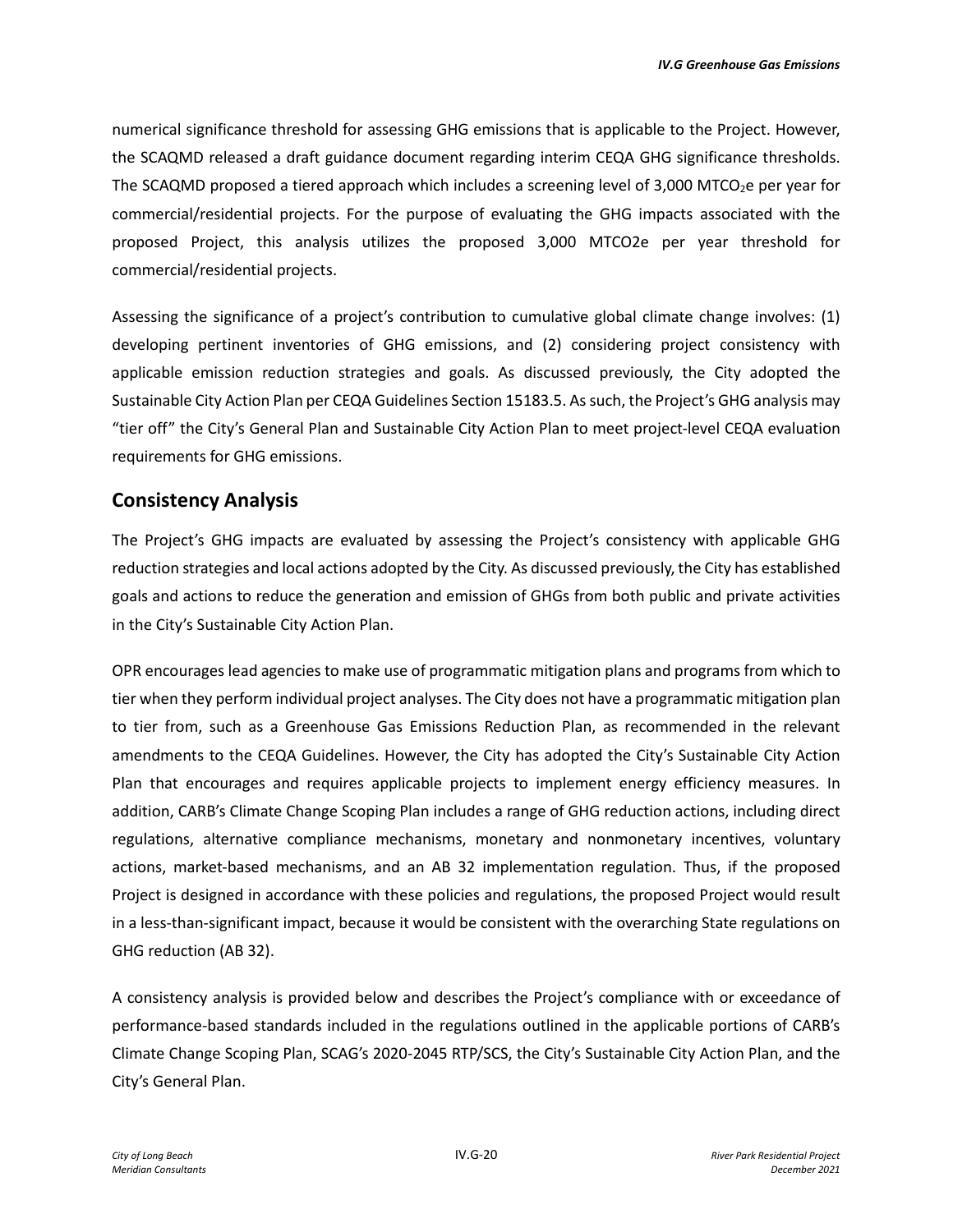## **5. METHODOLOGY**

## **Methodologies for Evaluating Significance**

The analysis of the Project's GHG emissions consists of a quantitative analysis of the GHG emissions generated by the proposed Project and a qualitative analysis of the proposed Project's consistency with adopted GHG-related legislation, plans, and policies. This approach is in accordance with CEQA Guidelines Section 15064.4(a), which affirms the discretion of a lead agency to determine, in the context of a particular project, whether to use quantitative and/or qualitative methodologies to determine the significance of a project's impacts.

## **Emissions Inventory Modeling**

The California Emissions Estimator Model Version 2016.3.2, known as CalEEMod, is the CARB–approved computer program model recommended by SCAQMD for use in the quantification of air quality emissions, including GHG emissions. CalEEMod was developed under the auspices of SCAQMD, with input from other California air districts. CalEEMod utilizes widely accepted models for emissions estimates combined with appropriate data that can be used if site-specific information is not available. For example, CalEEMod incorporates USEPA-developed emission factors; CARB's on-road and off-road equipment emission models, such as EMFAC and OFFROAD;<sup>[42](#page-20-0)</sup> and studies commissioned by other California agencies, such as the CEC and CalRecycle. Proposed Project development would generate GHG emissions from a number of individual sources during both construction and postconstruction (operational) use of the buildings and related activities (e.g., landscape maintenance). These individual sources collectively are hereafter referred to as the proposed Project's GHG emissions inventory.

CalEEMod version 2016.3.2 was used to quantify the Project's GHG emissions. CalEEMod provides a platform to calculate both construction emissions and operational emissions from a land use development project. The following GHG emission sources covered by CalEEMod model include:

- One-time construction emissions associated with grading, utility installation, building construction, application of architectural coatings (e.g., paint), and paving from emission sources that include both off-road construction equipment and on-road mobile equipment associated with workers, hauling, and the delivery of construction materials to the Project Site. Construction emissions associated with dust control and disposal of waste at landfills were also included.
- Operational emissions associated with the occupancy of development, such as on-road mobile vehicle traffic generated by the land uses; off-road emissions from landscaping equipment; energy (i.e., electricity and natural gas) and water usage in the buildings.

<span id="page-20-0"></span><sup>42</sup> EMFAC is an emissions factor model used to calculate emissions rates from on-road vehicles (e.g., passenger vehicles; haul trucks). OFFROAD is an emissions factor model used to calculate emission rates from off-road mobile sources (e.g., construction equipment). CalEEMod version 2016.3.2 utilizes CARB's 2014 version of EMFAC.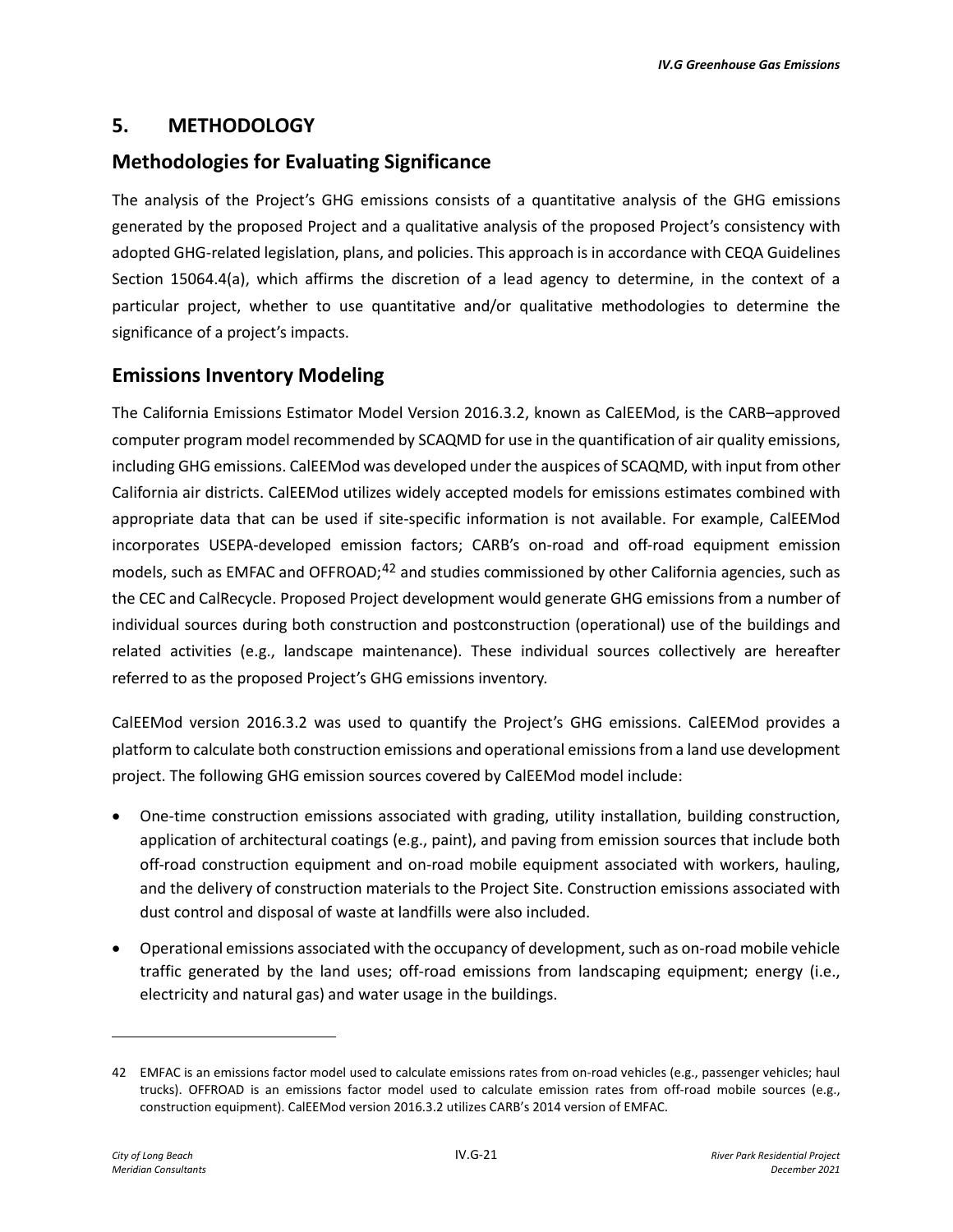## **6. PROJECT IMPACTS**

## **Threshold GRE-1: Would the project generate greenhouse gas emissions, either directly or indirectly, that may have a significant impact on the environment?**

#### *Construction*

Construction activity impacts are relatively short in duration, so they contribute a relatively small portion of the total lifetime GHG emissions of a project. The combustion of fossil fuels in construction equipment results in GHG emissions of CO2 and smaller amounts of CH4 and N2O. Emissions of GHG would also result from the combustion of fossil fuels from vendor trucks delivering materials and construction worker vehicles commuting to and from the Project Site. Typically, light-duty and medium-duty automobiles and trucks would be used for worker trips and heavy-duty trucks would be used for vendor trips. The vast majority of motor vehicles used for worker trips rely on gasoline as an energy source while motor vehicles used for vendor trips would primarily rely on diesel as an energy source. In addition, GHG emissionsreduction measures for construction equipment are relatively limited. Therefore, in its *Draft Guidance Document – Interim CEQA Greenhouse Gas (GHG) Significance Thresholds*, the SCAQMD recommends that construction emissions be amortized over a 30-year project lifetime so that GHG reduction measures will address construction GHG emissions as part of the operational GHG reduction strategies.

Construction assumptions used in the analysis of GHG emissions conservatively assume that the proposed Project would be constructed with the most intensive activities occurring on a daily basis. The total emissions from construction of the proposed Project are shown in **Table IV.G-3: Construction Annual Greenhouse Gas Emissions**.

> **Table IV.G-3 Construction Annual Greenhouse Gas Emissions**

| Year <sup>a</sup>                    | MTCO <sub>2</sub> e |
|--------------------------------------|---------------------|
| 2022                                 | 416                 |
| 2023                                 | 2,507               |
| 2024                                 | 1,160               |
| 2025                                 | 1,000               |
| 2026                                 | 437                 |
| <b>Overall Total</b>                 | 5,520               |
| <b>30-Year Annual Amortized Rate</b> | 184                 |

*Source: Refer to Appendix IV.G.1: Section 2.1 Overall Construction Note: Totals in table may not appear to add exactly due to rounding in the computer model calculations.*

*MTCO2e = metric tons of carbon dioxide equivalent*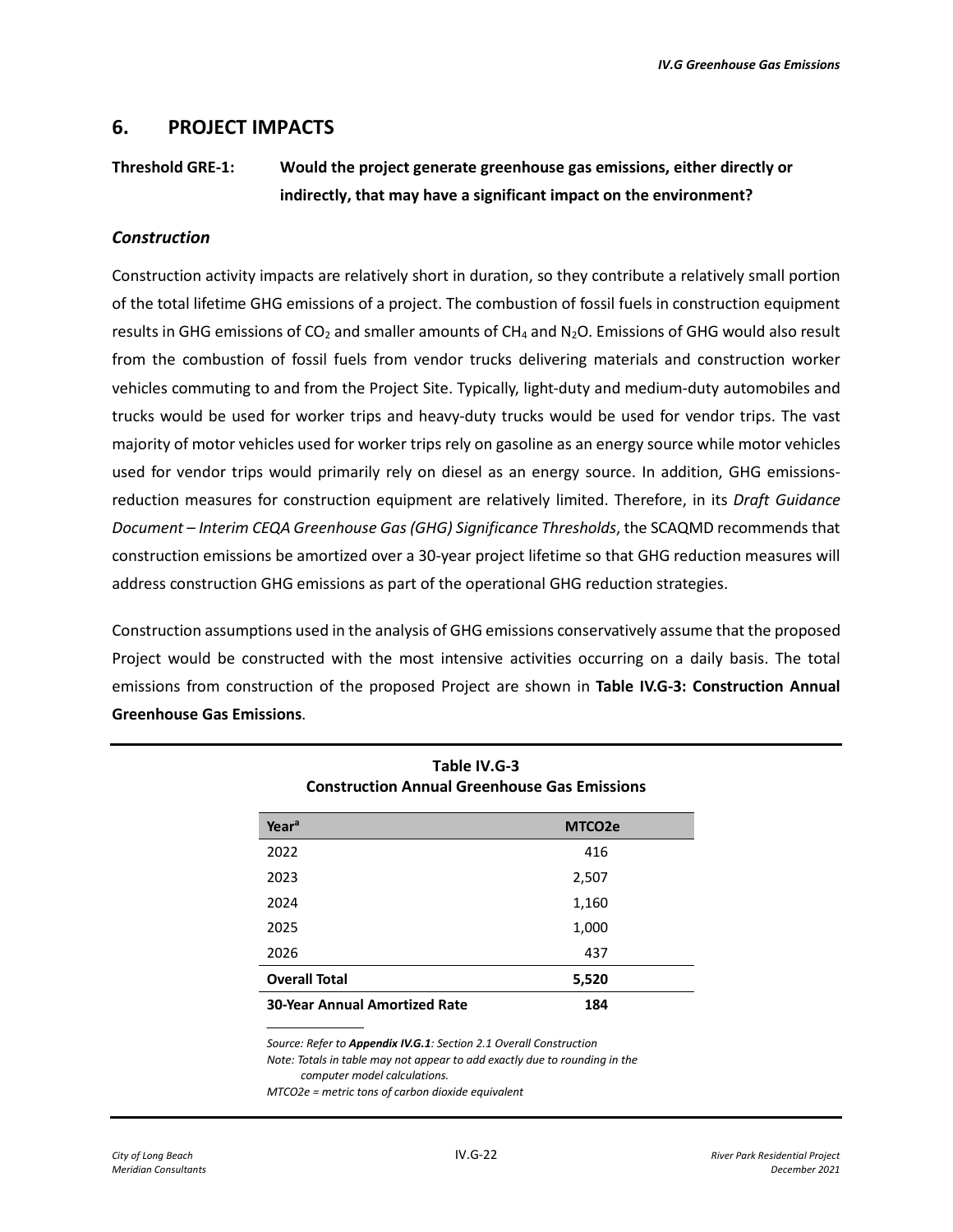As recommended by SCAQMD, the total GHG construction emissions were amortized over the 30-year lifetime of the proposed Project (i.e., total construction GHG emissions were divided by 30 to determine annual construction emissions estimate that can be added to the proposed Project's operational emissions) in order to determine the proposed Project's annual GHG emissions inventory.<sup>[43](#page-22-0)</sup> Total GHG emissions from the construction activities are forecast to be 5,520 MTCO<sub>2</sub>e. The total GHG emissions were amortized over a 30-year project lifetime and forecast to be 184 MTCO<sub>2</sub>e per year.

#### *Operation*

Emissions from mobile and area sources and indirect emissions from energy and water use, wastewater, as well as waste management would occur every year after buildout. This section addresses operational GHG emissions.

#### **Area Sources**

The area source GHG emissions included in this analysis result primarily from natural gas fireplaces with additional emissions from landscaping-related fuel combustion sources, such as lawn mowers. GHG emissions due to natural gas combustion in buildings other than from fireplaces are excluded from area sources since they are included in the emissions associated with building energy use.

The GHG emissions for the proposed Project were calculated using CalEEMod. No wood burning fireplaces were assumed, based on SCAQMD Rule 445, though natural gas hearths were included as a conservative analysis. CalEEMod defaults were used for landscape maintenance emissions. Area source emissions are shown in **Table IV.G-4: Area Source Greenhouse Gas Emissions**. As shown in **Table IV.G-4**, proposed Project emissions would result in approximately 50 MTCO<sub>2</sub>e per year from area sources.

**Table IV.G-4** 

| 1991 - 1992 - 1994 I<br>Area Source Greenhouse Gas Emissions |                              |  |  |  |
|--------------------------------------------------------------|------------------------------|--|--|--|
| <b>Unmitigated</b>                                           |                              |  |  |  |
| <b>Source</b>                                                | MTCO <sub>2</sub> e per year |  |  |  |
| Hearth                                                       | 46                           |  |  |  |
| Landscaping<br>4                                             |                              |  |  |  |
| Total<br>50                                                  |                              |  |  |  |

*Source: Refer to Appendix IV.G.1 for Greenhouse Gas Emission Output.*

<span id="page-22-0"></span><sup>43</sup> SCAQMD Governing Board Agenda Item 31, December 8, 2008.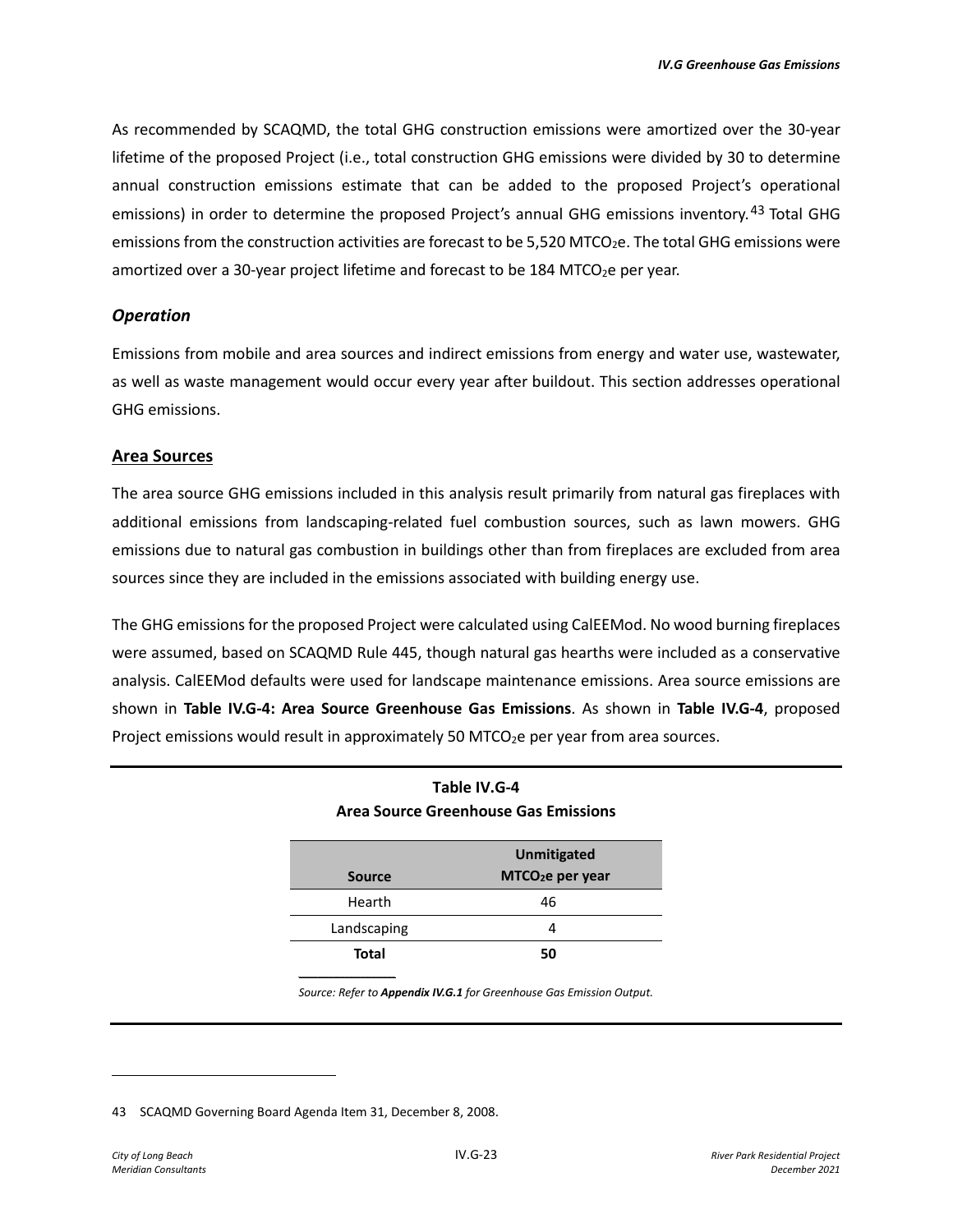#### **Energy Sources**

GHGs are emitted as a result of activities in buildings when electricity and natural gas are used as energy sources. Combustion of any type of fuel emits  $CO<sub>2</sub>$  and other GHGs directly into the atmosphere; when this occurs in a building, it is a direct emission source associated with that building. GHGs are also emitted during the generation of electricity from fossil fuels. When electricity is used in a building, the electricity generation typically takes place off-site at the power plant; electricity use in a building generally causes emission in an indirect manner.

Estimated emissions from the combustion of natural gas and other fuels from the implementation of the proposed Project are calculated using the CalEEMod emissions inventory model, which multiplies an estimate of the energy usage by applicable emissions factors chosen by the utility company. GHG emissions from electricity use are directly dependent on the electricity utility provider. In this case, GHG intensity factors for Southern California Edison were selected in CalEEMod. Energy use in buildings is divided into energy consumed by the built environment and energy consumed by uses that are independent of the construction of the building, such as plug-in appliances. CalEEMod calculates energy use from systems covered by Title 24 (e.g., heating, ventilation, and air conditioning [HVAC] system, water heating system, and lighting system); energy use from lighting; and energy use from office equipment, appliances, plug-ins, and other sources not covered by Title 24 or lighting.

Energy source emissions are shown in **Table IV.G-5: Energy Source Greenhouse Gas Emissions**. As shown in **Table IV.G-5**, the proposed Project would forecast to generate 219 MTCO<sub>2</sub>e per year from electricity consumption and 231 MTCO<sub>2</sub>e per year from natural gas consumption. Therefore, the total energy source emissions for the proposed Project would forecast to be 450 MTCO2e per year.

| Table IV.G-5                                  |                                          |                              |  |  |  |
|-----------------------------------------------|------------------------------------------|------------------------------|--|--|--|
| <b>Energy Source Greenhouse Gas Emissions</b> |                                          |                              |  |  |  |
|                                               | <b>Electricity</b><br><b>Natural Gas</b> |                              |  |  |  |
|                                               | <b>Unmitigated</b><br><b>Unmitigated</b> |                              |  |  |  |
| <b>Land Use</b>                               | MTCO <sub>2</sub> e per year             | MTCO <sub>2</sub> e per year |  |  |  |
| Condo/Townhouses                              | 106                                      | 130                          |  |  |  |
| Single-Family Housing                         | 101                                      | 101                          |  |  |  |
| Parking                                       | 11                                       | O                            |  |  |  |
| Total                                         | 219                                      | 231                          |  |  |  |
| <b>Total Energy Emissions</b><br>450          |                                          |                              |  |  |  |

*Source: Refer to Appendix IV.G.1 for Greenhouse Gas Emission Output.*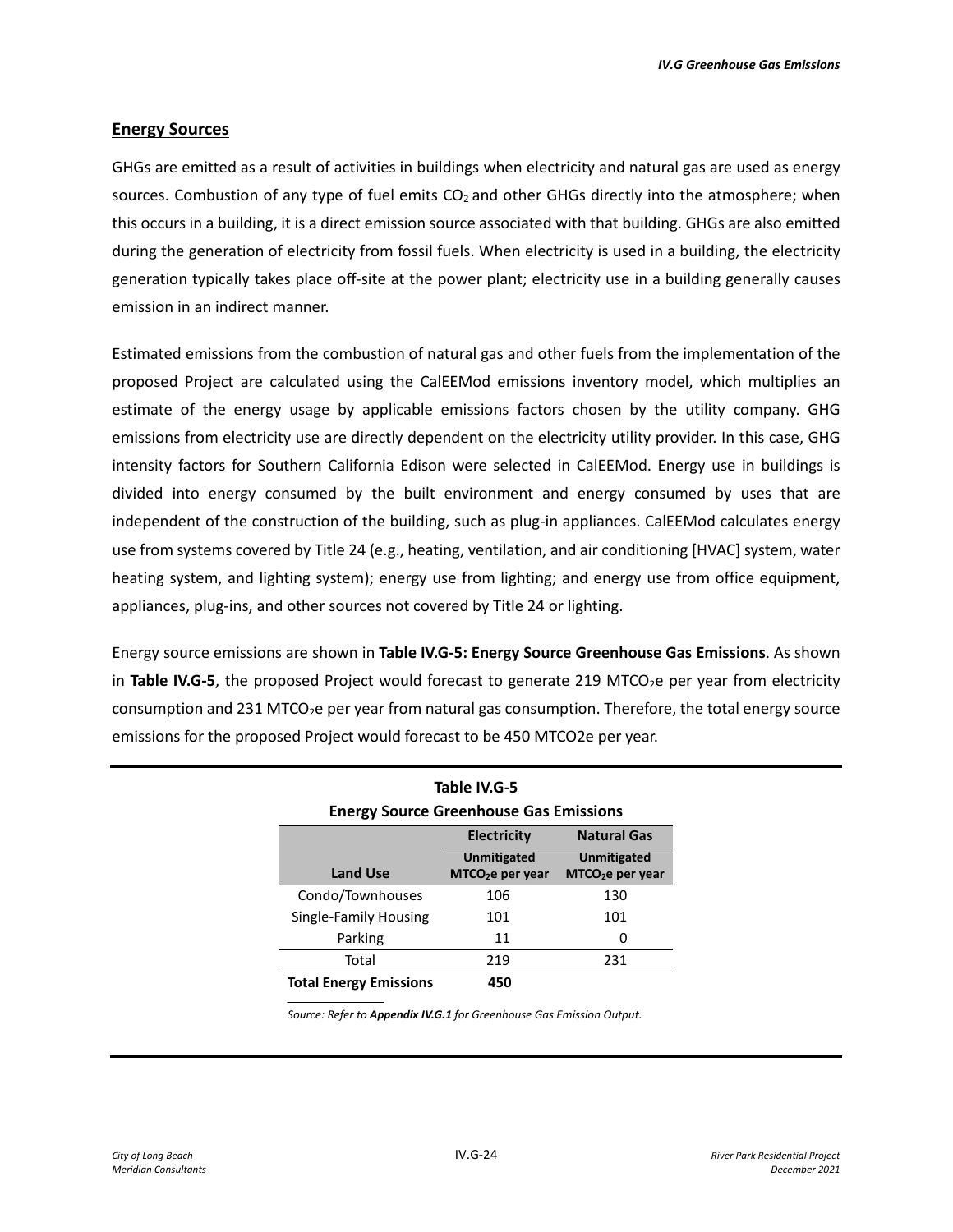#### **Mobile Sources Emissions**

Vehicle trips generated by growth within the Project Site vicinity would result in operational emissions through the combustion of fossil fuels.  $CO<sub>2</sub>$  emissions were determined based on the trip rates from the Traffic Impact Analysis (refer to **Appendix IV.L.1** of this Draft EIR). The Project Site is located within 0.5 mile of the major transit stop at Wardlow Road and Pacific Place; the LA Metro Blue Line (or A Line) Wardlow station. Moreover, Long Beach Transit (LBT) and LA Metro provide public transit services in the vicinity of the Project Site. The nearest bus stop could be found east of the Project Site at southeast Magnolia Avenue and Wardlow Road, where LBT Route 181 operates. As shown in **Table IV.G-6: Mobile Source Greenhouse Gas Emissions**, the Project's mobile source emissions would result in 1,800 MTCO<sub>2</sub>e per year.

| <b>Mobile Source Greenhouse Gas Emissions</b>                |       |  |  |
|--------------------------------------------------------------|-------|--|--|
| Unmitigated<br>MTCO <sub>2</sub> e per year<br><b>Source</b> |       |  |  |
| Mobile (trips)                                               | 1,800 |  |  |
| <b>Total</b><br>1,800                                        |       |  |  |
|                                                              |       |  |  |

**Table IV.G-6 Mobile Source Greenhouse Gas Emissions**

*Source: Refer to Appendix IV.G.1 for Greenhouse Gas Emission Output.*

*\_\_\_\_\_\_\_\_\_\_\_\_\_\_\_\_\_\_\_\_\_\_\_\_\_*

#### **Solid Waste Emissions**

Solid waste generation and associated emissions are calculated using default data found in CalEEMod for the proposed land uses. Disposal of organic waste in landfills can lead to the generation of CH<sub>4</sub>, a potent GHG. By generating solid waste, the proposed Project would contribute to the emission of fugitive CH<sub>4</sub> from landfills, as well as CO2 and N2O from the operation of trash collection vehicles. As shown in **Table IV.G-7: Solid Waste Source Greenhouse Gas Emissions**, GHG emissions resulting from solid waste would forecast to be 79 MTCO<sub>2</sub>e per year.

#### **Table IV.G-7**

#### **Solid Waste Source Greenhouse Gas Emissions**

| Land Use              | Unmitigated<br>MTCO2e per year |
|-----------------------|--------------------------------|
| Condo/Townhouses      | 35                             |
| Single-Family Housing | 44                             |
| Total                 | 79                             |

*Source: Refer to Appendix IV.G.1 for Greenhouse Gas Emission Output.*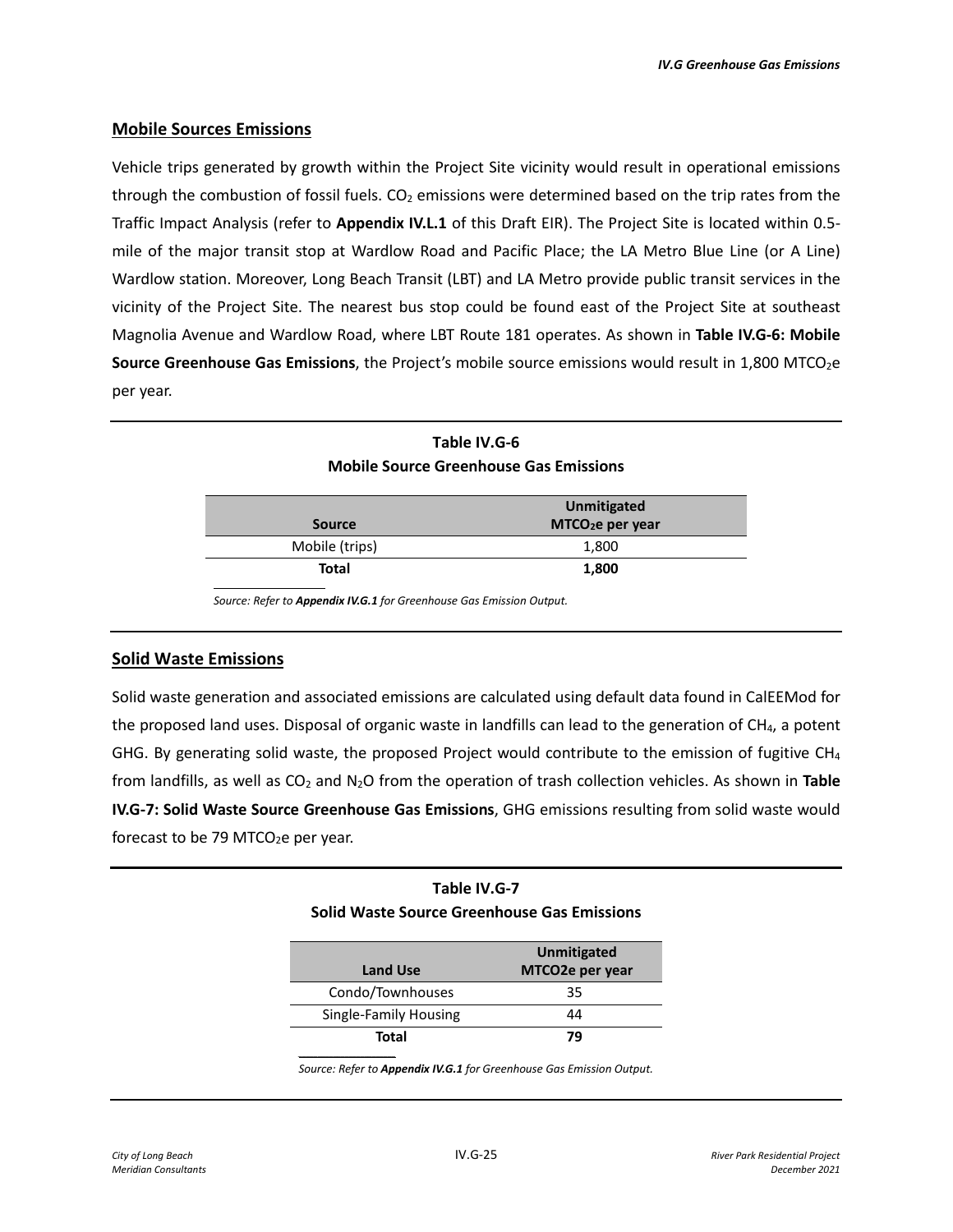#### **Water Consumption and Wastewater Emissions**

*\_\_\_\_\_\_\_\_\_\_\_\_\_\_\_\_\_\_\_\_\_\_\_\_\_*

California's water conveyance system is energy intensive, with electricity used to pump and treat water. The proposed Project would result in indirect GHG emissions due to water consumption and wastewater generation. Water consumption and wastewater generation, and their associated emissions, are calculated based on the square footage of the proposed uses, using CalEEMod data. As shown in **Table IV.G-8: Water Source Greenhouse Gas Emissions**, the Project's water and wastewater GHG emissions would forecast to be  $61$  MTCO<sub>2</sub>e per year.

| Table IV.G-8<br><b>Water Source Greenhouse Gas Emissions</b> |                                       |  |  |  |
|--------------------------------------------------------------|---------------------------------------|--|--|--|
| <b>Land Use</b>                                              | <b>Unmitigated</b><br>MTCO2e per year |  |  |  |
| Condo/Townhouses                                             | 41                                    |  |  |  |
| Single-Family Housing                                        | 20                                    |  |  |  |
| Total<br>61                                                  |                                       |  |  |  |

**Table IV.G-8** 

*Source: Refer to Appendix IV.G.1 for Greenhouse Gas Emission Output.*

#### *Total Emissions*

As shown in **Table IV.G-9: Operational Greenhouse Gas Emissions**, the proposed Project is forecasted to generate a total of 2,622 MTCO<sub>2</sub>e per year. As such, the proposed Project would not exceed SCAQMD's proposed threshold of 3,000 MTCO<sub>2</sub>e per year for commercial/residential projects. Moreover, the proposed Project would incorporate energy and water efficiency design features to enhance efficiency in all aspects of the buildings' life cycle based on the latest CALGreen and Title 24 Building Energy Efficiency standards, as amended by the City, for new residential construction. The proposed Project falls under Section 21.45.400.C.1.a of the LBMC which requires new residential or mixed use buildings of fifty (50) dwelling units and fifty thousand (50,000) gross square feet or more to meet the intent of LEED at the certified level; thereby further reducing the Project's GHG emissions as CalEEMod does not account for such reductions. As such, impacts related to direct and indirect emissions of greenhouse gas emissions would be less than significant.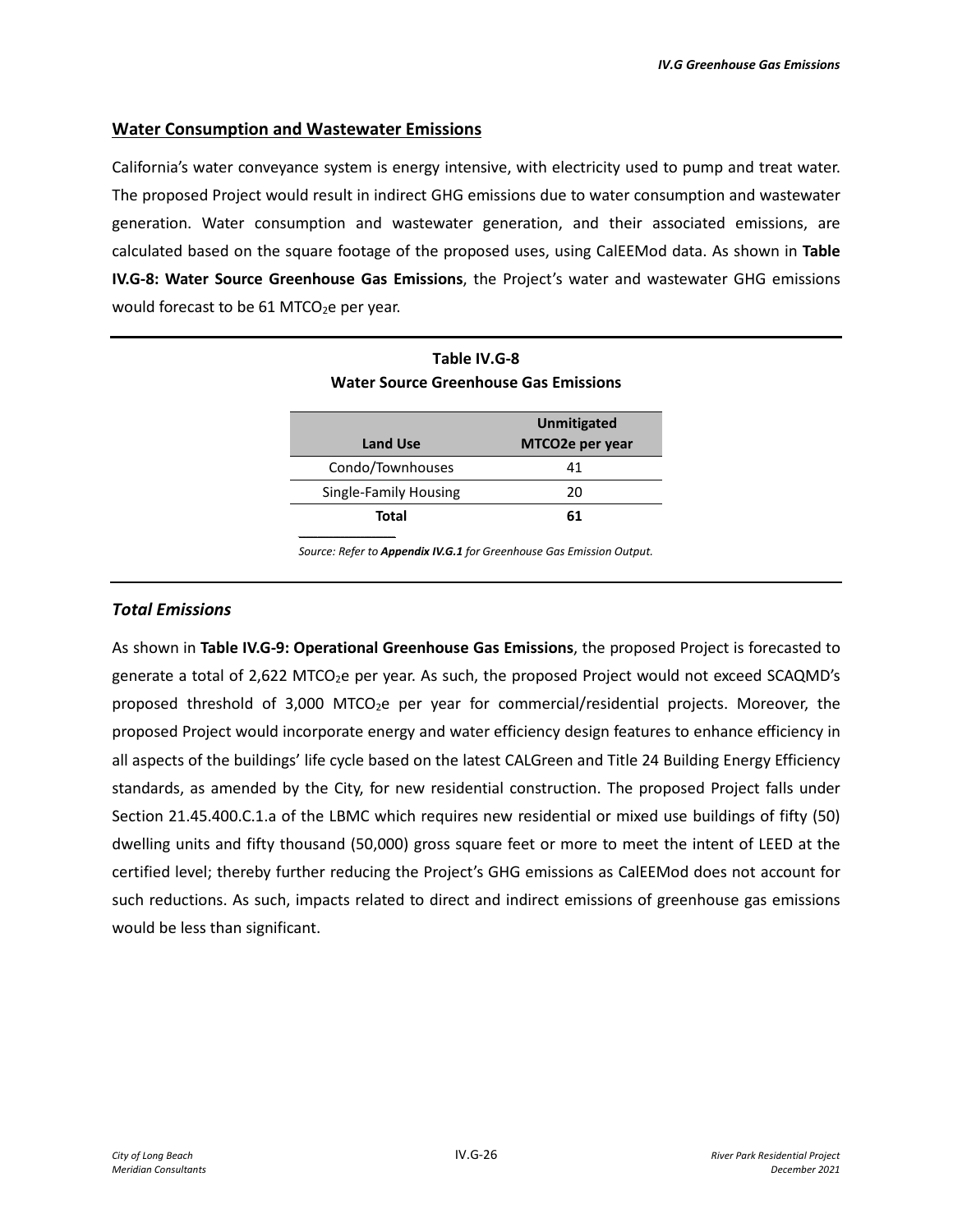| Table IV.G-9                                |                              |  |  |  |
|---------------------------------------------|------------------------------|--|--|--|
| <b>Operational Greenhouse Gas Emissions</b> |                              |  |  |  |
|                                             | <b>Unmitigated</b>           |  |  |  |
| Source                                      | MTCO <sub>2</sub> e per year |  |  |  |
| Construction (amortized)                    | 184                          |  |  |  |
| Area                                        | 50                           |  |  |  |
| Energy                                      | 449                          |  |  |  |
| Mobile                                      | 1,800                        |  |  |  |
| Waste                                       | 79                           |  |  |  |
| Water                                       | 60                           |  |  |  |
| Total<br>2,622                              |                              |  |  |  |
| <b>SCAQMD Proposed Threshold</b>            | 3,000                        |  |  |  |
| <b>Exceeds Threshold?</b>                   | No                           |  |  |  |

## *\_\_\_\_\_\_\_\_\_\_\_\_\_\_\_\_\_\_\_\_\_\_\_\_\_*

*Source: CalEEMod Emissions calculations are provided in Appendix IV.G.1: Greenhouse Gas Emissions Model Output.*

*Abbreviation: MTCO2e = metric tons of carbon dioxide emissions.*

## **Threshold IV.G-2: Would the project conflict with any applicable plan, policy, or regulation of an agency adopted for the purpose of reducing the emissions of greenhouse gases?**

Compliance with applicable GHG emission reduction plans would result in a less than significant projectlevel and cumulative impact. The following section describes the extent the proposed Project complies with or exceeds the performance-based standards included in the regulations and policies outlined in CARB's Climate Change Scoping Plan, SCAG's 2020-2045 RTP/SCS, the City's Sustainable City Action Plan, or the City's General Plan. Key regulations incorporated into this analysis include California Code of Regulations, Title 20 and Title 24.

#### *Climate Change Scoping Plan*

**Table IV.G-10: Climate Change Scoping Plan Project Consistency Analysis** contains a list of GHG-reducing strategies set forth in the Climate Change Scoping Plan that are applicable to the proposed Project. The analysis presented in **Table IV.G-10** describes the proposed Project's compliance and consistency with these strategies as outlined in the State's Climate Change Scoping Plan to reduce GHG emissions. As shown in **Table IV.G-10**, the proposed Project would not conflict with the policies included in the Climate Change Scoping Plan.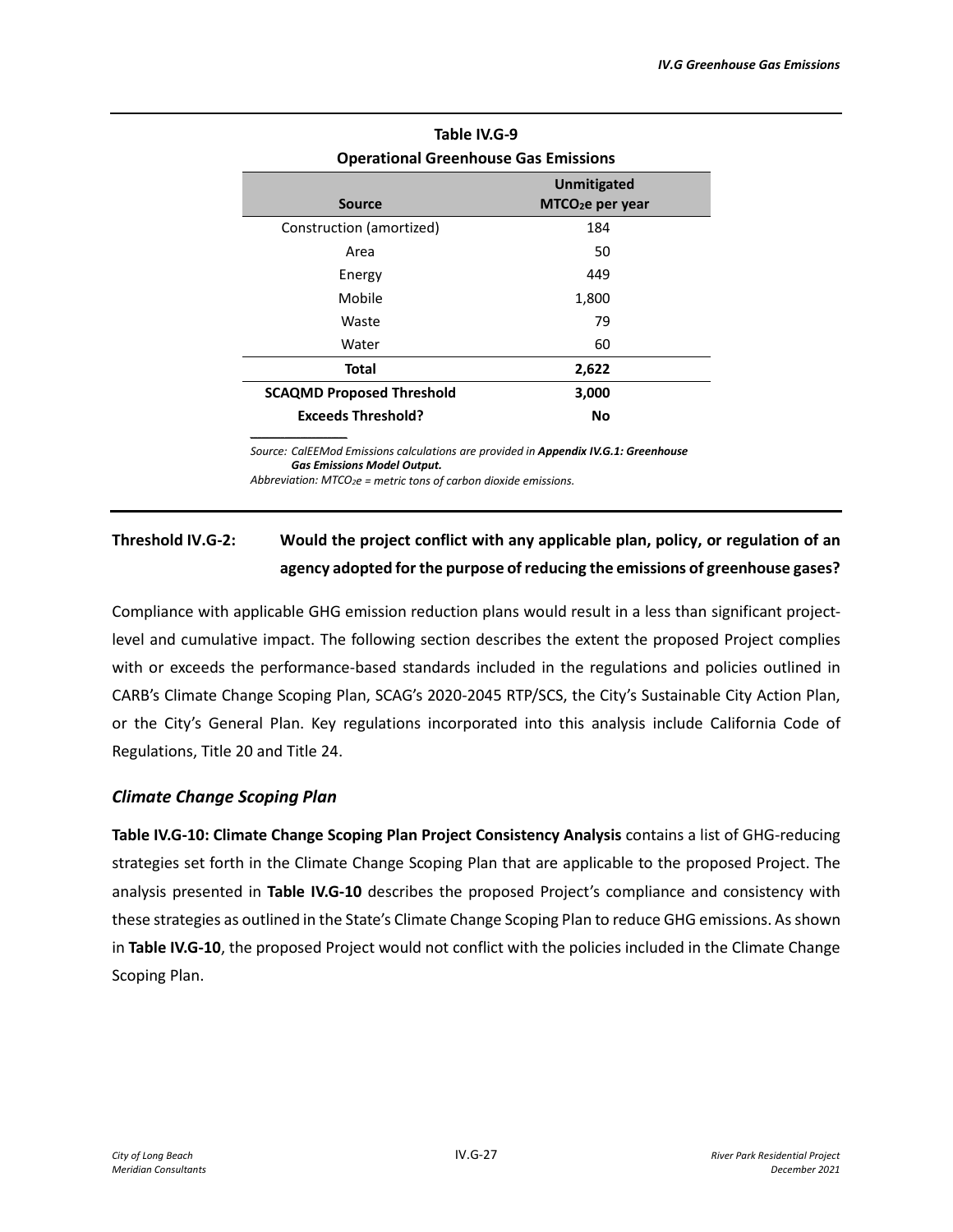## **Table IV.G-10 Climate Change Scoping Plan Project Consistency Analysis**

| <b>Regulation, Actions, and Strategies</b>                                                                                                                                                                                                                                                                                                 | <b>Responsible</b><br>Party(ies)           | <b>Proposed Project Consistency Analysis</b>                                                                                                                                                                                                                                                                                                                                                  |
|--------------------------------------------------------------------------------------------------------------------------------------------------------------------------------------------------------------------------------------------------------------------------------------------------------------------------------------------|--------------------------------------------|-----------------------------------------------------------------------------------------------------------------------------------------------------------------------------------------------------------------------------------------------------------------------------------------------------------------------------------------------------------------------------------------------|
| California Code of Regulations (CCR), Title<br>The<br>2016<br>Appliance<br>20:<br>Efficiency<br>Regulations, adopted by the California<br>Energy Commission (CEC), include standards<br>for new appliances (e.g., refrigerators) and<br>lighting, if they are sold or offered for sale in<br>California.                                   | State and CEC                              | No Conflict. The proposed Project would<br>develop new residential uses that would be<br>outfitted with appliances and lighting that<br>comply with CEC's standards. These standards<br>are included in the default parameters<br>provided in CalEEMod and are reflected in the<br>Project-related GHG emissions provided in<br>Table IV.G-9.                                                 |
| CCR, Title 24, Building Standards Code: The<br>2019 Building Energy Efficiency Standards<br>contained in Title 24, Part 6 (also known as<br>the California Energy Code), requires the<br>design of building shells and building<br>components to conserve energy.                                                                          |                                            | No Conflict. Consistent with regulatory<br>requirements, the proposed Project would<br>comply with applicable provisions of the<br>California Green Building Standards Code.<br>Moreover, the proposed Project falls under                                                                                                                                                                    |
| The California Green Building Standards<br>Code (Part 11, Title 24) established<br>mandatory and voluntary standards on<br>planning and design for sustainable site<br>development, energy efficiency (extensive<br>update of the California Energy Code), water<br>conservation, material conservation, and<br>internal air contaminants. | State and CEC                              | Section 21.45.400.C.1.a of the LBMC which<br>requires new residential or mixed use buildings<br>of fifty (50) dwelling units and fifty thousand<br>(50,000) gross square feet or more to meet the<br>intent of LEED at the certified level.                                                                                                                                                   |
| Assembly Bill 1109 (AB 1109): The Lighting<br>Efficiency<br>and<br>Toxic<br>Reduction<br>Act<br>establishes standards structured to reduce<br>statewide<br>electrical<br>average<br>energy<br>consumption by not less than 25 percent<br>from the 2007 levels for indoor commercial<br>and outdoor lighting by 2018. <sup>b</sup>          | State/<br>Manufacturers                    | No Conflict. The proposed Project would not<br>conflict with the requirements under AB 1109<br>because it would comply with local and state<br>green building programs and incorporates<br>energy efficient lighting and other required<br>measures that would reduce electricity<br>consumption.                                                                                             |
| By 2019, develop pricing policies to support<br>low- GHG transportation (e.g., low-emission<br>vehicle zones for heavy duty, road user,<br>parking pricing, transit discounts).                                                                                                                                                            | CalSTA,<br>Caltrans, CTC,<br>OPR/SGC, CARB | No Conflict. The proposed Project would not<br>conflict with this policy as this policy would not<br>be implemented at the project level.                                                                                                                                                                                                                                                     |
| CCR, Title 24, Building Standards Code: The<br>California Green Building Standards Code<br>(Part 11, Title 24) includes water efficiency<br>requirements for new residential and non-<br>residential uses, in which buildings shall<br>demonstrate a 20-percent overall water use<br>reduction.                                            | State                                      | <b>Conflict.</b> Consistent<br>No<br>with<br>regulatory<br>requirements, the proposed Project would<br>comply with applicable provisions of the<br>California Green Building Standards Code.<br>Moreover, the proposed Project falls under<br>Section 21.45.400.C.1.a of the LBMC which<br>requires new residential or mixed use buildings<br>of fifty (50) dwelling units and fifty thousand |
| CARB In-Use Off-Road Regulation: CARB's<br>in-use off-road diesel vehicle regulation                                                                                                                                                                                                                                                       | <b>CARB</b>                                | (50,000) gross square feet or more to meet the<br>intent of LEED at the certified level.<br>No Conflict. Construction contractors that<br>would comply with this regulation would be                                                                                                                                                                                                          |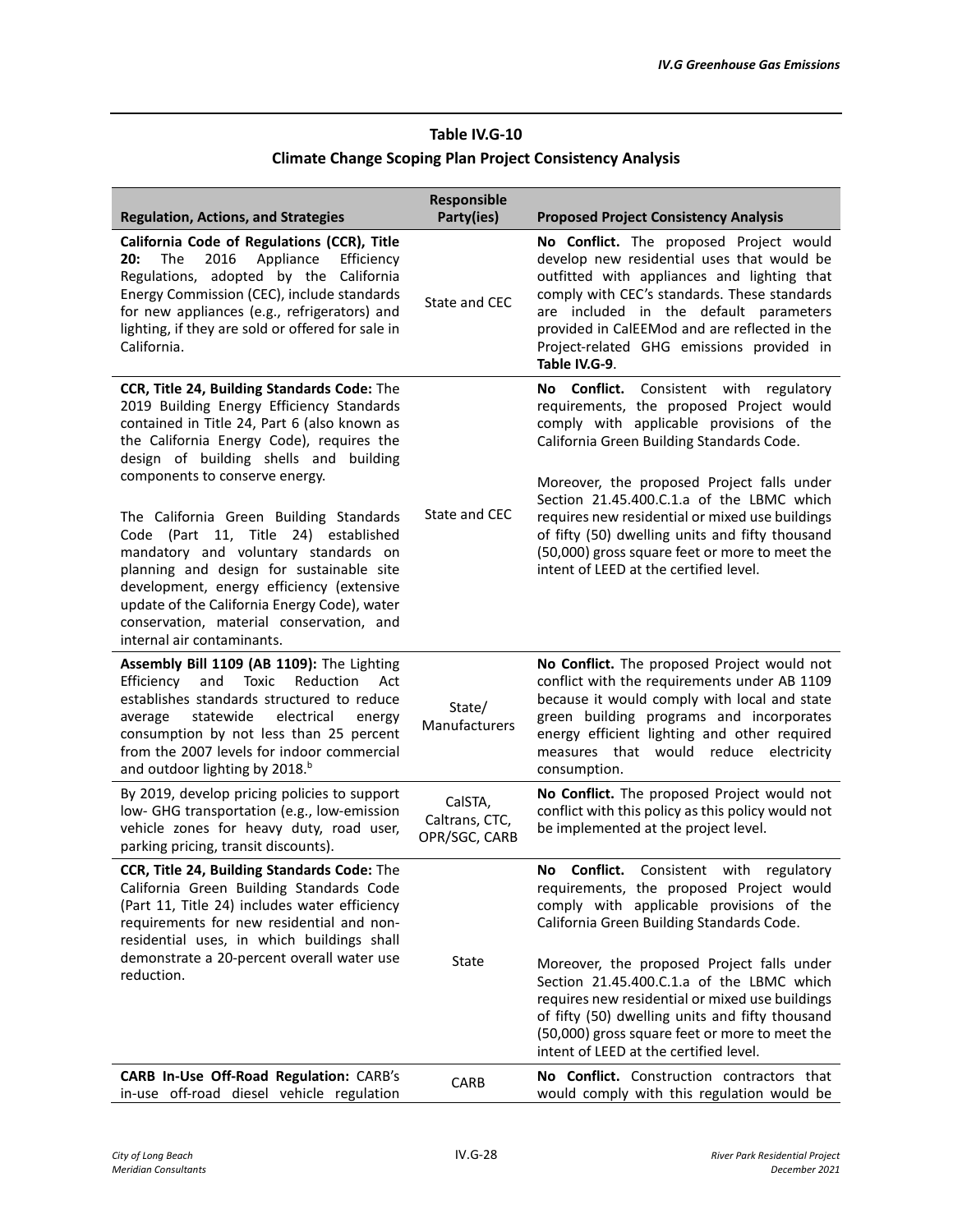|                                                                                                                                                                                                                                                                                                                                                                 | Responsible                                                    |                                                                                                                                                                                                                                                                                                                                                                                                                                                                                                                                                                                                                                                                                                                                                                                                                                                           |
|-----------------------------------------------------------------------------------------------------------------------------------------------------------------------------------------------------------------------------------------------------------------------------------------------------------------------------------------------------------------|----------------------------------------------------------------|-----------------------------------------------------------------------------------------------------------------------------------------------------------------------------------------------------------------------------------------------------------------------------------------------------------------------------------------------------------------------------------------------------------------------------------------------------------------------------------------------------------------------------------------------------------------------------------------------------------------------------------------------------------------------------------------------------------------------------------------------------------------------------------------------------------------------------------------------------------|
| <b>Regulation, Actions, and Strategies</b>                                                                                                                                                                                                                                                                                                                      | Party(ies)                                                     | <b>Proposed Project Consistency Analysis</b>                                                                                                                                                                                                                                                                                                                                                                                                                                                                                                                                                                                                                                                                                                                                                                                                              |
| ("Off-Road Diesel Fleet Regulation") requires<br>the owners of off-road diesel equipment<br>fleets to meet fleet average emissions<br>standards pursuant to an established<br>compliance schedule.                                                                                                                                                              |                                                                | throughout<br>used<br>proposed<br>Project<br>development.                                                                                                                                                                                                                                                                                                                                                                                                                                                                                                                                                                                                                                                                                                                                                                                                 |
| CARB In-Use On-Road Regulation: CARB's<br>road<br>heavy-duty vehicle<br>on-<br>in-use<br>regulation ("Truck and Bus Regulation")<br>applies to nearly all privately and federally<br>owned diesel fueled trucks and buses and to<br>privately and publicly owned school buses<br>with a gross vehicle weight rating greater<br>than 14,000 pounds. <sup>a</sup> | CARB                                                           | No Conflict. Construction contractors that<br>would comply with this regulation would be<br>throughout<br>proposed<br>Project<br>used<br>development.                                                                                                                                                                                                                                                                                                                                                                                                                                                                                                                                                                                                                                                                                                     |
| Implement<br>the<br><b>Short-Lived</b><br><b>Climate</b><br><b>Pollutant Strategy by 2030:</b><br>40-percent reduction in methane and<br>hydrofluorocarbon emissions<br>below<br>2013 levels.<br>50-percent reduction in black carbon<br>٠<br>emissions below 2013 levels.                                                                                      | CARB,<br>CalRecycle,<br>CDFA, SWRCB,<br>Local air<br>districts | No Conflict. Senate Bill 605 (SB 605) was<br>adopted in 2014 which directs CARB to develop<br>a comprehensive Short-Lived Climate Pollutant<br>(SLCP) strategy. Senate Bill 1383 was later<br>adopted in 2016 to require CARB to set<br>statewide 2030 emission reduction targets of<br>40<br>for<br>percent<br>methane<br>and<br>hydrofluorocarbons and 50 percent black<br>carbon emissions below 2013 levels.b                                                                                                                                                                                                                                                                                                                                                                                                                                         |
|                                                                                                                                                                                                                                                                                                                                                                 |                                                                | The proposed Project would comply with the<br>CARB SLCP Reduction Strategy which limits the<br>use of hydrofluorocarbons for refrigeration<br>uses.                                                                                                                                                                                                                                                                                                                                                                                                                                                                                                                                                                                                                                                                                                       |
| By 2019, develop regulations and programs<br>to support organic waste landfill reduction<br>goals in the SLCP and SB 1383.                                                                                                                                                                                                                                      | CARB,<br>CalRecycle,<br>CDFA, SWRCB,<br>Local air<br>districts | No Conflict. Under SB 1383, the California<br>Department of Resources Recycling and<br>Recovery (CalRecycle) is responsible for<br>achieving a 50 percent reduction in the level of<br>statewide disposal of organic waste from the<br>2014 level by 2020 and a 75 percent reduction<br>by 2025. In October 2020, CalRecycle released<br>the proposed regulation text for the Short-lived<br>Climate Pollutants (SLCP): Organic Waste<br>Reductions program." <sup>c</sup><br>The proposed Project would not conflict with<br>AB 341 which requires not less than 75 percent<br>of solid waste generated be source reduced<br>through recycling, composting or diversion.<br>Reduction in solid waste generated by the<br>proposed Project would reduce overall GHG<br>emissions. Compliance with AB 341 would also<br>help achieve the goals of SB 1383. |

*a CARB, Truck and Bus Regulation—On-Road Heavy Duty Diesel Vehicles (In-Use) Regulation.*

*b CARB, Reducing Short-Lived Climate Pollutants in California.*

*c CalRecycle, Short-Lived Climate Pollutants (SLCP): Organic Waste Reductions Proposed Methane Emissions Reductions, Proposed Regulation Text, October 2020.*

*Source: Meridian Consultants, 2021.*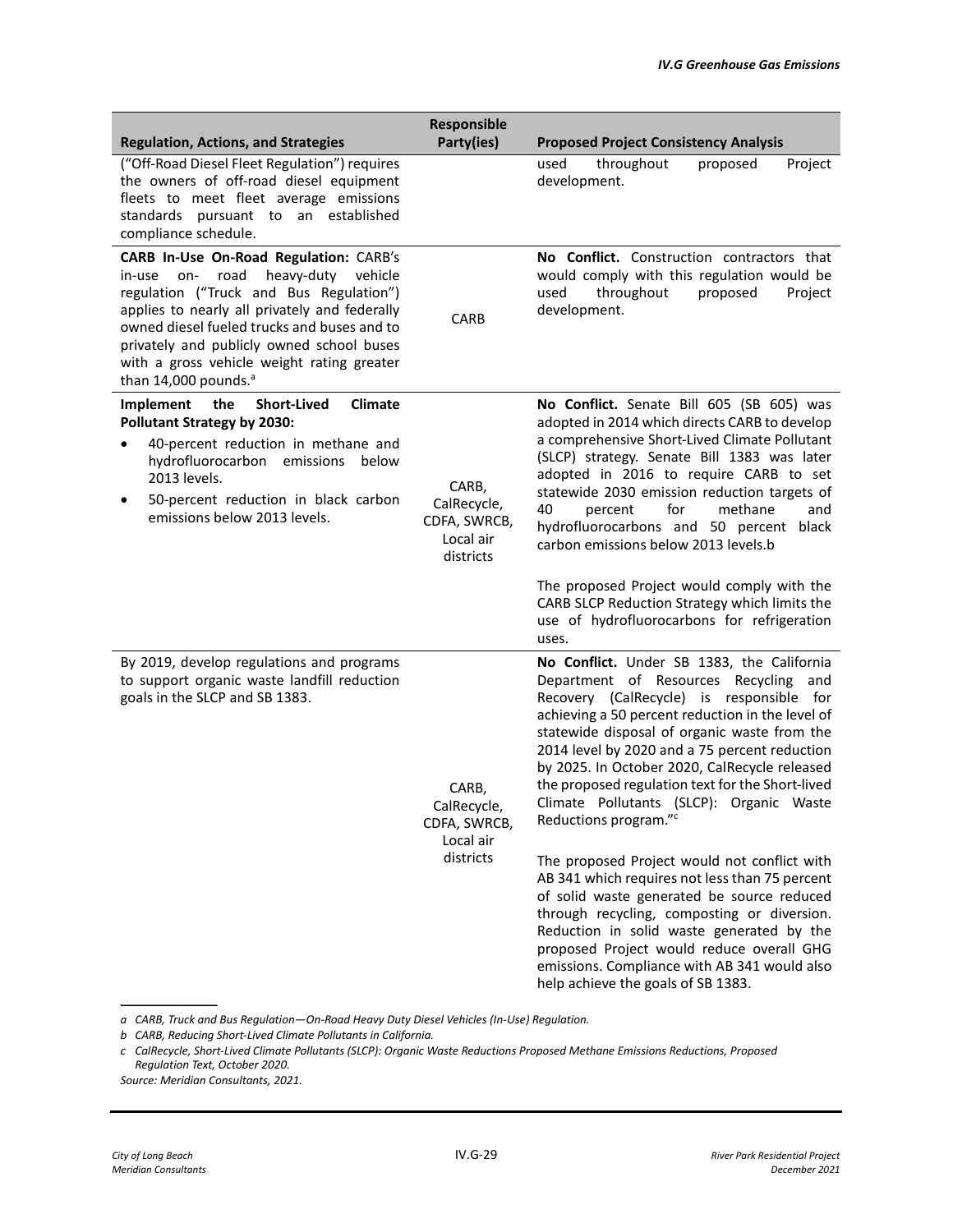#### *SCAG 2020-2045 Regional Transportation Plan/Sustainable Communities Strategy*

A discussion of the Project's consistency with the policies applicable to individual development projects in the 2020-2045 RTP/SCS is presented in **Table IV.G-11: SCAG 2020-2045 RTP/SCS Project Consistency Analysis**, below. As shown in **Table IV.G-11**, the proposed Project would not conflict with the 2020-2045 RTP/SCS.

| <b>Goals and Policies</b>                                                                            | <b>Consistency Analysis</b>                                                                                                                                                                                                                                                                                                                                                                                                                                                                                                                                                                                                                                                                                                                                              |
|------------------------------------------------------------------------------------------------------|--------------------------------------------------------------------------------------------------------------------------------------------------------------------------------------------------------------------------------------------------------------------------------------------------------------------------------------------------------------------------------------------------------------------------------------------------------------------------------------------------------------------------------------------------------------------------------------------------------------------------------------------------------------------------------------------------------------------------------------------------------------------------|
| Goal 2: Improve mobility, accessibility, reliability, and<br>travel safety for people and goods.     | No Conflict. The Project Site is located within 0.5-mile<br>of the major transit stop at Wardlow Road and Pacific<br>Place; the LA Metro Blue Line (or A Line) Wardlow<br>station. Moreover, Long Beach Transit (LBT) and LA<br>Metro provide public transit services in the vicinity of<br>the Project Site. The proposed Project would include 5<br>acres of public open space that would connect to the<br>pedestrian paths within the residential complex, the<br>adjacent public sidewalks, and the existing Baker Street<br>Park trails. Additionally, the proposed Project would<br>include bike parking consistent with the City's Bicycle<br>Master Plan. The location of the proposed Project<br>encourages a variety of transportation options and<br>access. |
| Goal 3: Enhance the preservation, security, and<br>resilience of the regional transportation system. | No Conflict. While not necessarily applicable on a<br>project-specific basis, the proposed Project would<br>support this goal by improving the viability of<br>alternative forms of transportation through higher<br>density development. Moreover, the proposed Project<br>would include pedestrian paths and bike parking<br>consistent with the City's Bicycle Master Plan. A robust<br>variety of transportation options helps to ensure the<br>mobility need of residents and visitors are met.<br>Additionally, as discussed in the Traffic Impact Analysis<br>(Appendix IV.L.1), the proposed Project would not<br>result in significant transportation impacts.                                                                                                  |
| Goal 4: Increase person and goods movement and<br>travel choices within the transportation system.   | No Conflict. While not necessarily applicable on a<br>project-specific basis, the proposed Project would<br>support this goal by improving local access to<br>alternative forms of transportation, with appropriate<br>design considerations to account for future population<br>growth and multimodal choices.                                                                                                                                                                                                                                                                                                                                                                                                                                                          |
| Goal 5: Reduce greenhouse gas emissions and improve<br>air quality.                                  | No Conflict. The location of the proposed Project<br>promotes the use of a variety of transportation options,<br>which includes walking and the use of public<br>transportation. As mentioned previously, the proposed<br>Project would include pedestrian paths and bike parking                                                                                                                                                                                                                                                                                                                                                                                                                                                                                        |

## **Table IV.G-11 SCAG 2020-2045 RTP/SCS Project Consistency Analysis**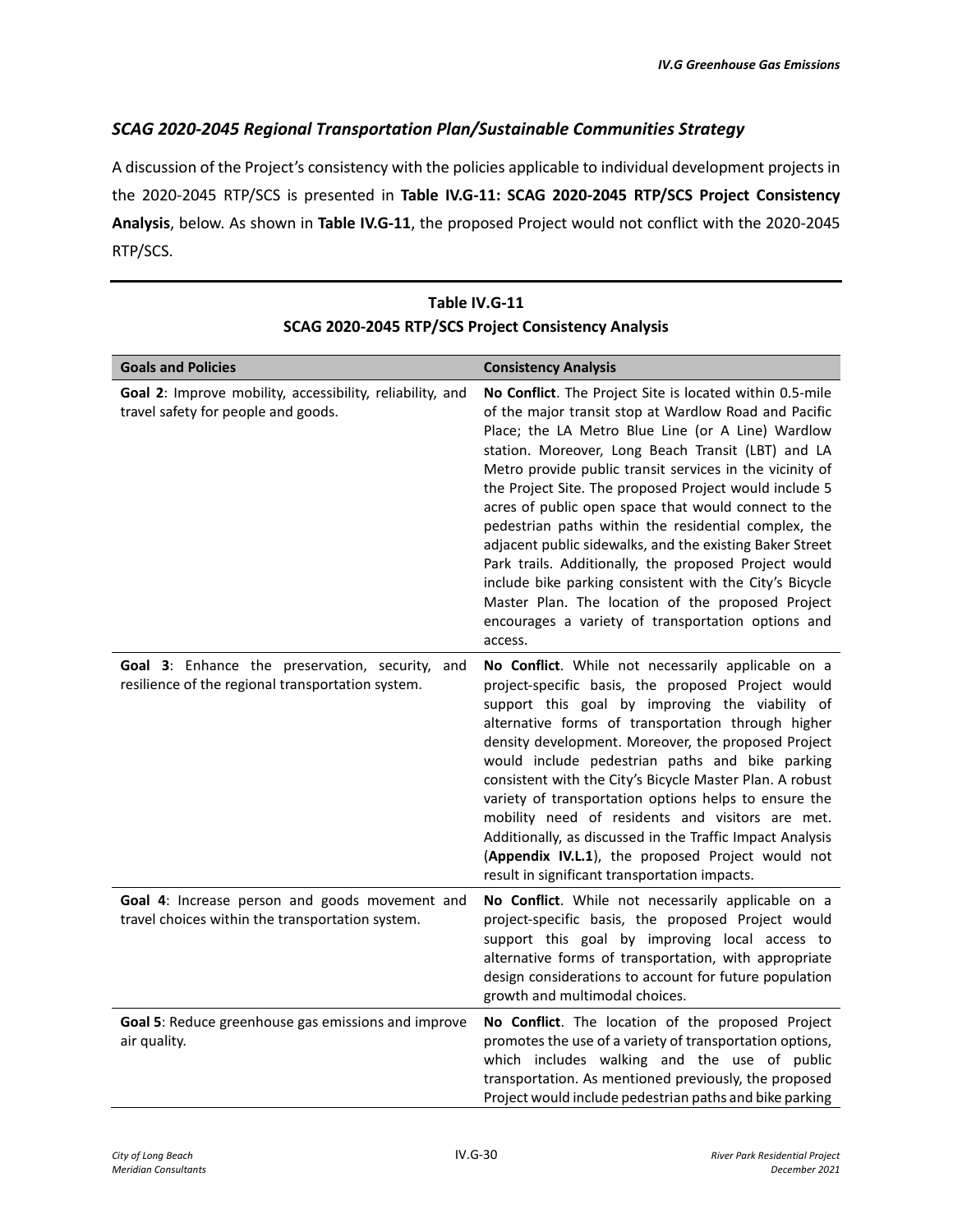| <b>Goals and Policies</b>                                                                                                               | <b>Consistency Analysis</b>                                                                                                                                                                                                                                                                                                                                                                                                                                                                                                                                                                                                                                                                                |
|-----------------------------------------------------------------------------------------------------------------------------------------|------------------------------------------------------------------------------------------------------------------------------------------------------------------------------------------------------------------------------------------------------------------------------------------------------------------------------------------------------------------------------------------------------------------------------------------------------------------------------------------------------------------------------------------------------------------------------------------------------------------------------------------------------------------------------------------------------------|
|                                                                                                                                         | consistent with the City's Bicycle Master Plan. These<br>features would serve to reduce VMT which generates<br>GHG's.                                                                                                                                                                                                                                                                                                                                                                                                                                                                                                                                                                                      |
| Goal 6: Support healthy and equitable communities.                                                                                      | No Conflict. The proposed Project would place new<br>residential units near a major transit stop. The location<br>of the proposed Project promotes the use of a variety<br>of transportation options, which includes walking and<br>the use of public transportation. As mentioned<br>previously, the proposed Project would include<br>pedestrian paths and bike parking consistent with the<br>City's Bicycle Master Plan.                                                                                                                                                                                                                                                                               |
| Goal 7: Adapt to a changing climate and support an<br>integrated<br>regional<br>development<br>pattern<br>in<br>transportation network. | No Conflict. This policy is directed towards SCAG to<br>support regional development patterns areas. However,<br>the proposed Project is an infill development located<br>near a major transit stop which is consistent with this<br>policy. In regard to adaptation to a changing climate, the<br>proposed Project would comply with the California<br>Green Building Standards Code (CALGreen). Moreover,<br>falls<br>the<br>proposed<br>Project<br>under<br>Section<br>21.45.400.C.1.a of the LBMC which requires new<br>residential or mixed use buildings of fifty (50) dwelling<br>units and fifty thousand (50,000) gross square feet or<br>more to meet the intent of LEED at the certified level. |
| Goal 8: Leverage new transportation technologies and<br>data-driven solutions that result in more efficient<br>travel.                  | No Conflict. This policy is directed towards SCAG to<br>leverage the use of new transportation technologies<br>using data-driven solutions. However, as stated above,<br>the proposed Project is an infill development located<br>near a major transit stop which is consistent with this<br>policy.                                                                                                                                                                                                                                                                                                                                                                                                       |
| Goal 9: Encourage development of diverse housing<br>types in areas that are supported by multiple<br>transportation options.            | No Conflict. The proposed Project includes 74 detached<br>condominium<br>single-family<br>units,<br>99<br>attached<br>townhouse units, and 53 attached condominium units.<br>Of these, 5percent would be set aside as affordable<br>housing. The Project's units would be contributing to a<br>range of housing choice and available to all persons,<br>including existing employees and residents in the City.<br>As stated above, the Project Site is located in an<br>urbanized area in the City and is located near a major<br>transit stop. The proposed Project would provide<br>residents with convenient access to a major transit stop<br>and opportunities for walking and biking as well.       |
| <b>Goal 10:</b> Promote conservation of natural<br>and<br>agricultural lands and restoration of habitats.                               | No Conflict. This policy is directed towards SCAG and<br>does not directly apply to the Project. However, the<br>proposed Project includes bioremediation of an infill<br>site and treating contaminated soil and subsurface<br>material to remove harmful pollutants which may affect<br>wildlife. In addition to developing residential uses, the<br>proposed Project would include 5 acres of public open<br>space.                                                                                                                                                                                                                                                                                     |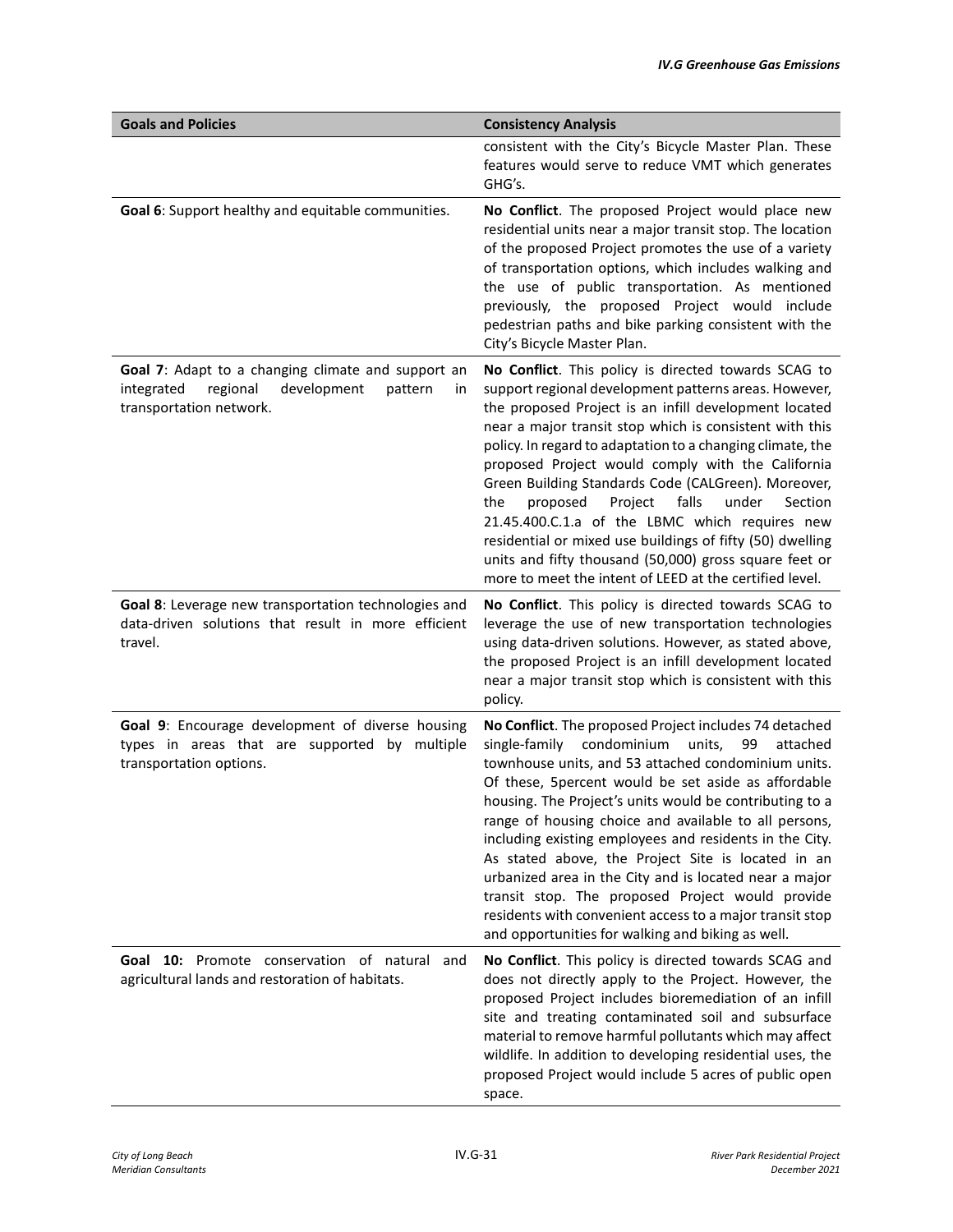| <b>Goals and Policies</b>                                                                                                                                                                                                                                                                 | <b>Consistency Analysis</b>                                                                                                                                                                                                                                                                                                                                                                                                                                                                                                                                                                                                                                                                                                                                                                                                                                                                                             |
|-------------------------------------------------------------------------------------------------------------------------------------------------------------------------------------------------------------------------------------------------------------------------------------------|-------------------------------------------------------------------------------------------------------------------------------------------------------------------------------------------------------------------------------------------------------------------------------------------------------------------------------------------------------------------------------------------------------------------------------------------------------------------------------------------------------------------------------------------------------------------------------------------------------------------------------------------------------------------------------------------------------------------------------------------------------------------------------------------------------------------------------------------------------------------------------------------------------------------------|
| <b>Guiding</b><br>Principle<br>Place<br>2:<br>high<br>priority<br>for<br>transportation funding in the region on projects and<br>programs that improve mobility, accessibility, reliability<br>safety,<br>and<br>that<br>the<br>and<br>preserve<br>existing<br>transportation system.     | No Conflict. This policy is directed towards SCAG in<br>allocating transportation system funding. However, the<br>proposed Project would contribute to a safe, well<br>maintained, and efficient multimodal transportation<br>system. As discussed in the Traffic Impact Analysis<br>(Appendix IV.L.1), the proposed Project would not<br>result in significant transportation impacts.                                                                                                                                                                                                                                                                                                                                                                                                                                                                                                                                 |
| Guiding Principle 3: Assure that land use and growth<br>strategies recognize local input, promote sustainable<br>transportation options, and support equitable and<br>adaptable communities.                                                                                              | No Conflict. This Goal is directed towards SCAG and the<br>City and does not apply it to individual development<br>projects. However, as stated above, the Project Site is<br>located in an urbanized area in the City and is located<br>near a major transit stop.                                                                                                                                                                                                                                                                                                                                                                                                                                                                                                                                                                                                                                                     |
| <b>Guiding Principle 4: Encourage RTP/SCS investments in</b><br>strategies that collectively result in reduced non-<br>recurrent congestion and demand for single occupancy<br>by leveraging new transportation<br>vehicle use,<br>technologies and expanding travel choices.             | No Conflict. This policy relates to SCAG goals in<br>supporting investments and strategies to reduce<br>congestion and the use of single occupancy vehicles.<br>However, the proposed Project would support the<br>policy as it is located is located near a major transit stop.                                                                                                                                                                                                                                                                                                                                                                                                                                                                                                                                                                                                                                        |
| Core Vision Topic 1: Sustainable Development<br>Through our continuing efforts to better align<br>transportation investments and land use decisions, we<br>strive to improve mobility and reduce greenhouse<br>gases by bringing housing, jobs and transit closer<br>together.            | No Conflict. The proposed Project would comply with<br>the California Green Building Standards Code<br>(CALGreen), and would incorporate eco-friendly<br>building materials, systems and high-performance<br>building envelopment. Moreover, the proposed Project<br>falls under Section 21.45.400.C.1.a of the LBMC which<br>requires new residential or mixed use buildings of fifty<br>(50) dwelling units and fifty thousand (50,000) gross<br>square feet or more to meet the intent of LEED at the<br>certified level.<br>The proposed Project would place new residential units<br>near a major transit stop. The location of the proposed<br>Project promotes the use of a variety of transportation<br>options, which includes walking and the use of public<br>transportation. As mentioned previously, the proposed<br>Project would include bike parking consistent with the<br>City's Bicycle Master Plan. |
| <b>Core Vision Topic 4: Transit Backbone</b><br>Expanding the transit<br>network<br>and<br>fostering<br>development in transit-oriented communities is central<br>to the region's plan for meeting mobility and<br>sustainability goals while continuing to grow the<br>regional economy. | No Conflict. This core vision topic is directed towards<br>SCAG goals for the region and is not directly applicable<br>individual residential<br>development projects.<br>to<br>However, as stated above, the proposed Project would<br>place new residential units near a major transit stop.<br>The location of the proposed Project promotes the use<br>of a variety of transportation options, which includes<br>walking and the use of public transportation. As<br>mentioned previously, the proposed Project would<br>include pedestrian paths and bike parking consistent<br>with the City's Bicycle Master Plan                                                                                                                                                                                                                                                                                                |
| <b>Core Vision Topic 5: Complete Streets</b><br>Creating "complete streets" that are safe and inviting to<br>all roadway users is critical to increasing mobility                                                                                                                         | No Conflict. This core vision topic is directed toward<br>SCAG and is not specifically applicable to the Project.<br>Nonetheless, the Project Site's location near a major<br>transit stop and the availability of bike parking located                                                                                                                                                                                                                                                                                                                                                                                                                                                                                                                                                                                                                                                                                 |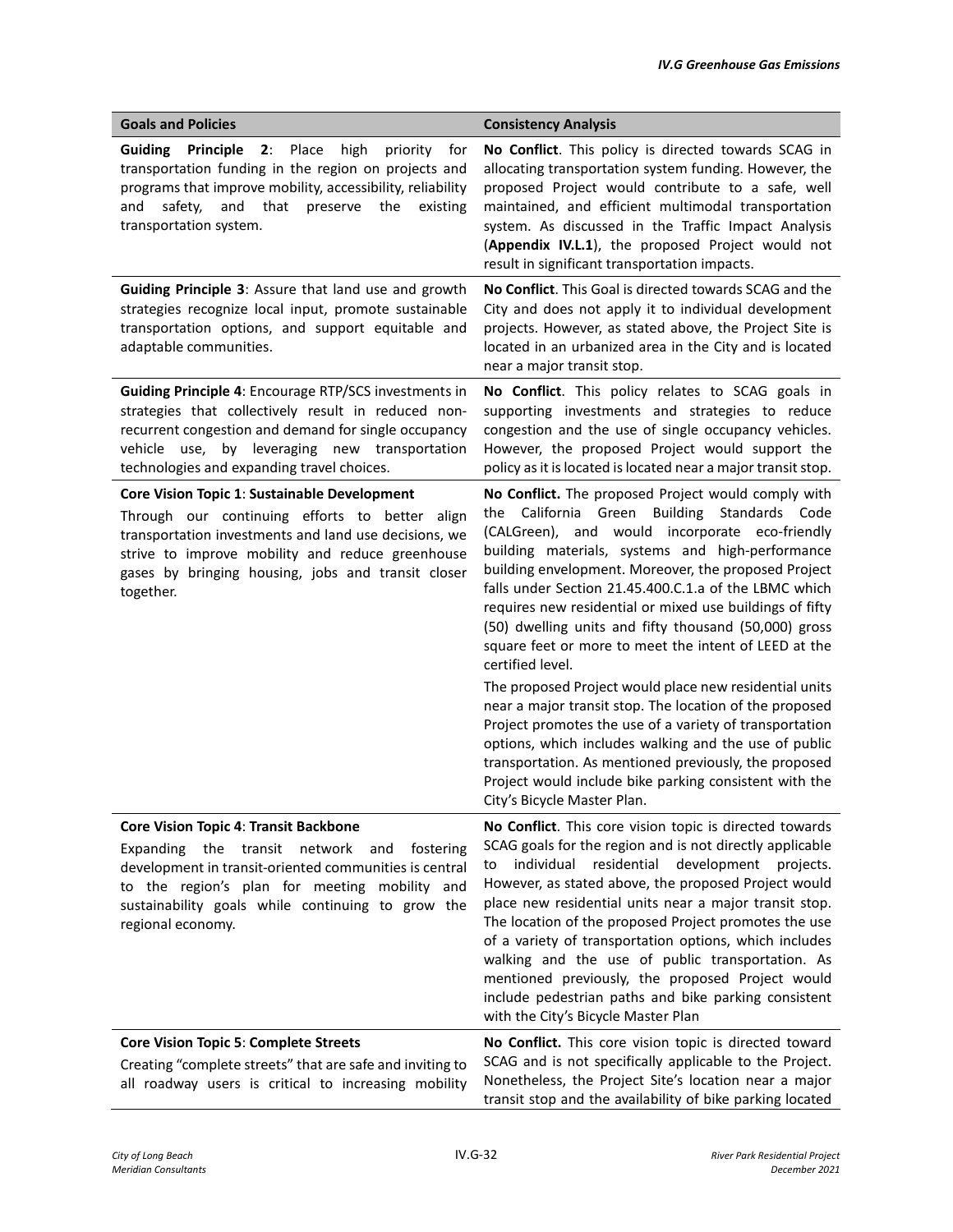| <b>Goals and Policies</b>                                                                                                                                                                                                                                                                                                                                                                                                                                                                                                                                                        | <b>Consistency Analysis</b>                                                                                                                                                                                                                                                                                                                                                                                                                                                                                                                                                                       |
|----------------------------------------------------------------------------------------------------------------------------------------------------------------------------------------------------------------------------------------------------------------------------------------------------------------------------------------------------------------------------------------------------------------------------------------------------------------------------------------------------------------------------------------------------------------------------------|---------------------------------------------------------------------------------------------------------------------------------------------------------------------------------------------------------------------------------------------------------------------------------------------------------------------------------------------------------------------------------------------------------------------------------------------------------------------------------------------------------------------------------------------------------------------------------------------------|
| choices, reducing traffic fatalities and serious injuries<br>and meeting greenhouse gas reduction targets.                                                                                                                                                                                                                                                                                                                                                                                                                                                                       | on the Project Site would promote a variety of<br>transportation options.                                                                                                                                                                                                                                                                                                                                                                                                                                                                                                                         |
| Core Vision Topic 6: Goods Movement<br>The efficient movement of goods is critical to a strong<br>economy and improves quality of life in the SCAG region<br>by providing jobs and access to markets through trade.<br>However, increased volumes of goods moving across<br>the transportation system contribute to greater<br>congestion, safety concerns and harmful emissions. It is<br>critical to integrate land use decisions and technological<br>advancements to minimize environmental and health<br>impacts while fostering continued growth in trade and<br>commerce. | No Conflict. This core vision topic is directed toward<br>SCAG and is not specifically applicable to the Project.<br>Nonetheless, the Project Site's location near a major<br>transit stop and the availability of bike parking located<br>on the Project Site would promote a variety of<br>transportation options to minimize environmental<br>health impacts while fostering continued economic<br>growth.                                                                                                                                                                                     |
| Sustainable Community Strategy 1: Focus Growth Near Destinations and Mobility Options                                                                                                                                                                                                                                                                                                                                                                                                                                                                                            |                                                                                                                                                                                                                                                                                                                                                                                                                                                                                                                                                                                                   |
| Sustainable Community Strategy 1a: Emphasize land<br>use patterns that facilitate multimodal access to work,<br>educational and other destinations.                                                                                                                                                                                                                                                                                                                                                                                                                              | No Conflict. The location of the proposed Project<br>promotes the use of a variety of transportation options,<br>which includes walking and the use of public<br>transportation. As mentioned previously, the proposed<br>Project would include pedestrian paths and bike parking<br>consistent with the City's Bicycle Master Plan.                                                                                                                                                                                                                                                              |
| Sustainable Community Strategy 1b: Focus on a<br>regional jobs/housing balance to reduce commute<br>times and distances and expand job opportunities near<br>transit and along center-focused main streets                                                                                                                                                                                                                                                                                                                                                                       | No Conflict. This strategy is directed toward SCAG and<br>specifically applicable to the<br>not<br>is<br>Project.<br>Nonetheless, the proposed Project includes the<br>development 74 detached single-family condominium<br>units, 99 attached townhouse units, and 53 attached<br>condominium units near a major transit stop. Further,<br>the location of the proposed Project promotes the use<br>of a variety of transportation options, which includes<br>walking and the use of public transportation.                                                                                      |
| Sustainable Community Strategy 1c: Plan for growth<br>near transit investments and support implementation<br>of first/last mile strategies                                                                                                                                                                                                                                                                                                                                                                                                                                       | No Conflict. This strategy is directed toward SCAG and<br>not specifically applicable to the Project.<br>is<br>Nonetheless, the proposed Project includes the<br>development 74 detached single-family condominium<br>units, 99 attached townhouse units, and 53 attached<br>condominium units near a major transit stop. As<br>discussed in the Project's Initial Study (see Appendix<br>IV.L.1) the proposed Project is expected to result in an<br>increase of approximately 624 residents, based on the<br>City's average household size as determined by the<br>United States census bureau. |
| Sustainable Community Strategy 1d: Promote the<br>redevelopment<br>of<br>underperforming<br>retail<br>developments and other outmoded nonresidential<br>uses.                                                                                                                                                                                                                                                                                                                                                                                                                    | No Conflict. This strategy is directed toward SCAG and<br>not specifically applicable to the<br>Project.<br>is<br>Nonetheless, the proposed Project is an infill residential<br>development that would add housing and increase the<br>utilization of the Project Site, which is currently vacant.                                                                                                                                                                                                                                                                                                |
| Sustainable Community Strategy 1e: Prioritize infill and<br>redevelopment of underutilized land to accommodate                                                                                                                                                                                                                                                                                                                                                                                                                                                                   | No Conflict. This strategy is directed towards SCAG and<br>the City and does not apply to individual development<br>projects. Nonetheless, the proposed Project is an infill<br>residential development that would add housing and                                                                                                                                                                                                                                                                                                                                                                |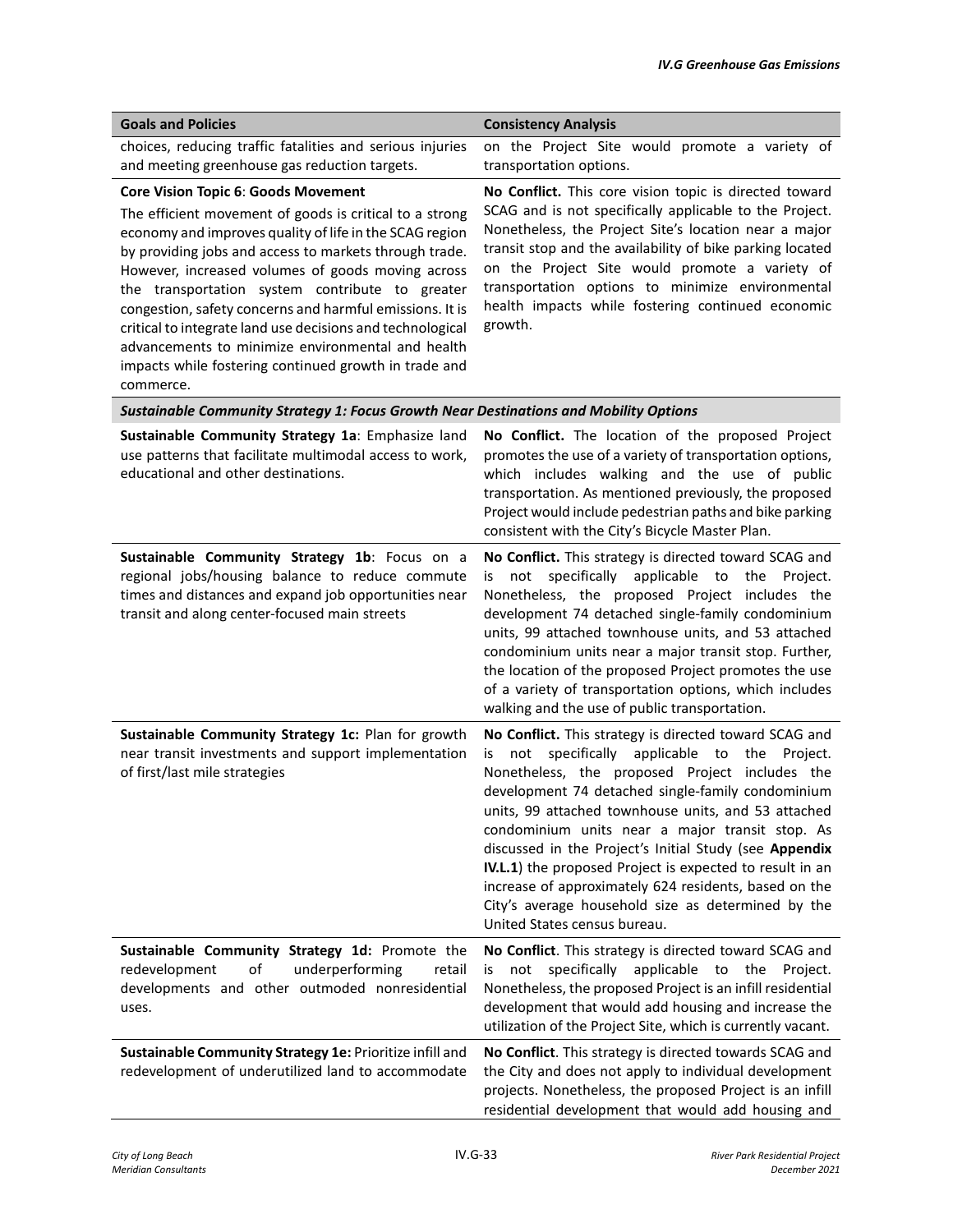| <b>Goals and Policies</b>                                                                                                                                                                                                              | <b>Consistency Analysis</b>                                                                                                                                                                                                                                                                                                                                                                                                                                                                                                                                                                                                                                                                                                                                                                     |
|----------------------------------------------------------------------------------------------------------------------------------------------------------------------------------------------------------------------------------------|-------------------------------------------------------------------------------------------------------------------------------------------------------------------------------------------------------------------------------------------------------------------------------------------------------------------------------------------------------------------------------------------------------------------------------------------------------------------------------------------------------------------------------------------------------------------------------------------------------------------------------------------------------------------------------------------------------------------------------------------------------------------------------------------------|
| new growth, increase amenities and connectivity in<br>existing neighborhoods.                                                                                                                                                          | increase the utilization of the Project Site, which is<br>currently vacant. As mentioned previously, the<br>proposed Project would include pedestrian paths and<br>bike parking consistent with the City's Bicycle Master<br>Plan.                                                                                                                                                                                                                                                                                                                                                                                                                                                                                                                                                              |
| Sustainable Community Strategy 1f: Encourage design<br>and transportation options that reduce the reliance on<br>number of solo car trips (this could include mixed uses<br>or locating and orienting close to existing destinations). | No Conflict. The location of the proposed Project<br>promotes the use of a variety of transportation options,<br>which includes walking and the use of public<br>transportation. As mentioned previously, the proposed<br>Project would include pedestrian paths and bike parking<br>consistent with the City's Bicycle Master Plan. Thus, the<br>proposed Project would reduce VMT and promote<br>alternatives to driving.                                                                                                                                                                                                                                                                                                                                                                     |
| <b>Sustainable Community Strategy 2: Promote Diverse Housing Choices</b>                                                                                                                                                               |                                                                                                                                                                                                                                                                                                                                                                                                                                                                                                                                                                                                                                                                                                                                                                                                 |
| Sustainable Community Strategy 2a: Preserve and<br>rehabilitate<br>affordable<br>housing<br>and<br>prevent<br>displacement.                                                                                                            | No Conflict. Strategy 2a is directed towards SCAG and<br>not does apply to the Project. Nonetheless, the<br>proposed Project will provide a variety of dwelling units<br>including 74 detached single-family condominium units,<br>99 attached townhouse units, and 53 attached<br>condominium units. Of these, 5percent would be set<br>aside as affordable housing.                                                                                                                                                                                                                                                                                                                                                                                                                           |
| Sustainable Community Strategy 2b: Identify funding<br>opportunities for new workforce and affordable<br>housing development.                                                                                                          | No Conflict. This strategy is directed towards SCAG in<br>identifying funding opportunities for affordable housing<br>development. Nonetheless, as stated above, the<br>proposed Project is dedicating approximately 5percent<br>of proposed units as affordable housing.                                                                                                                                                                                                                                                                                                                                                                                                                                                                                                                       |
| Sustainable Community Strategy 2d: Provide support<br>to local jurisdictions to streamline and lessen barriers<br>to housing development that supports reduction of<br>greenhouse gas emissions.                                       | No Conflict. This strategy is directed towards SCAG and<br>does not apply to individual development projects.<br>Nonetheless, the proposed Project is an infill<br>development located near a major transit stop. The<br>location of the proposed Project promotes the use of a<br>variety of transportation options, which includes<br>walking, biking, and the use of public transportation. As<br>discussed in Section IV.B: Air Quality and Section IV.G:<br>Greenhouse Gas Emissions, operational emissions and<br>greenhouse gas emissions generated by the proposed<br>Project's construction and operational activities would<br>not exceed the regional thresholds of significance set by<br>the SCAQMD and therefore, the proposed Project<br>would be consistent with this strategy. |

*Sustainable Community Strategy 3: Leverage Technology Innovations* 

**Sustainable Community Strategy 3a:** Promote low emission technologies such as neighborhood electric vehicles, shared rides hailing, car sharing, bike sharing and scooters by providing supportive and safe infrastructure such as dedicated lanes, charging and parking /drop off space.

**No Conflict.** This strategy is directed towards SCAG and does not apply to individual development projects. Nonetheless, the Project's 452 off-street parking garages would allow for electric vehicle (EV) charging.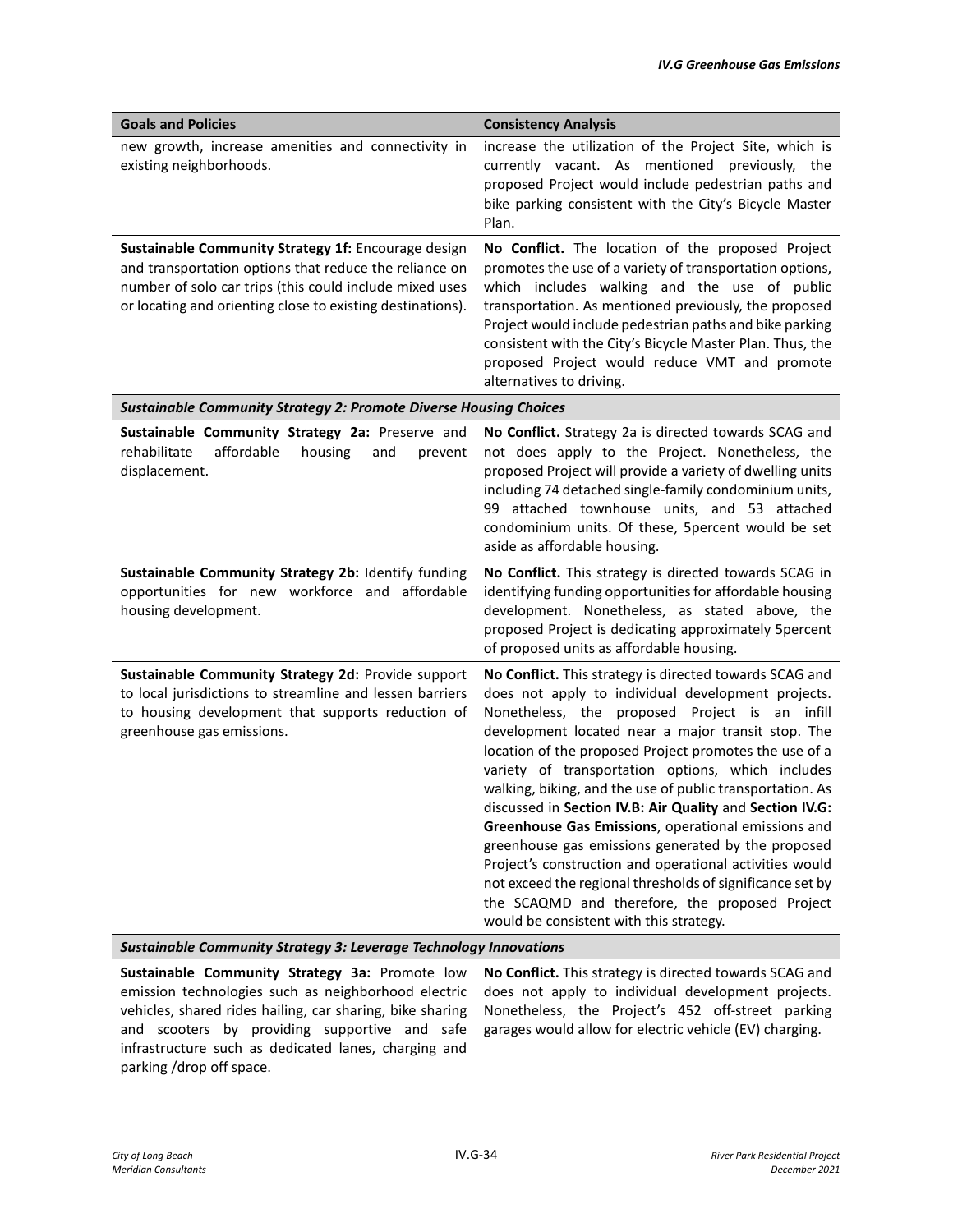| <b>Goals and Policies</b>                                                                                                                                                                     | <b>Consistency Analysis</b>                                                                                                                                                                                                                                                                                                                                                                                                                                                                                                                                                                                                                                                                                                                                                                                                              |
|-----------------------------------------------------------------------------------------------------------------------------------------------------------------------------------------------|------------------------------------------------------------------------------------------------------------------------------------------------------------------------------------------------------------------------------------------------------------------------------------------------------------------------------------------------------------------------------------------------------------------------------------------------------------------------------------------------------------------------------------------------------------------------------------------------------------------------------------------------------------------------------------------------------------------------------------------------------------------------------------------------------------------------------------------|
| Sustainable Community Strategy 3c: Identify ways to<br>incorporate "micro-power grids" in communities, for<br>example solar energy, hydrogen fuel cell power storage<br>and power generation. | No Conflict. No Conflict. This strategy is directed<br>towards SCAG and does not apply to individual<br>development projects. Nonetheless, the proposed<br>Project would comply with the California Green Building<br>Standards Code (CALGreen), and would incorporate<br>eco-friendly building materials, systems, and features<br>wherever feasible, including Energy Star appliances,<br>saving/low<br>flow<br>water<br>fixtures,<br>non-VOC<br>paints/adhesives, drought tolerant planting, and high-<br>performance building envelopment.<br>Moreover, the proposed Project falls under Section<br>21.45.400.C.1.a of the LBMC which requires new<br>residential or mixed use buildings of fifty (50) dwelling<br>units and fifty thousand (50,000) gross square feet or<br>more to meet the intent of LEED at the certified level. |
| Sustainable Community Strategy 4: Support Implementation of Sustainability Policies                                                                                                           |                                                                                                                                                                                                                                                                                                                                                                                                                                                                                                                                                                                                                                                                                                                                                                                                                                          |
| Sustainable Community Strategy 4a: Pursue funding<br>opportunities to support local sustainable development<br>implementation projects that reduce greenhouse gas<br>emissions.               | No Conflict. This strategy is directed towards SCAG and<br>does not apply to individual development projects.<br>Nonetheless, the proposed Project is an infill<br>development located near a major transit stop. The<br>location of the proposed Project promotes the use of a<br>variety of transportation options, which includes<br>walking, biking, and the use of public transportation. As<br>discussed in Section IV.B: Air Quality and Section IV.G:<br>Greenhouse Gas Emissions, operational emissions and<br>greenhouse gas emissions generated by the Project's<br>construction and operational activities would not<br>exceed the regional thresholds of significance set by the<br>SCAQMD and therefore, the proposed Project would be<br>consistent with this strategy.                                                   |
| <b>Sustainable Community Strategy 5: Promote a Green Region</b>                                                                                                                               |                                                                                                                                                                                                                                                                                                                                                                                                                                                                                                                                                                                                                                                                                                                                                                                                                                          |
| Sustainable Community Strategy 5b: Support local<br>policies for renewable energy production, reduction of<br>urban heat islands and carbon sequestration.                                    | No Conflict. This strategy is directed towards SCAG and<br>does not apply to individual development projects.<br>Nonetheless, the proposed Project would provide new<br>outdoor open space including 5 acres of public open<br>space which would connect to the pedestrian paths<br>within the residential complex, the adjacent public<br>sidewalks, and the existing Baker Street Park trails.                                                                                                                                                                                                                                                                                                                                                                                                                                         |
| Sustainable Community Strategy 5d: Promote more<br>resource efficient development focus on conservation,<br>recycling and reclamation.                                                        | No Conflict. This strategy is directed towards SCAG and<br>does not apply to individual development projects.<br>Nonetheless, the proposed Project would comply with<br>the California Green Building Standards Code<br>(CALGreen), and would incorporate eco-friendly<br>building materials, systems and high-performance<br>building envelopment. Moreover, the proposed Project<br>falls under Section 21.45.400.C.1.a of the LBMC which<br>requires new residential or mixed use buildings of fifty<br>(50) dwelling units and fifty thousand (50,000) gross<br>square feet or more to meet the intent of LEED at the                                                                                                                                                                                                                |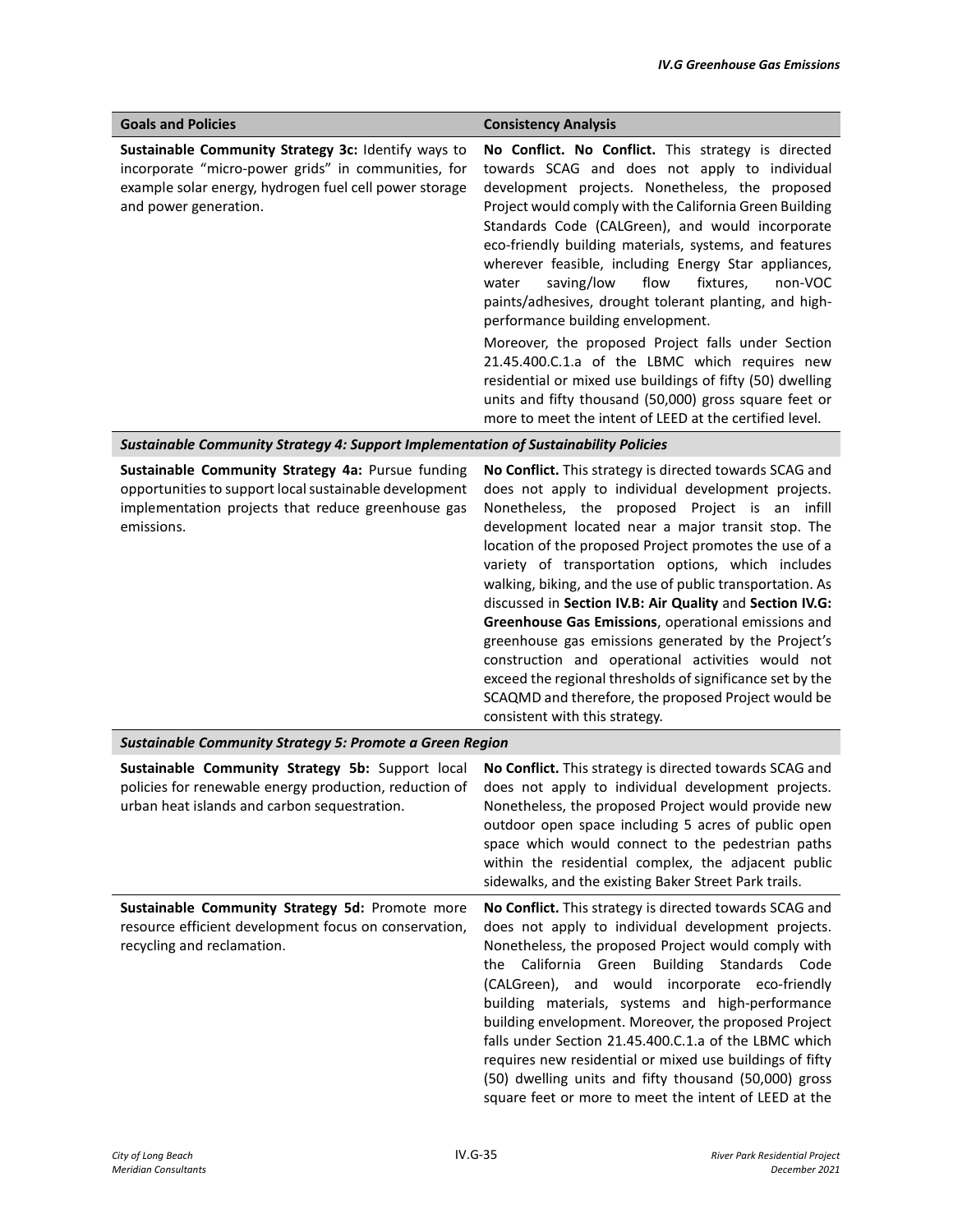| <b>Goals and Policies</b>                                                                                                             | <b>Consistency Analysis</b>                                                                                                                                                                                                                                                                                                                                                                                                                                                                                                                                                                                                                                                      |
|---------------------------------------------------------------------------------------------------------------------------------------|----------------------------------------------------------------------------------------------------------------------------------------------------------------------------------------------------------------------------------------------------------------------------------------------------------------------------------------------------------------------------------------------------------------------------------------------------------------------------------------------------------------------------------------------------------------------------------------------------------------------------------------------------------------------------------|
|                                                                                                                                       | certified level. As such, the proposed Project would be<br>consistent with promotion of efficient development and<br>a focus on conservation.                                                                                                                                                                                                                                                                                                                                                                                                                                                                                                                                    |
| Sustainable<br>Community<br>Strategy<br><b>5e:</b><br>Preserve,<br>enhance, and restore regional wildlife connectivity.               | No Conflict. This policy is directed towards SCAG and<br>does not directly apply to the Project. As discussed<br>above, development of the proposed Project would not<br>remove any areas that have significant value as wildlife<br>habitats given the fully graded and disturbed nature of<br>the Project Site.                                                                                                                                                                                                                                                                                                                                                                |
| <b>Sustainable</b><br>Community<br>5f:<br><b>Strategy</b><br>Reduce<br>consumption of resource areas, including agricultural<br>land. | No Conflict. This policy is directed towards SCAG and<br>does not directly apply to the Project. Nonetheless,<br>development of the proposed Project would not<br>remove any areas that have significant value as<br>agricultural lands given the fully graded and disturbed<br>nature of the Project Site.                                                                                                                                                                                                                                                                                                                                                                      |
| Sustainable Community Strategy 5g: Identify ways to<br>improve access to public park space.                                           | No Conflict. This strategy is directed towards SCAG and<br>does not apply to individual development projects.<br>Nonetheless, the proposed Project would provide new<br>outdoor open space including 5 acres of public open<br>space which would connect to the pedestrian paths<br>within the residential complex, the adjacent public<br>sidewalks, and the existing Baker Street Park trails. The<br>looped trail in the proposed open space area would<br>provide parcourse exercise equipment, a look-out point,<br>and a butterfly garden along the route. The center of<br>the looped trail will include a turf area large enough to<br>accommodate a youth soccer field. |

Source: SCAG, Connect SoCal, 2020–2045 RTP/SCS, September 2020.

## *City of Long Beach Sustainable City Action Plan*

A discussion of the Project's consistency with the relevant goals from the Long Beach Sustainable City Action Plan is presented in **Table IV.G-12: Sustainable City Action Plan Project Consistency Analysis** below. As shown in **Table IV.G-12**, the proposed Project would not conflict with the City's Sustainable City Action Plan.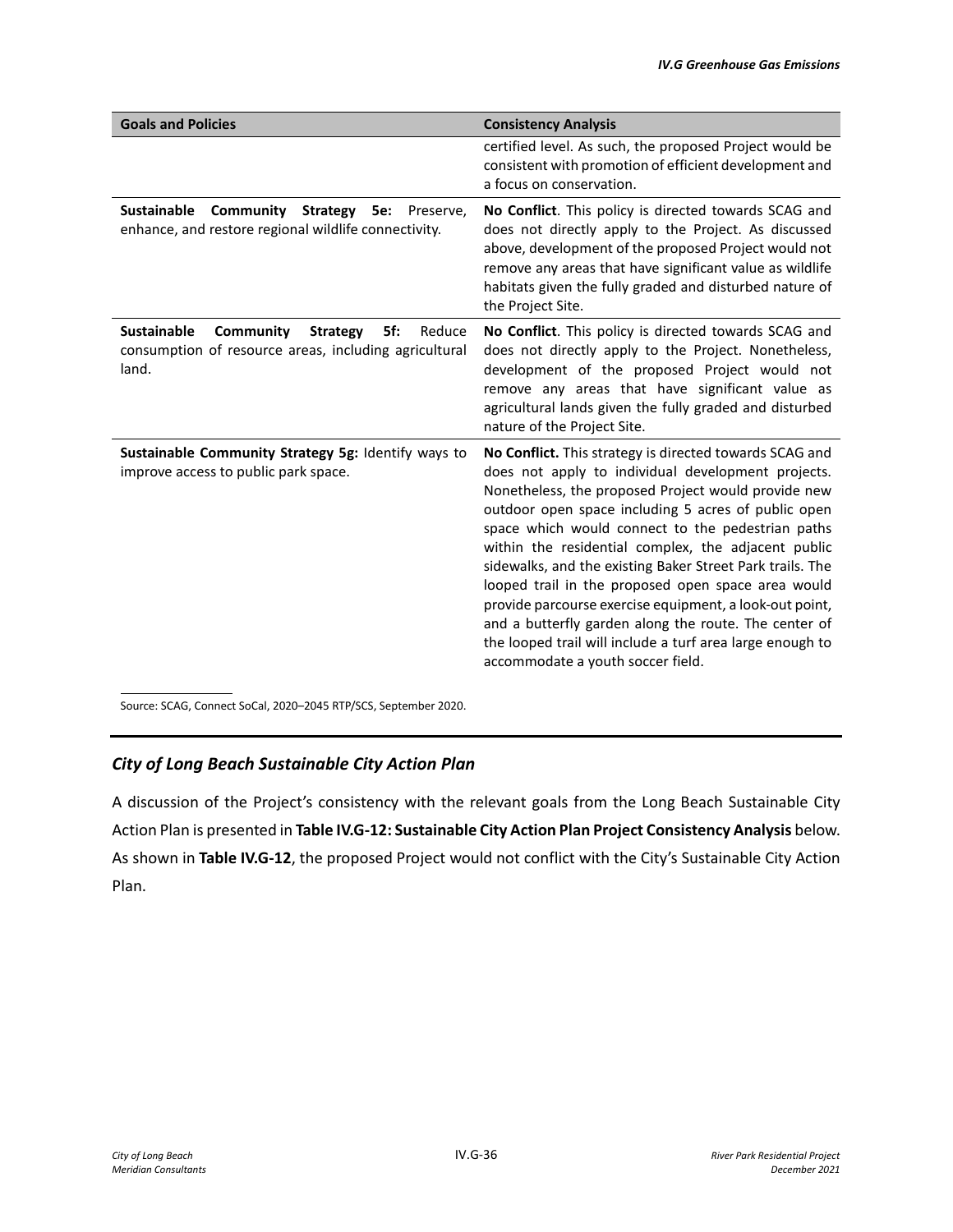#### **Table IV.G-12 Sustainable City Action Plan Project Consistency Analysis**

| Goals                                                                                                                         | Consistency                                                                                                                                                                                                                                                                                                                                                                                                                                       |
|-------------------------------------------------------------------------------------------------------------------------------|---------------------------------------------------------------------------------------------------------------------------------------------------------------------------------------------------------------------------------------------------------------------------------------------------------------------------------------------------------------------------------------------------------------------------------------------------|
| <b>Buildings and Neighborhoods</b>                                                                                            |                                                                                                                                                                                                                                                                                                                                                                                                                                                   |
| At least 5 million square feet of privately<br>developed LEED certified (or equivalent)<br>green buildings by 2020            | Conflict.<br>Project falls<br>The proposed<br>under<br>Section<br>No<br>21.45.400.C.1.a of the LBMC which requires new residential or<br>mixed use buildings of fifty (50) dwelling units and fifty thousand<br>(50,000) gross square feet or more to meet the intent of LEED at the<br>certified level. As such, the proposed Project would be consistent<br>with this goal.                                                                     |
| Plant at least 10,000 trees in Long Beach by<br>2020                                                                          | No Conflict. The proposed Project would provide approximately<br>9.17 acres of landscaped area and open space, with an estimated<br>520 trees planted.                                                                                                                                                                                                                                                                                            |
| 50 percent of Long Beach residents work in<br>Long Beach by 2020                                                              | No Conflict. The proposed Project will provide a variety of dwelling<br>units for Long Beach residents including 74 detached single-family<br>condominium units, 99 attached townhouse units, and 53 attached<br>condominium units.                                                                                                                                                                                                               |
| <b>Energy</b>                                                                                                                 |                                                                                                                                                                                                                                                                                                                                                                                                                                                   |
| Reduce community electricity use by 15<br>percent by 2020<br>Reduce community natural gas use by 10<br>percent by 2020        | No Conflict. The proposed project would comply with the most<br>recent Title 24 energy efficiency requirements, which would<br>increase energy efficiency. Moreover, the proposed Project falls<br>under Section 21.45.400.C.1.a of the LBMC which requires new<br>residential or mixed use buildings of fifty (50) dwelling units and fifty<br>thousand (50,000) gross square feet or more to meet the intent of<br>LEED at the certified level. |
| Facilitate the development of at least 8<br>Megawatts of solar energy within the<br>community (private rooftops) by 2020.     | No Conflict. In accordance with Title 24, the Project's residential<br>uses would be required to be solar ready. Specifically, the proposed<br>development's roofs must be designed with conduit pathways and<br>clear, available space for a solar system regardless of whether or not<br>the building owner expects to purchase a system.                                                                                                       |
| <b>Transportation</b>                                                                                                         |                                                                                                                                                                                                                                                                                                                                                                                                                                                   |
| Increase public transit ridership by 25<br>percent by 2016<br>Increase bike ridership from 1 percent to 10<br>percent by 2016 | <b>No Conflict.</b> The Project Site is located within 0.5-mile of the major<br>transit stop at Wardlow Road and Pacific Place; the LA Metro Blue<br>Line (or A Line) Wardlow station. Moreover, LBT and LA Metro<br>provide public transit services in the vicinity of the Project Site.                                                                                                                                                         |
| Annual reduction in average pounds of<br>solid waste generated per person per day                                             | No Conflict. In the City, most trash is taken to the Southeast<br>Resource Recovery Center (SERRF) to be incinerated and converted<br>to electricity. Moreover, the City has an extensive recycling program<br>that also helps reduce the amount of trash sent to SERRF and<br>landfills. The proposed Project would participate in City programs<br>intended to continue solid waste diversion.                                                  |

*Source: City of Long Beach, Sustainable City Action Plan, February 2010.*

*\_\_\_\_\_\_\_\_\_\_\_\_\_\_\_\_\_*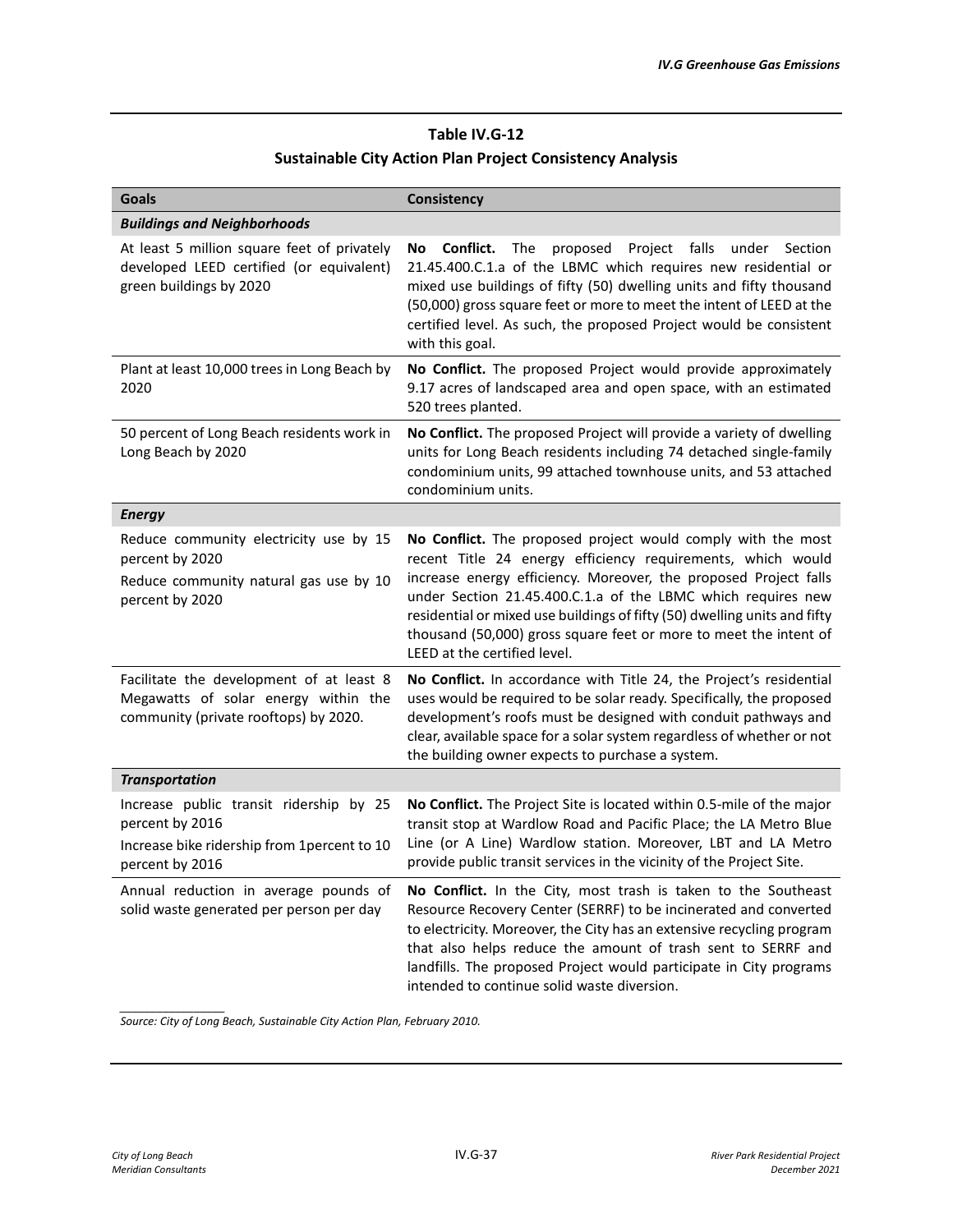#### *City of Long Beach General Plan*

The Air Quality Element of the City of Long Beach General Plan was adopted in 1996 and sets forth the goals, objectives, and policies that guide the City in the implementation of its air quality improvement programs and strategies. While the Air Quality Element does not specifically address climate change, reductions in other pollutants typically lead to a reduction in GHG emissions. This Element acknowledges the interrelationships among transportation and land use planning in meeting the City's goals. The following goals and policies are applicable to the Project.

**Goal 7:** Reduce emissions through reduced energy consumption. **Policy 7.1:** Energy Conservation. Reduce energy consumption through conservation improvements and requirements. **Action 7.1.4**: Encourage the incorporation of energy conservation features in the design of all new construction. **Action 7.1.7**: Support efforts to reduce GHG emissions that diminish the stratospheric ozone layer.

The proposed Project would be required to comply with the most recent Title 24 standards and the CalGreen Code. In addition to complying with Title 24 and CALGreen, the proposed Project would provide means for indirect energy savings, such as permitting individual solar panels to be applied to the proposed residential uses. This would be installed in compliance with Title 24 Section 110.10, which includes mandatory regulations for solar-ready buildings and would not preclude the use of alternate energy sources. Moreover, consistent with Section 21.45.400 of the LBMC, the proposed Project would be required to meet the LEED® program at the certified level and comply with the City's green building program. Green buildings are designed to meet certain objectives such as protecting occupant health; improving employee productivity; using energy, water, and other resources more efficiently; and reducing the overall impact to the environment.

The Project Site is located within 0.5-mile of the major transit stop at Wardlow Road and Pacific Place; the LA Metro Blue Line (or A Line) Wardlow station. Moreover, LBT and LA Metro provide public transit services in the vicinity of the Project Site. The proposed Project would include 5 acres of public open space that would connect to the pedestrian paths within the residential complex, the adjacent public sidewalks, and the existing Baker Street Park trails. Additionally, the proposed Project would include bike parking consistent with the City's Bicycle Master Plan. The location of the proposed Project encourages a variety of transportation options which would reduce VMTs. As such, the proposed Project would not conflict with the goals and policies in the General Plan's Air Quality Element.